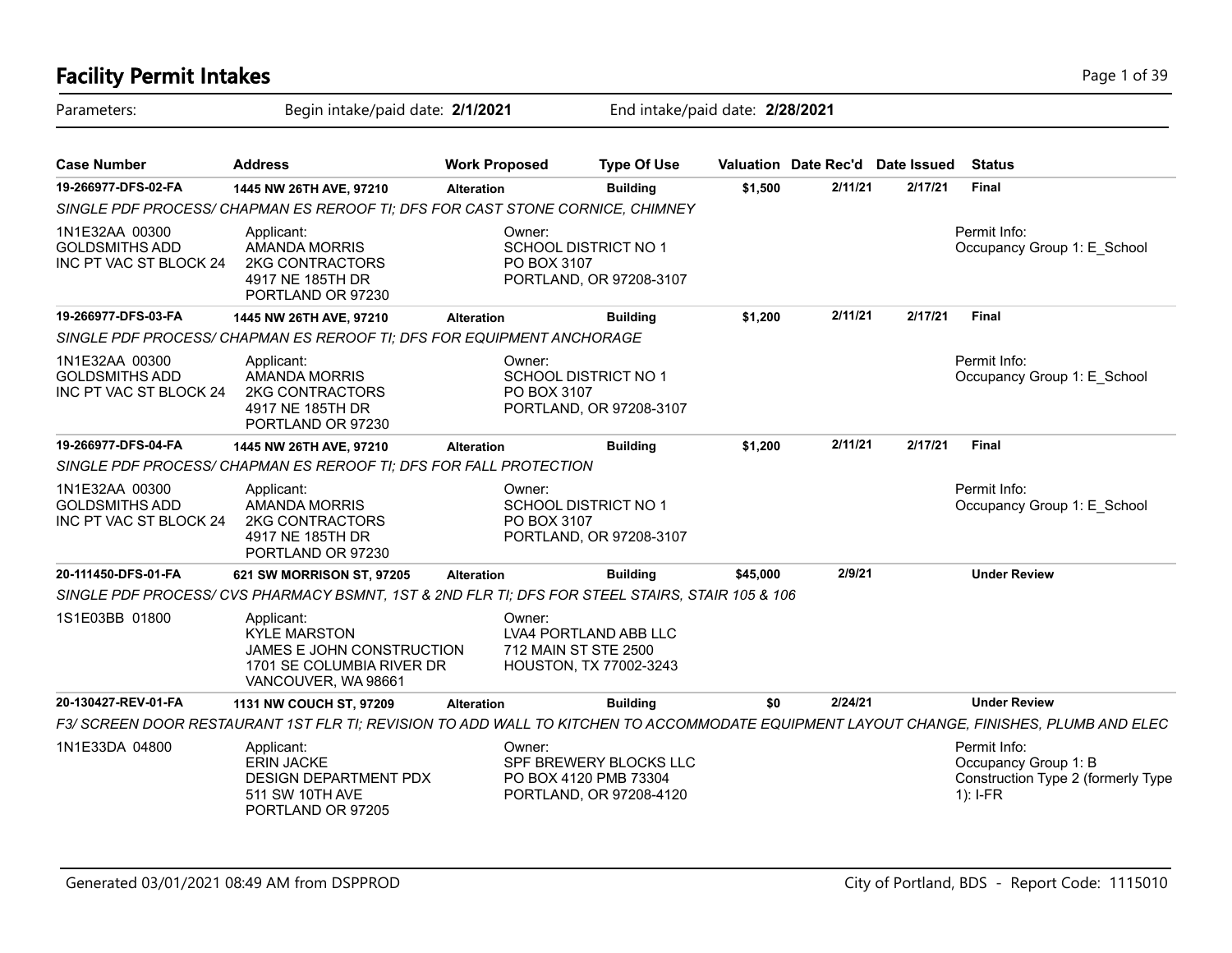# **Facility Permit Intakes** Page 2 of 39

| <b>Case Number</b>                                                                                                    | <b>Address</b>                                                                                                                                                                                                                                                | <b>Work Proposed</b> |                                                                                                    | <b>Type Of Use</b>        |          | Valuation Date Rec'd Date Issued |         |         | <b>Status</b>                                                                                                                                                                                                                         |
|-----------------------------------------------------------------------------------------------------------------------|---------------------------------------------------------------------------------------------------------------------------------------------------------------------------------------------------------------------------------------------------------------|----------------------|----------------------------------------------------------------------------------------------------|---------------------------|----------|----------------------------------|---------|---------|---------------------------------------------------------------------------------------------------------------------------------------------------------------------------------------------------------------------------------------|
| 20-140631-DFS-01-FA                                                                                                   | 600 SW 10TH AVE, 97205                                                                                                                                                                                                                                        | <b>Alteration</b>    |                                                                                                    | <b>Building</b>           | \$10,000 | 2/8/21                           |         | 2/17/21 | <b>Issued</b>                                                                                                                                                                                                                         |
|                                                                                                                       | SINGLE PDF PROCESS/ GALLERIA TARGET 1ST & MAIN FLR TI; DFS FOR TRANSFORMER ANCHOR BOLTS                                                                                                                                                                       |                      |                                                                                                    |                           |          |                                  |         |         |                                                                                                                                                                                                                                       |
| 1N1E34CC 09400<br><b>PORTLAND</b><br>BLOCK 217<br>LOT 1-8<br>HISTORIC PROPERTY,<br>POTENTIAL ADDITIONAL<br><b>TAX</b> | Applicant:<br><b>ERIN HOLMES</b><br><b>COCHRAN INC</b><br>7550 SW TECH CENTER DR #220<br>TIGARD OR 97223                                                                                                                                                      |                      | Owner:<br>UPG GALLERIA PROPERTY<br><b>OWNER LLC</b><br>1215 4TH AVE #600<br>SEATTLE, WA 98161      |                           |          |                                  |         |         |                                                                                                                                                                                                                                       |
| 20-147450-REV-03-FA                                                                                                   | 2055 NW SAVIER ST, 97209                                                                                                                                                                                                                                      | <b>Alteration</b>    |                                                                                                    | <b>Building</b>           | \$4,000  | 2/3/21                           | 2/17/21 |         | <b>Issued</b>                                                                                                                                                                                                                         |
| CALCULATIONS, PLUMB, AND ELEC<br>1N1E28CD 02300<br><b>COUCHS ADD</b><br><b>BLOCK 293 TL 2300</b>                      | SINGLE PDF PROCESS/SLABTOWN CENTER FITNESS CENTER RELOCATION 1ST FL AND BASEMENT TI; VALUE ADDED REVISION TO ADD WATER HEATER, SEISMIC<br>Applicant:<br><b>CLAIRE DILLER</b><br><b>HARDER MECHANICAL</b><br>2001 SE HANNA HARVESTER DR<br>MILWAUKIE, OR 97222 |                      | Owner:<br>UCP 2055 NW SAVIER LLC<br>1215 4TH AVE #600<br>SEATTLE, WA 98161                         |                           |          |                                  |         |         |                                                                                                                                                                                                                                       |
| 20-184342-REV-01-FA                                                                                                   | 7000 NE AIRPORT WAY, 97218                                                                                                                                                                                                                                    | <b>Alteration</b>    |                                                                                                    | <b>Building</b>           | \$0      | 2/17/21                          |         |         | <b>Under Review</b>                                                                                                                                                                                                                   |
| 1N2E08B 00400<br>SECTION 08 1N 2E<br>TL 400 7.39 ACRES<br>SEE SUB ACCOUNT<br>R705697 (R                               | ADD DUCTING & GRILLES, SEISMIC AND BRACING ATTACHMENTS FOR MECHANICAL EQUIPMENT<br>Applicant:<br><b>ISAAC VANDERBOSCH</b><br><b>HARDER MECHANICAL</b><br>601 SW 2ND AVE<br>PORTLAND, OR 97212                                                                 |                      | Owner:<br>PORT OF PORTLAND<br>PO BOX 3529<br>PORTLAND, OR 97208-3529                               |                           |          |                                  |         |         | SINGLE PDF PROCESS/PDX TERMINAL 5 TENANT RELOCATES (GROUP 1) ALL CONCOURSES DEPLANNING & ENPLANNING LEVELS; REVISION TO AOS MECHANICAL<br>Permit Info:<br>Occupancy Group 1: A-3<br>Construction Type 2 (formerly Type<br>1): $I - A$ |
| 20-197731-REV-01-FA                                                                                                   | 915 SW HARVEY MILK ST, 97205                                                                                                                                                                                                                                  | <b>Alteration</b>    |                                                                                                    | <b>Building</b>           | \$7,500  | 2/1/21                           | 2/25/21 |         | <b>Issued</b>                                                                                                                                                                                                                         |
|                                                                                                                       | SINGLE PDF PROCESS/ LANDLORD WK 4TH AND 5TH FL; VALUE ADDED REVISION FOR GUARDRAIL EXTENSION AROUND EXISTING STAIR OPENING                                                                                                                                    |                      |                                                                                                    |                           |          |                                  |         |         |                                                                                                                                                                                                                                       |
| 1N1E34CC 02800<br><b>PORTLAND</b><br><b>BLOCK 86 1/2</b><br>LOT 1&2 EXC PT IN ST<br>LOT 3-6                           | Applicant:<br><b>JARED WELTER</b><br>1455 NW IRVING ST STE 400<br>PORTLAND, OR 97209                                                                                                                                                                          |                      | Owner:<br><b>HARSCH INVESTMENT</b><br><b>PROPERTIES LLC</b><br>PORTLAND, OR 97205                  | 1121 SW SALMON ST STE 500 |          |                                  |         |         | Permit Info:<br>Occupancy Group 1: B Bank, Off.,<br>Med.Off., Pub.Bldg.<br>Construction Type 2 (formerly Type<br>$1$ : I-A                                                                                                            |
| 20-203103-DFS-01-FA                                                                                                   | 12000 SW 49TH AVE, 97219                                                                                                                                                                                                                                      | <b>Alteration</b>    |                                                                                                    | <b>Building</b>           | \$1      | 2/18/21                          |         |         | <b>Under Review</b>                                                                                                                                                                                                                   |
|                                                                                                                       | SINGLE PDF PROCESS/ PCC HEALTH TECH BLDG MEDICAL IMAGING TI LVL 0; DFS FOR ACOUSTICAL CEILING                                                                                                                                                                 |                      |                                                                                                    |                           |          |                                  |         |         |                                                                                                                                                                                                                                       |
| 1S1E31D 00200                                                                                                         | Applicant:<br><b>Bryce Mitchell</b><br>10965 Commerce Circle Dr STE D<br>Wilsonville, OR 97070                                                                                                                                                                |                      | Owner:<br>PORTLAND COMMUNITY<br><b>COLLEGE DISTRICT</b><br>PO BOX 19000<br>PORTLAND, OR 97280-0990 |                           |          |                                  |         |         | Permit Info:<br>Occupancy Group 1: B<br>Construction Type 2 (formerly Type<br>$1$ : I-B                                                                                                                                               |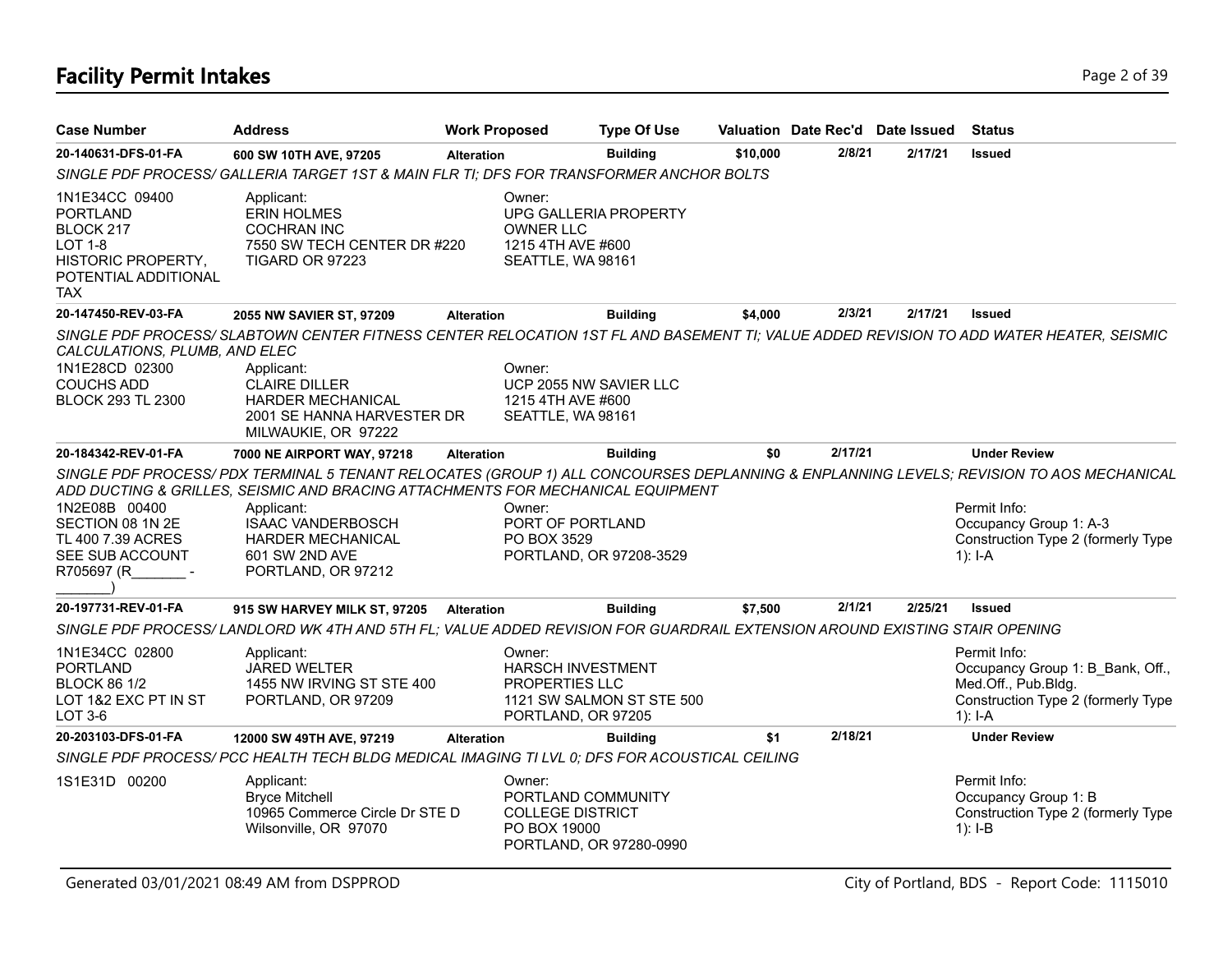# **Facility Permit Intakes** Page 3 of 39

| <b>Case Number</b>                                                                                                      | <b>Address</b>                                                                                                                                | <b>Work Proposed</b> | <b>Type Of Use</b>                                                                                                  |                                                                              | Valuation Date Rec'd Date Issued                 |         | <b>Status</b>                                                                                                            |
|-------------------------------------------------------------------------------------------------------------------------|-----------------------------------------------------------------------------------------------------------------------------------------------|----------------------|---------------------------------------------------------------------------------------------------------------------|------------------------------------------------------------------------------|--------------------------------------------------|---------|--------------------------------------------------------------------------------------------------------------------------|
| 20-212974-REV-01-FA                                                                                                     | 9601 NE ALDERWOOD RD,<br>97220                                                                                                                | <b>Alteration</b>    | <b>Building</b>                                                                                                     | \$0                                                                          | 2/22/21                                          |         | <b>Under Review</b>                                                                                                      |
|                                                                                                                         | SINGLE PDF PROCESS/ UPS PDX LOGISTIC CENTER FACILITY TI; REVISION TO REMOVE PLUMBING FROM SCOPE OF PROPOSED WORK                              |                      |                                                                                                                     |                                                                              |                                                  |         |                                                                                                                          |
| 1N2E16 00100                                                                                                            | Applicant:<br><b>TONY BRIZENDINE</b><br>541 ARCHITECTURE<br>1414 NE 17TH AVE<br>PORTLAND OR 97232                                             |                      | Owner:<br>PORT OF PORTLAND<br>PO BOX 3529<br>PORTLAND, OR 97208-3529                                                |                                                                              |                                                  |         | Permit Info:<br>Occupancy Group 1: B Bank, Off.,<br>Med.Off., Pub.Bldg.<br>Construction Type 2 (formerly Type<br>1): V-B |
| 20-220338-REV-01-FA                                                                                                     | 2121 NW RALEIGH ST, 97209                                                                                                                     | <b>Alteration</b>    | <b>Building</b>                                                                                                     | \$0                                                                          | 2/9/21                                           | 2/17/21 | <b>Issued</b>                                                                                                            |
| <b>FINISHES AND ELEC</b>                                                                                                | SINGLE PDF PROCESS/PROOF TI STE 101 & 102 GRND FLR; REVISION TO RETAIN EXISTING ADA RAMP, ADD NEW HANDRAILS TO ADA RAMP, REMOVE OFFICE,       |                      |                                                                                                                     |                                                                              |                                                  |         |                                                                                                                          |
| 1N1E28CD 90004<br>UNIT A1                                                                                               | Applicant:<br>NATHAN ARNOLD<br><b>FASTER PERMITS</b><br>2000 SW 1ST AVE SUITE 420<br>PORTLAND OR 97201                                        |                      | Owner:<br><b>XPO PROPERTIES INC</b><br>PO BOX 4138<br>PORTLAND, OR 97208-4138                                       |                                                                              |                                                  |         |                                                                                                                          |
| 21-002011-REV-01-FA                                                                                                     | 133 SW 2ND AVE, 97204                                                                                                                         | <b>Alteration</b>    | <b>Building</b>                                                                                                     | \$10,000                                                                     | 2/16/21                                          |         | <b>Under Review</b>                                                                                                      |
|                                                                                                                         | SINGLE PDF PROCESS/LANDLORD WORK ATRIUM ALL FLRS; VALUE ADDED REVISION TO REINFORCE EXISTING HEADERS AT EXISTING ATRIUM OPENINGS              |                      |                                                                                                                     |                                                                              |                                                  |         |                                                                                                                          |
| 1N1E34CD 02200<br><b>PORTLAND</b><br>BLOCK 31<br>LOT 3&4                                                                | Applicant:<br><b>STEVEN EHLBECK</b><br><b>SERA ARCHITECTS</b><br>338 NW 5TH AVE<br>PORTLAND OR 97209                                          |                      | Owner:<br>PT POPE PROPERTIES LLC<br>1717 SW ELM ST<br>PORTLAND, OR 97201-2326                                       |                                                                              |                                                  |         |                                                                                                                          |
| 21-009789-000-00-FA                                                                                                     | 1600 SW 4TH AVE, 97201                                                                                                                        | <b>Alteration</b>    | <b>Building</b>                                                                                                     | \$500,000                                                                    | 2/1/21                                           |         | <b>Under Review</b>                                                                                                      |
| <i>PLUMB</i>                                                                                                            | SINGLE PDF PROCESS/ PSU RMNC REROOF BLDG; REPLACE MAIN BUILDING & PENTHOUSE ROOF SYSTEMS AND INSTALL NEW GUARD RAILS, FINISHES AND            |                      |                                                                                                                     |                                                                              |                                                  |         |                                                                                                                          |
| 1S1E03CB 01800<br>SOUTH AUDITORIUM ADD<br><b>BLOCKA</b><br>LOT 2 TL 1800<br>DEFERRED ADDITIONAL<br><b>TAX LIABILITY</b> | Applicant:<br><b>MARK FUJII</b><br>PORTLAND STATE UNIVERSITY<br><b>FACILITIES AND PLANNING</b><br><b>PO BOX 751</b><br>PORTLAND OR 97207-0751 |                      | Owner:<br>PORTLAND STATE<br>UNIVERSITY - LEASED<br>MULTIPLE TENANTS<br><b>PO BOX 751</b><br>PORTLAND, OR 97207-0751 | Primary Contractor:<br><b>TO BID</b>                                         |                                                  |         | Permit Info:<br>Occupancy Group 1: B Bank, Off.,<br>Med.Off., Pub.Bldg.                                                  |
| 21-009827-000-00-FA                                                                                                     | 3535 SE 86TH AVE, 97266                                                                                                                       | <b>Alteration</b>    | <b>Building</b>                                                                                                     | \$825,000                                                                    | 2/1/21                                           | 2/17/21 | <b>Issued</b>                                                                                                            |
|                                                                                                                         | SINGLE PDF PROCESS/ KIRKLAND UNION MANOR II WINDOW REPLACEMENT; REPLACE ALL EXTERIOR WINDOWS AND FINISHES                                     |                      |                                                                                                                     |                                                                              |                                                  |         |                                                                                                                          |
|                                                                                                                         | Applicant:<br><b>BILL LANNING</b><br><b>MWA ARCHITECTS INC</b><br>70 NW COUCH ST #401<br>PORTLAND OR 97209                                    |                      | Owner:<br>UNION LABOR RETIREMENT<br><b>ASSN</b><br>1625 SE LAFAYETTE ST<br>PORTLAND, OR 97202-3862                  | CCB - Contractor:<br><b>TOM MITCHELL</b><br><b>OREGON</b><br>2905 SW 1ST AVE | WALSH CONSTRUCTION CO<br>PORTLAND, OR 97201-4705 |         | Permit Info:<br>Occupancy Group 1: R-<br>2 Residential Multi-family<br>Construction Type 2 (formerly Type<br>1): II-A    |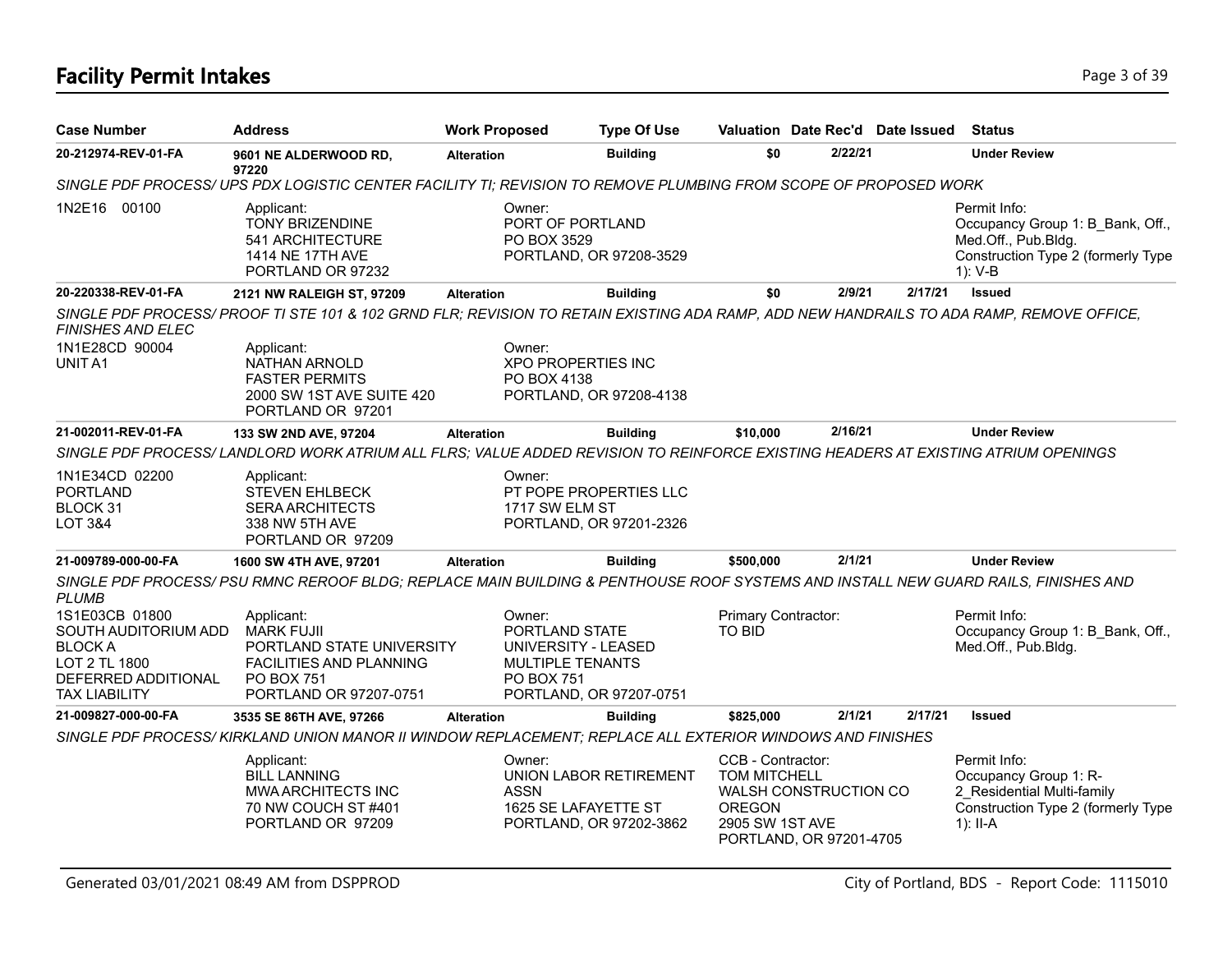# **Facility Permit Intakes** Page 4 of 39

| <b>Case Number</b>                                                                      | <b>Address</b>                                                                                                                                                                                                                                       | <b>Work Proposed</b>                              | <b>Type Of Use</b>                                                                                       |                                          |                                                                              | Valuation Date Rec'd Date Issued | <b>Status</b>                                                                             |
|-----------------------------------------------------------------------------------------|------------------------------------------------------------------------------------------------------------------------------------------------------------------------------------------------------------------------------------------------------|---------------------------------------------------|----------------------------------------------------------------------------------------------------------|------------------------------------------|------------------------------------------------------------------------------|----------------------------------|-------------------------------------------------------------------------------------------|
| 21-010013-000-00-FA                                                                     | 527 SW HALL ST, 97201                                                                                                                                                                                                                                | <b>Alteration</b>                                 | <b>Building</b>                                                                                          | \$44,000                                 | 2/1/21                                                                       |                                  | <b>Under Review</b>                                                                       |
|                                                                                         | SINGLE PDF PROCESS/ UCB STE 320, OFFICE TI; DEMO WALLS, NEW WALLS TO CREATE 5 OFFICES, CEILING, FLOORING, FINISHES, AND ELEC                                                                                                                         |                                                   |                                                                                                          |                                          |                                                                              |                                  |                                                                                           |
| 1S1E04DA 00300                                                                          | Applicant:<br><b>ANTHONY BOHAN</b><br>PORTLAND STATE UNIVERSITY<br>617 SW MONTGOMERY ST #302<br>PORTLAND OR 97201                                                                                                                                    | Owner:<br>ET AL GEORGE<br><b>PO BOX 751 - FPM</b> | PORTLAND, OR 97207-0751                                                                                  |                                          |                                                                              |                                  |                                                                                           |
| 21-010726-000-00-FA                                                                     | 7000 NE AIRPORT WAY, 97218                                                                                                                                                                                                                           | <b>Alteration</b>                                 | <b>Building</b>                                                                                          | \$1,000,000                              | 2/3/21                                                                       |                                  | <b>Under Review</b>                                                                       |
|                                                                                         | FF1/ PDX TERMINAL 1 TENANT RELOCATE (GROUP 6) MAIN CONCOURSE C & D ENPLANNING LEVEL; 2 AREAS FOR 1 TENANT - TIMERLINE; DEMO WALLS, NEW<br>WALLS TO CREATE RETAIL AREA, STORAGE RM, CEILING, FLOORING, FINISHES AND ELEC                              |                                                   |                                                                                                          |                                          |                                                                              |                                  |                                                                                           |
| 1N2E08B 00400<br>SECTION 08 1N 2E<br>TL 400 7.39 ACRES<br>SEE SUB ACCOUNT<br>R705697 (R | Applicant:<br><b>MIKE COYLE</b><br><b>FASTER PERMITS</b><br>2000 SW 1ST AVE, STE 420<br>PORTLAND, OR 97201                                                                                                                                           | Owner:<br>PO BOX 3529                             | PORT OF PORTLAND<br>PORTLAND, OR 97208-3529                                                              | Primary Contractor:<br>TO BID            |                                                                              |                                  | Permit Info:<br>Occupancy Group 1: A-3<br>Construction Type 2 (formerly Type<br>$1$ : I-A |
| 21-010827-000-00-FA                                                                     | 3485 S BOND AVE, 97239                                                                                                                                                                                                                               | <b>Alteration</b>                                 | <b>Building</b>                                                                                          | \$1,441,650                              | 2/3/21                                                                       |                                  | <b>Under Review</b>                                                                       |
|                                                                                         | F31/OHSU CHH2 OR 6 & 7 4TH FLR TI; MINOR DEMO, NEW WALLS TO CREATE OPERATING RMS, CEILING, FLOORING, FINISHES, PLUMB AND ELEC                                                                                                                        |                                                   |                                                                                                          |                                          |                                                                              |                                  |                                                                                           |
| 1S1E10AC 00307<br><b>WATERFRONT SOUTH</b><br>LOT <sub>7</sub>                           | Applicant:<br><b>THANE EDDINGTON</b><br>PKA ARCHITECTS<br>6969 SW HAMPTON<br>PORTLAND, OR 97223                                                                                                                                                      | Owner:<br><b>UNIVERSITY</b><br><b>RD</b>          | OREGON HEALTH & SCIENCE<br>3181 SW SAM JACKSON PARK 389 INTERPACE PARKWAY 5TH<br>PORTLAND, OR 97239-3011 | CCB - Contractor:<br><b>JAMES AARHUS</b> | SKANSKA USA BUILDING INC<br>FLOOR ATTN ERIN DEVAUGHN<br>PARSIPPANY, NJ 07054 |                                  |                                                                                           |
| 21-010901-000-00-FA                                                                     | 3286 SW RESEARCH DR - Unit                                                                                                                                                                                                                           | <b>Alteration</b>                                 | <b>Building</b>                                                                                          | \$40,500                                 | 2/3/21                                                                       | 2/10/21                          | <b>Under Inspection</b>                                                                   |
| FLOORING, FINISHES AND ELEC<br>1S1E09 00600                                             | AUD, 97239<br>SINGLE PDF PROCESS/OHSU AUDITORIUM 2ND FLR TI; MINOR DEMO, REMODEL CONFERENCE RMS, NEW SOFFIT TO COVER EXPOSED DUCTWORK, CEILING,<br>Applicant:<br><b>JOSEPH NGUYEN</b><br><b>OHSU</b><br>3181 SW SAM JACKSON RD<br>PORTLAND, OR 97239 | Owner:<br><b>DEPT</b><br><b>RD</b>                | OREGON STATE OF (MEDICAL<br>3181 SW SAM JACKSON PARK<br>PORTLAND, OR 97239                               |                                          |                                                                              |                                  | Permit Info:<br>Occupancy Group 1: B<br>Construction Type 2 (formerly Type<br>$1$ : II-B  |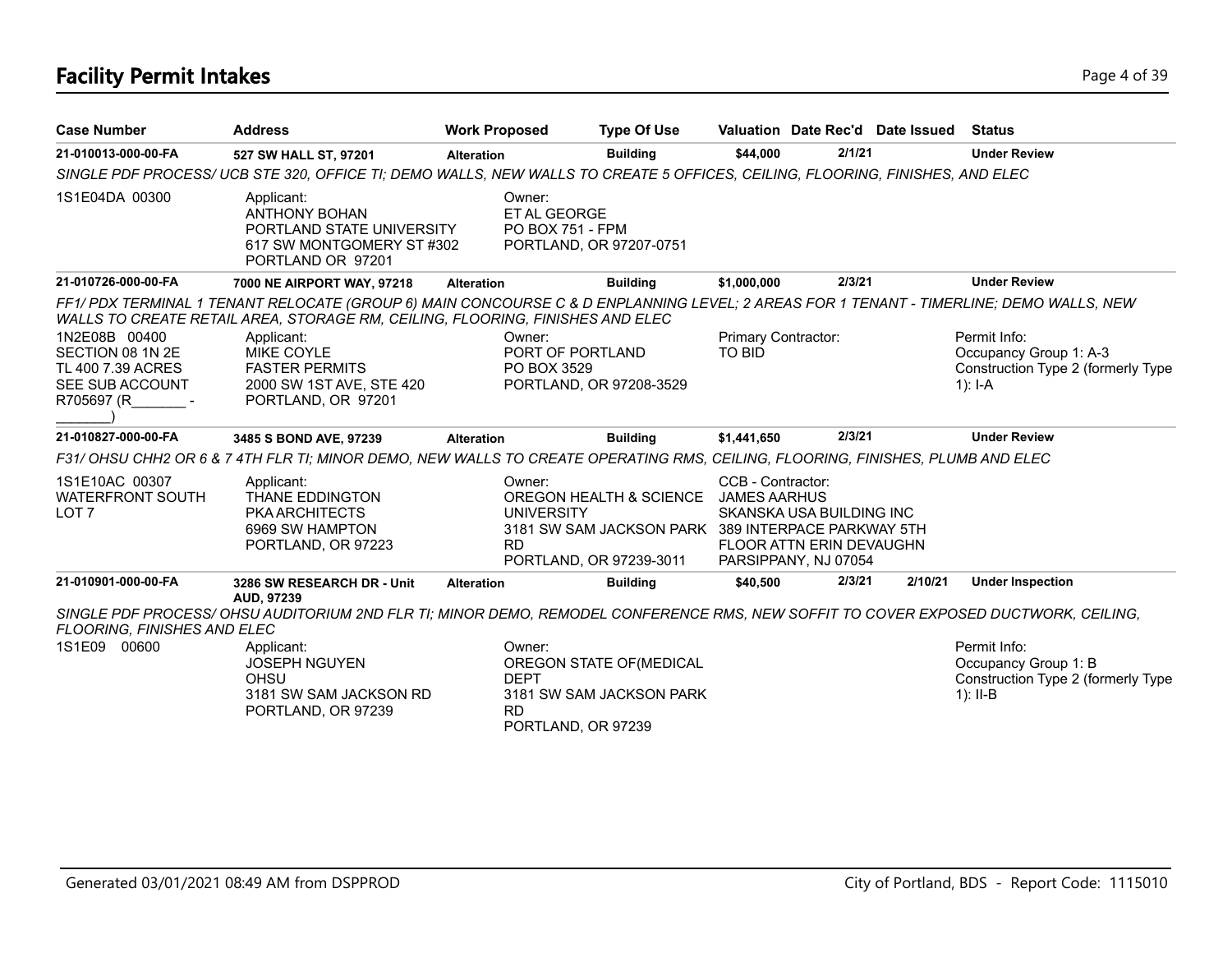# **Facility Permit Intakes** Page 5 of 39

| <b>Case Number</b>                                               | <b>Address</b>                                                                                                                                                                                                                                                                                                                                                               | <b>Work Proposed</b><br><b>Type Of Use</b>        |                                                                            |                                                                                |                                                                               | Valuation Date Rec'd Date Issued | Status                                                                                                                     |
|------------------------------------------------------------------|------------------------------------------------------------------------------------------------------------------------------------------------------------------------------------------------------------------------------------------------------------------------------------------------------------------------------------------------------------------------------|---------------------------------------------------|----------------------------------------------------------------------------|--------------------------------------------------------------------------------|-------------------------------------------------------------------------------|----------------------------------|----------------------------------------------------------------------------------------------------------------------------|
| 21-010925-000-00-FA                                              | 12000 SW 49TH AVE, 97219                                                                                                                                                                                                                                                                                                                                                     | <b>Alteration</b>                                 | <b>Building</b>                                                            | \$398,000                                                                      | 2/3/21                                                                        |                                  | <b>Under Review</b>                                                                                                        |
| 1S1E31D 00200                                                    | SINGLE PDF PROCESS/ PCC HEAT PLANT 2ND FLR TI; REMODEL EXISTING CLASSRM SPACE, DEMO WALLS, NEW WALLS TO CREATE NURSING PRACTICAL<br>CLASSRM/LAB, ENTRY, MED PREP TRAINING AREA, PREP RM/STORAGE, CEILING, FLOORING, FINISHES, PLUMB AND ELEC<br>Applicant:<br>LALE CEYLAN<br><b>HACKER ARCHITECTS</b><br>555 SE MARTIN LUTHER KING JR<br>BLVD, STE 501<br>PORTLAND, OR 97214 | Owner:<br><b>COLLEGE DISTRICT</b><br>PO BOX 19000 | PORTLAND COMMUNITY<br>PORTLAND, OR 97280-0990                              | CCB - Contractor:<br>550 SW 12TH AVE<br>PORTLAND, OR 97205                     | LEASE CRUTCHER LEWIS LLC                                                      |                                  |                                                                                                                            |
| 21-011084-000-00-FA                                              | <b>111 SW COLUMBIA ST, 97201</b>                                                                                                                                                                                                                                                                                                                                             | <b>Alteration</b>                                 | <b>Building</b>                                                            | \$31,000                                                                       | 2/3/21                                                                        | 2/18/21                          | <b>Issued</b>                                                                                                              |
|                                                                  | SINGLE PDF PROCESS/LANDLORD WK ENTRANCE TI, STE 550; INFILL EXISTING DOORS, CREATE NEW DOUBLE DOOR ENTRY                                                                                                                                                                                                                                                                     |                                                   |                                                                            |                                                                                |                                                                               |                                  |                                                                                                                            |
| 1S1E03BD 01700<br><b>PORTLAND</b><br>BLOCK 129<br>LOT 1-8        | Applicant:<br><b>BRANDI STEVENS</b><br><b>MELVIN MARK CO</b><br>111 SW COLUMBIA #1380<br>PORTLAND, OR 97201                                                                                                                                                                                                                                                                  | Owner:                                            | COLUMBIA SQUARE LLC<br>111 SW COLUMBIA ST #1380<br>PORTLAND, OR 97201-5845 | CCB - Contractor:<br><b>COMPANY</b><br><b>SUITE 1380</b><br>PORTLAND, OR 97201 | <b>MELVIN MARK BROKERAGE</b><br>111 SW COLUMBIA STREET,                       |                                  | Permit Info:<br>Occupancy Group 1: B<br>Construction Type 2 (formerly Type<br>1): $I - A$                                  |
| 21-012422-000-00-FA                                              | 1000 SW BROADWAY, 97205                                                                                                                                                                                                                                                                                                                                                      | <b>Alteration</b>                                 | <b>Building</b>                                                            | \$115,000                                                                      | 2/8/21                                                                        | 2/17/21                          | <b>Issued</b>                                                                                                              |
|                                                                  | SINGLE PDF PROCESS/ NOVILLUS, STE 1600 TI; NEW TENANT - DEMO DOORS AND CASEWORK, NEW DOORS, PLUMB, ELEC, CEILING, FLOORING, AND FINISHES                                                                                                                                                                                                                                     |                                                   |                                                                            |                                                                                |                                                                               |                                  |                                                                                                                            |
| 1S1E03BB 02400<br><b>PORTLAND</b><br>BLOCK 182<br><b>LOT 5-8</b> | Applicant:<br><b>STACY BENGTSON</b><br><b>LRS ARCHITECTS</b><br>720 NW DAVIS ST. #300<br>PORTLAND, OR 97209                                                                                                                                                                                                                                                                  | Owner:<br><b>BUILDING LP</b>                      | ONE THOUSAND BROADWAY<br>1000 SW BROADWAY #1770<br>PORTLAND, OR 97205-3069 | CCB - Contractor:<br><b>GORDON CAUDLE</b><br><b>INC</b><br>800                 | JOHNSON PROJECT SOLUTIONS<br>919 SW TAYLOR STREET SUITE<br>PORTLAND, OR 97205 |                                  | Permit Info:<br>Occupancy Group 1: B_Bank, Off.,<br>Med.Off., Pub.Bldg.<br>Construction Type 2 (formerly Type<br>$1$ : I-A |
| 21-012748-000-00-FA                                              | 7150 NE AIRPORT WAY, 97218                                                                                                                                                                                                                                                                                                                                                   | <b>Alteration</b>                                 | <b>Building</b>                                                            | \$40,000                                                                       | 2/9/21                                                                        |                                  | <b>Under Review</b>                                                                                                        |
|                                                                  | F29/ RCC HERTZ RENTAL CAR TI 1ST FLR; FIRST TIME TENANT, BUILD OUT OFFICES, BREAKRM, IT CLOSET, STORAGE, WORK AREAS, CEILING, FLOORING,<br>FINISHES, PLUMB AND ELEC ******* BID ESTIMATE *                                                                                                                                                                                   |                                                   |                                                                            |                                                                                |                                                                               |                                  |                                                                                                                            |
| 1N2E08 00300                                                     | Applicant:<br><b>MICHAEL LAKE</b><br><b>FISHBECK</b><br>1897 PINEGROVE DR<br>JENISON MI 49428                                                                                                                                                                                                                                                                                | Owner:<br>PORT OF PORTLAND<br>PO BOX 3529         | PORTLAND, OR 97208-3529                                                    | Primary Contractor:<br><b>TO BID</b>                                           |                                                                               |                                  |                                                                                                                            |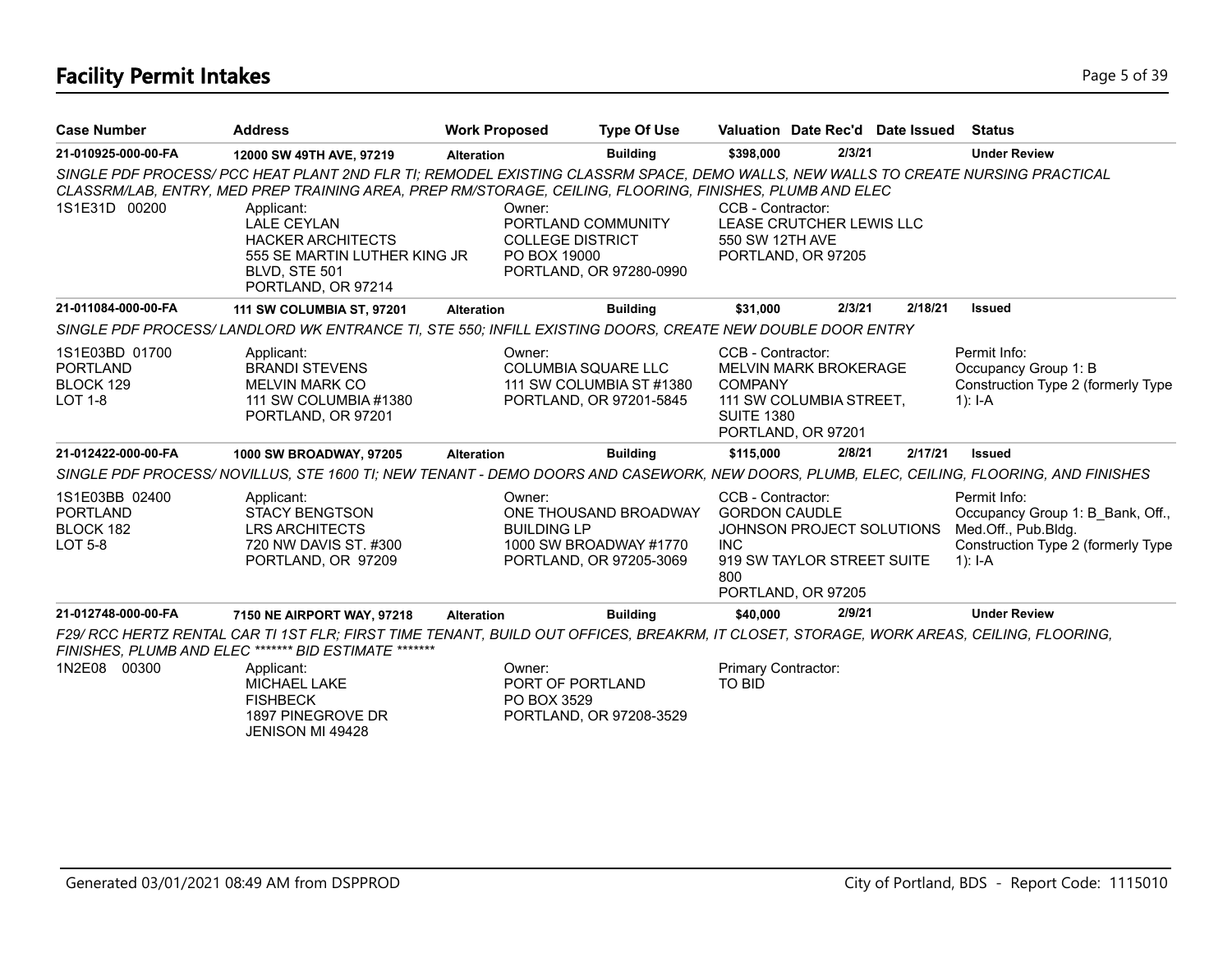# **Facility Permit Intakes** Page 6 of 39

| <b>Case Number</b>                                                                                        | Address                                                                                                                                                                                                                                                                    | <b>Work Proposed</b>        | <b>Type Of Use</b>                                                                |                                                     |                                                | Valuation Date Rec'd Date Issued | <b>Status</b>                                                                                                                            |
|-----------------------------------------------------------------------------------------------------------|----------------------------------------------------------------------------------------------------------------------------------------------------------------------------------------------------------------------------------------------------------------------------|-----------------------------|-----------------------------------------------------------------------------------|-----------------------------------------------------|------------------------------------------------|----------------------------------|------------------------------------------------------------------------------------------------------------------------------------------|
| 21-012753-000-00-FA                                                                                       | 7200 NE AIRPORT WAY, 97218                                                                                                                                                                                                                                                 | <b>Alteration</b>           | <b>Building</b>                                                                   | \$2,340,000                                         | 2/9/21                                         |                                  | <b>Under Review</b>                                                                                                                      |
|                                                                                                           | F29/ P3 PARKING GARAGE HERTZ TI LVL 2; FIRST TIME TENANT, BUILD OUT CUSTOMER SERVICE BOOTHS (GOLD, THRIFTY, RETURN), EXIT GUARD BOOTHS,<br>PAVEMENT STRIPING & MARKING, VEHICLE SECURITY BARRIERS, CEILING, FLOORING, FINISHES AND ELEC ********** BID ESTIMATE ********** |                             |                                                                                   |                                                     |                                                |                                  |                                                                                                                                          |
| 1N2E08B 00400                                                                                             | Applicant:<br><b>MICHAEL LAKE</b><br><b>FISHBECK</b><br>1897 PINEGROVE DR<br><b>JENISON MI 49428</b>                                                                                                                                                                       | Owner:<br>PO BOX 3529       | PORT OF PORTLAND<br>PORTLAND, OR 97208-3529                                       | Primary Contractor:<br><b>TO BID</b>                |                                                |                                  |                                                                                                                                          |
| 21-012764-000-00-FA                                                                                       | 7300 NE AIRPORT WAY, 97218                                                                                                                                                                                                                                                 | <b>Alteration</b>           | <b>Building</b>                                                                   | \$20,000                                            | 2/9/21                                         |                                  | <b>Under Review</b>                                                                                                                      |
| <b>ESTIMATE *********</b>                                                                                 | F29/ QTA HERTZ RENTAL CAR TI; DEMO/REMOVAL OF CAR WASH BLOWERS, PROPRIETARY FUEL MONITORING EQUIPMENT, FINISHES AND ELEC ********* BID                                                                                                                                     |                             |                                                                                   |                                                     |                                                |                                  |                                                                                                                                          |
| 1N2E08A 01500<br>SECTION 08 1N 2E<br>TL 1500 1.66 ACRES                                                   | Applicant:<br>MICHAEL LAKE<br><b>FISHBECK</b><br>1897 PINEGROVE DR<br><b>JENISON MI 49428</b>                                                                                                                                                                              | Owner:<br>PO BOX 3529       | PORT OF PORTLAND<br>PORTLAND, OR 97208-3529                                       | Primary Contractor:<br>TO BID                       |                                                |                                  |                                                                                                                                          |
| 21-012899-000-00-FA                                                                                       | <b>8572 NE ALDERWOOD RD,</b>                                                                                                                                                                                                                                               | <b>Alteration</b>           | <b>Building</b>                                                                   | \$75,000                                            | 2/9/21                                         | 2/17/21                          | <b>Issued</b>                                                                                                                            |
| <b>PLUMB AND ELEC</b>                                                                                     | 97220                                                                                                                                                                                                                                                                      |                             |                                                                                   |                                                     |                                                |                                  | SINGLE PDF PROCESS/ CANSOURCE BLDG C TI; NEW WALLS TO CREATE PRIVATE OFFICE, CONVERT WAREHOUSE TO LUNCH RM, CEILING, FLOORING, FINISHES, |
| 1N2E16B 02000                                                                                             | Applicant:<br>SABINE OHALLORAN<br>MILDREN DESIGN GROUP<br>4875 SE GRIFFITH DR STE 300<br>BEAVERTON OR 97005                                                                                                                                                                |                             |                                                                                   | CCB - Contractor:<br>P.O. BOX 69<br>CANBY, OR 97013 | DENALI CONSTRUCTION INC                        |                                  |                                                                                                                                          |
| 21-012912-000-00-FA                                                                                       | 825 NE MULTNOMAH ST - UNIT<br>1,97232                                                                                                                                                                                                                                      | <b>Alteration</b>           | <b>Building</b>                                                                   | \$19,935                                            | 2/9/21                                         | 2/23/21                          | <b>Issued</b>                                                                                                                            |
|                                                                                                           | SINGLE PDF PROCESS/ PACIFICORP STE 1800 TI; DEMO FINISHES, NEW WALLS TO CREATE SECURITY VESTIBULE AND ELEC                                                                                                                                                                 |                             |                                                                                   |                                                     |                                                |                                  |                                                                                                                                          |
| 1N1E35BB 90002<br><b>LLOYD CENTER TOWER</b><br><b>CONDOMINIUM</b><br>UNIT <sub>1</sub><br>DEPT OF REVENUE | Applicant:<br><b>HEIDI PAYNE</b><br><b>BAINBRIDGE DESIGN</b><br>1000 SW BROADWAY STE 1700<br>PORTLAND, OR 97205                                                                                                                                                            | Owner:<br><b>PACIFICORP</b> | 825 NE MULTNOMAH ST #1900 901 NE GLISAN STREET STE 100<br>PORTLAND, OR 97232-2151 | CCB - Contractor:                                   | DEACON CONSTRUCTION LLC<br>PORTLAND, OR 97232  |                                  | Permit Info:<br>Occupancy Group 1: B Bank, Off.,<br>Med.Off., Pub.Bldg.<br>Construction Type 2 (formerly Type<br>$1$ : I-A               |
| 21-012938-000-00-FA                                                                                       | 3303 N MISSISSIPPI AVE, 97227                                                                                                                                                                                                                                              | <b>Alteration</b>           | <b>Building</b>                                                                   | \$200,000                                           | 2/9/21                                         | 2/17/21                          | <b>Under Inspection</b>                                                                                                                  |
| FINISHES AND ELEC                                                                                         |                                                                                                                                                                                                                                                                            |                             |                                                                                   |                                                     |                                                |                                  | SINGLE PDF PROCESS/BRANDLIVE STE 300 TI; DEMO WALLS, NEW WALLS TO CREATE STORAGE RM, CONFERENCE RM, OPEN OFFICE AREA, CEILING, FLOORING, |
| 1N1E27BA 04500<br><b>COOKS ADD</b><br>BLOCK 12<br>LOT 1 EXC PT IN ST<br>LOT <sub>2</sub>                  | Applicant:<br><b>JULIE PIERCE</b><br><b>TIETON BUILT</b><br>14300 NE 20TH AVE STE 204<br>VANCOUVER, WA 98686                                                                                                                                                               | Owner:                      | SOUTHERN MISS LLC<br>1970 NW 18TH AVE #7<br>PORTLAND, OR 97209                    | CCB - Contractor:<br><b>TIETON HOMES LLC</b>        | 13023 NE HWY 99 PMB 274<br>VANCOUVER, WA 98686 |                                  |                                                                                                                                          |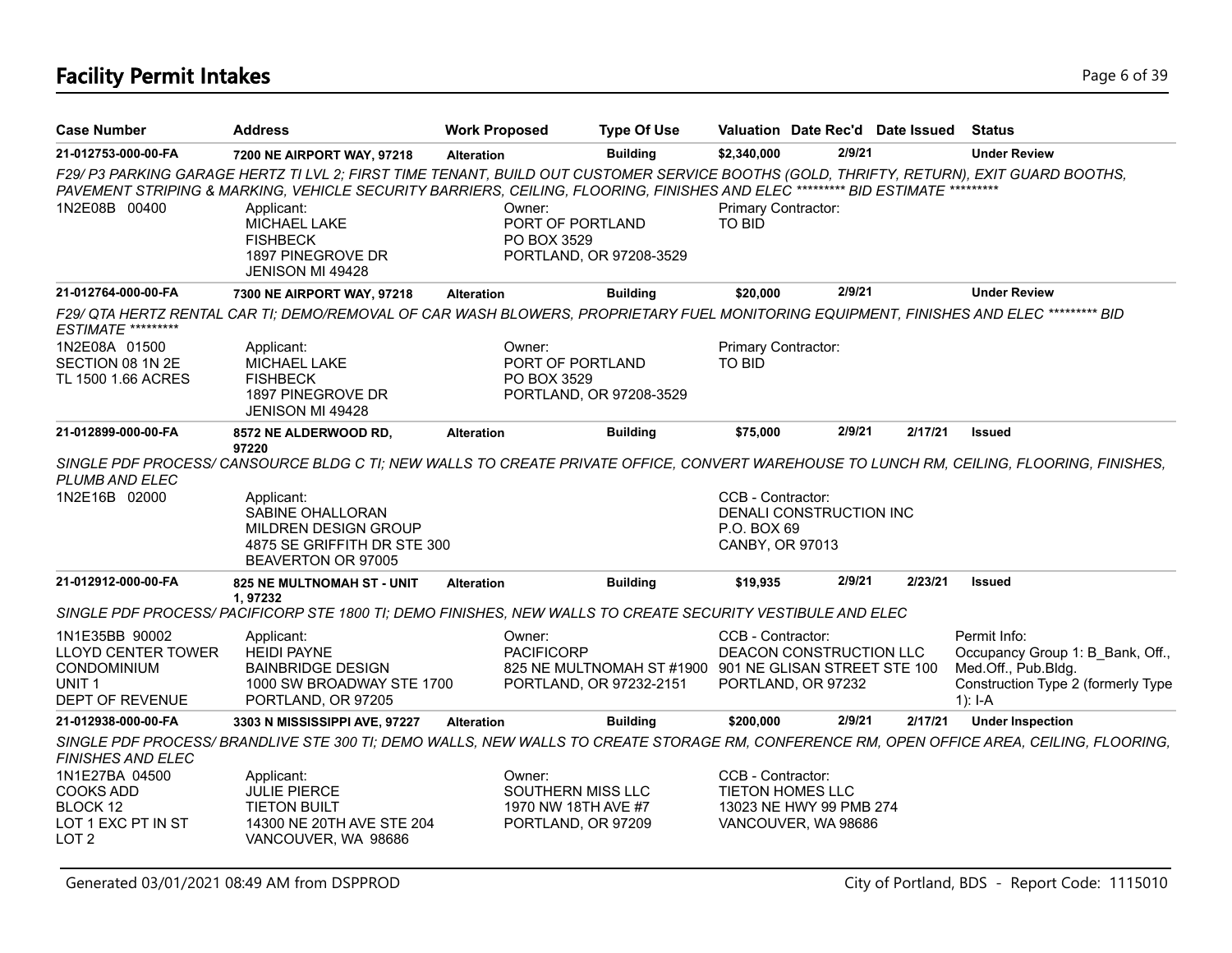# **Facility Permit Intakes** Page 7 of 39

| <b>Case Number</b>                                                                   | <b>Address</b>                                                                                                                                                                                                                                                                   | <b>Work Proposed</b>                      | <b>Type Of Use</b>                                                                                                              |                                                              |                                                   | Valuation Date Rec'd Date Issued Status |                                                                                                                            |
|--------------------------------------------------------------------------------------|----------------------------------------------------------------------------------------------------------------------------------------------------------------------------------------------------------------------------------------------------------------------------------|-------------------------------------------|---------------------------------------------------------------------------------------------------------------------------------|--------------------------------------------------------------|---------------------------------------------------|-----------------------------------------|----------------------------------------------------------------------------------------------------------------------------|
| 21-013132-000-00-FA                                                                  | <b>121 SW MORRISON ST, 97204</b>                                                                                                                                                                                                                                                 | <b>Alteration</b>                         | <b>Building</b>                                                                                                                 | \$520,000                                                    | 2/9/21                                            | 2/17/21                                 | <b>Issued</b>                                                                                                              |
|                                                                                      | SINGLE PDF PROCESS/LANDLORD WORK 4TH FLR CONFERENCE CENTER TI; DEMO WALLS, NEW WALLS TO CREATE CONFERENCE RM, LOUNGE AREA, PHONE<br>RMS, STORAGE RM, KITCHEN, CEILING, FLOORING, FINISHES, PLUMB AND ELEC                                                                        |                                           |                                                                                                                                 |                                                              |                                                   |                                         |                                                                                                                            |
| 1S1E03BA 02700<br><b>PORTLAND</b><br>BLOCK 15<br><b>LOT 1-4</b><br>LOT 7&8 EXC W 75' | Applicant:<br><b>ERIC LADOUCEUR</b><br><b>SUM DESIGN STUDIO</b><br>231 SE 12TH AVE<br>PORTLAND OR 97214                                                                                                                                                                          | Owner:<br>PORTLAND INC                    | TERRACE TOWER U S A -<br>121 SW MORRISON ST #250<br>PORTLAND, OR 97204-3179                                                     | CCB - Contractor:<br><b>STEVE BARTELL</b><br>2133 NW YORK ST | P & C CONSTRUCTION CO<br>PORTLAND, OR 97210       |                                         | Permit Info:<br>Occupancy Group 1: B Bank, Off.,<br>Med.Off., Pub.Bldg.<br>Construction Type 2 (formerly Type<br>1): $I-A$ |
| 21-013257-000-00-FA                                                                  | 500 NE MULTNOMAH ST, 97232                                                                                                                                                                                                                                                       | <b>Alteration</b>                         | <b>Building</b>                                                                                                                 | \$135,500                                                    | 2/10/21                                           |                                         | <b>Under Review</b>                                                                                                        |
| <b>PLUMB AND ELEC</b>                                                                | SINGLE PDF PROCESS/KAISER KPB MENS RESTRM TI 15TH FLR; DEMO WALLS, NEW WALLS TO RECONFIGURE MENS RESTRM, CEILING, FLOORING, FINISHES,                                                                                                                                            |                                           |                                                                                                                                 |                                                              |                                                   |                                         |                                                                                                                            |
| 1N1E35BB 02400<br><b>HOLLADAYS ADD</b><br>BLOCK 73&80 TL 2400                        | Applicant:<br><b>NICOLE BEKKEN</b><br>INTERIOR ARCHITECTS, P.C.<br>1120 NW COUCH ST #450<br>PORTLAND, OR 97209                                                                                                                                                                   | Owner:<br>100                             | KAISER FOUNDATION HEALTH FORTIS CONSTRUCTION INC<br>PLAN OF THE NORTHWEST<br>500 NE MULTNOMAH ST_STE<br>PORTLAND, OR 97232-2031 | CCB - Contractor:                                            | 1705 SW TAYLOR ST SUITE 200<br>PORTLAND, OR 97205 |                                         |                                                                                                                            |
| 21-013377-000-00-FA                                                                  | 7150 NE AIRPORT WAY, 97218                                                                                                                                                                                                                                                       | <b>Alteration</b>                         | <b>Building</b>                                                                                                                 | \$275,000                                                    | 2/10/21                                           |                                         | <b>Under Review</b>                                                                                                        |
|                                                                                      | SINGLE PDF PROCESS/ RCC SIXT RENTAL CAR TI 1ST FLR; FIRST TIME TENANT, BUILD OUT OFFICE, WORK AREA, COUNTER ZONE AREA, CEILING, FLOORING,<br>FINISHES, PLUMB AND ELEC ******** BID ESTIMATE *********                                                                            |                                           |                                                                                                                                 |                                                              |                                                   |                                         |                                                                                                                            |
| 1N2E08 00300                                                                         | Applicant:<br><b>CHRISTOPHER CORK</b><br><b>FISHBECK</b><br>1515 ARBORETUM DR SE<br>GRAND RAPIDS MI 49546                                                                                                                                                                        | Owner:<br>PORT OF PORTLAND<br>PO BOX 3529 | PORTLAND, OR 97208-3529                                                                                                         | Primary Contractor:<br><b>TO BID</b>                         |                                                   |                                         |                                                                                                                            |
| 21-013399-000-00-FA                                                                  | 7200 NE AIRPORT WAY, 97218                                                                                                                                                                                                                                                       | <b>Alteration</b>                         | <b>Building</b>                                                                                                                 | \$375,000                                                    | 2/10/21                                           |                                         | <b>Under Review</b>                                                                                                        |
|                                                                                      | SINGLE PDF PROCESS/ P3 PARKING GARAGE SIXT RENTAL CAR TI LVL 2; FIRST TIME TENANT, BUILD OUT CUSTOMER SERVICE BOOTH, READY/RETURN AREA,<br>BOLLARDS, BARRIERS, GATES, TIGER TEETH, PAITING/STRIPPING, CEILING, FLOORING, FINISHES AND ELEC *********** BID ESTIMATE ************ |                                           |                                                                                                                                 |                                                              |                                                   |                                         |                                                                                                                            |
| 1N2E08B 00400                                                                        | Applicant:<br><b>CHRISTOPHER CORK</b><br><b>FISHBECK</b><br>1515 ARBORETUM DR SE<br><b>GRAND RAPIDS MI 49546</b>                                                                                                                                                                 | Owner:<br>PORT OF PORTLAND<br>PO BOX 3529 | PORTLAND, OR 97208-3529                                                                                                         | Primary Contractor:<br><b>TO BID</b>                         |                                                   |                                         |                                                                                                                            |
| 21-013418-000-00-FA                                                                  | 7300 NE AIRPORT WAY, 97218                                                                                                                                                                                                                                                       | <b>Alteration</b>                         | <b>Building</b>                                                                                                                 | \$50,000                                                     | 2/10/21                                           |                                         | <b>Under Review</b>                                                                                                        |
|                                                                                      | SINGLE PDF PROCESS/ QTA SIXT RENTAL CAR TI; BUILD OUT OFFICE, CEILING, FLOORING, FINISHES, PLUMB AND ELEC ********** BID ESTIMATE *********                                                                                                                                      |                                           |                                                                                                                                 |                                                              |                                                   |                                         |                                                                                                                            |
| 1N2E08A 01500<br>SECTION 08 1N 2E<br>TL 1500 1.66 ACRES                              | Applicant:<br><b>CHRISTOPHER CORK</b><br><b>FISHBECK</b><br>1515 ARBORETUM DR SE<br><b>GRAND RAPIDS MI 49546</b>                                                                                                                                                                 | Owner:<br>PORT OF PORTLAND<br>PO BOX 3529 | PORTLAND, OR 97208-3529                                                                                                         | Primary Contractor:<br>TO BID                                |                                                   |                                         |                                                                                                                            |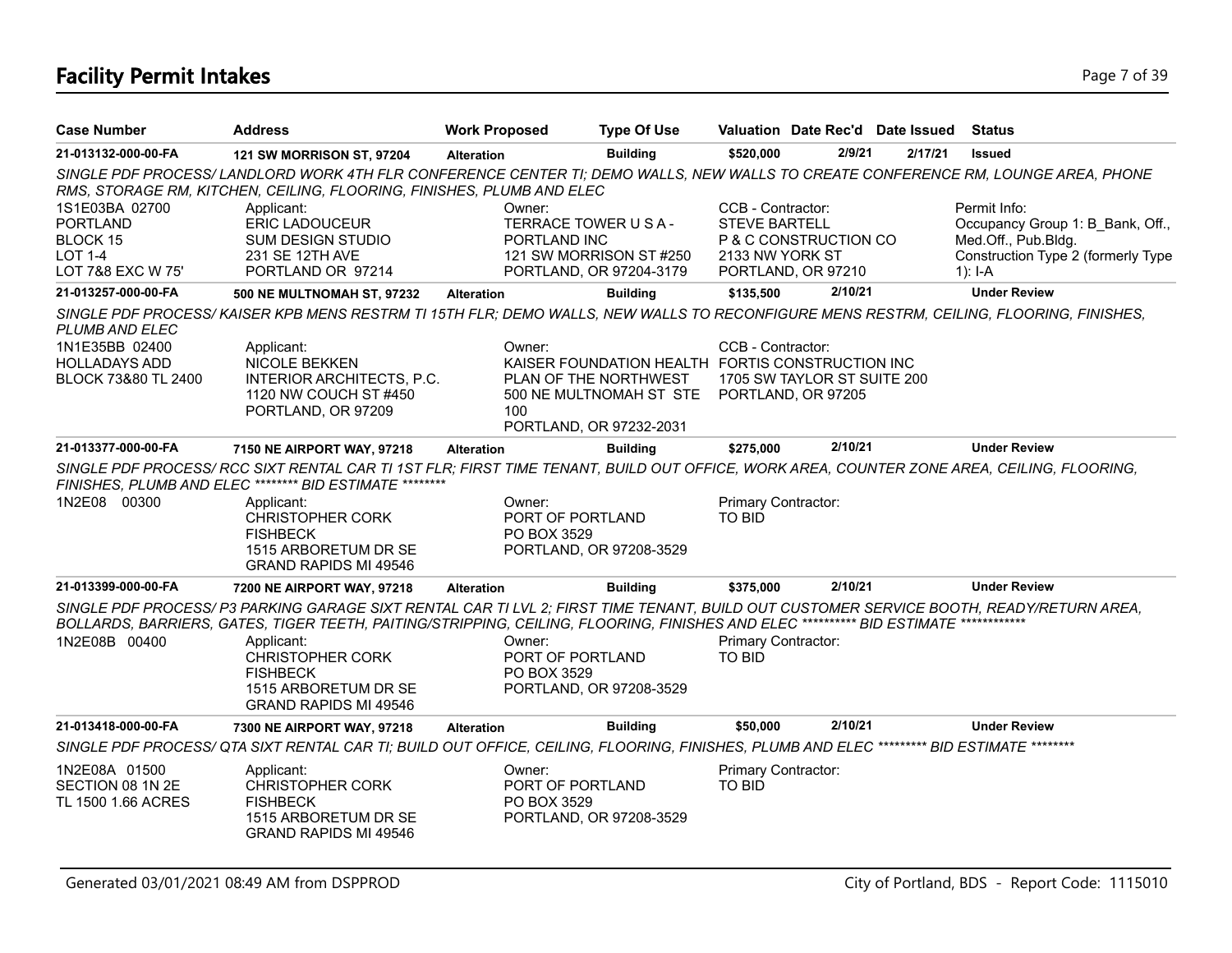# **Facility Permit Intakes** Page 8 of 39

| <b>Case Number</b>                                                                                    | <b>Address</b>                                                                                                                                                                                                                                                                                                                                                       | <b>Work Proposed</b>                                                                          | <b>Type Of Use</b>      |                                      |                                                                                | Valuation Date Rec'd Date Issued | Status                                                                                                                      |
|-------------------------------------------------------------------------------------------------------|----------------------------------------------------------------------------------------------------------------------------------------------------------------------------------------------------------------------------------------------------------------------------------------------------------------------------------------------------------------------|-----------------------------------------------------------------------------------------------|-------------------------|--------------------------------------|--------------------------------------------------------------------------------|----------------------------------|-----------------------------------------------------------------------------------------------------------------------------|
| 21-013464-000-00-FA                                                                                   | 1331 NW LOVEJOY ST, 97209                                                                                                                                                                                                                                                                                                                                            | <b>Alteration</b>                                                                             | <b>Building</b>         | \$600,000                            | 2/10/21                                                                        |                                  | <b>Under Review</b>                                                                                                         |
| 1N1E33AA 90000<br>LOVEJOY BLOCK ONE<br><b>CONDOMINIUM</b><br><b>GENERAL COMMON</b><br><b>ELEMENTS</b> | SINGLE PDF PROCESS/LANDLORD WK, STE 775 TI; DEMO WALLS, NEW WALLS TO CREATE MEETING RM, OFFICES, OPEN OFFICE, BREAK RM, RECEPTION, WORK<br>RM, IT STORAGE, IT RM, PLUMG, ELEC, CEILING, FLOORING, AND FINISHES - FUTURE TI PERMIT MAY BE REQUIRED<br>Applicant:<br>DARCIE MCCONNAHA<br>LRS ARCHITECTS INC<br>720 NW DAVIS STE 300<br>PORTLAND OR 97209               | Owner:<br>LOVEJOY BLOCK ONE<br><b>CONDOMINIUM OWNERS</b><br><b>ASSN</b>                       | 111 SW 5TH AVE STE 1250 | Primary Contractor:<br><b>TO BID</b> |                                                                                |                                  | Permit Info:<br>Occupancy Group 1: B Bank, Off.,<br>Med.Off., Pub.Bldg.<br>Construction Type 2 (formerly Type<br>1): $I-A$  |
| 21-013789-000-00-FA                                                                                   | 10101 SE MAIN ST - Unit LL-1,                                                                                                                                                                                                                                                                                                                                        | PORTLAND, OR 97204<br><b>Alteration</b>                                                       | <b>Building</b>         | \$445,000                            | 2/11/21                                                                        |                                  | <b>Under Review</b>                                                                                                         |
| 1S2E04A 90006<br>PORTLAND ADVENTIST<br><b>MEDICAL PLAZA</b><br><b>CONDOMINIUM</b><br>LOT LL-1         | 97216<br>F23/ ADVENTIST POB 2 SUITE 3001 OB/GYN TI 3RD FLR; DEMO WALLS, NEW WALLS TO CREATE WAITING AREA, EXAM RMS, OFFICES, CONSULT RM, CLEAN<br>STORAGE, SOILED HOLD, MED PREP RM, REMODEL EXISTING SPACE, CEILING, FLOORING, FINISHES, PLUMB AND ELEC<br>Applicant:<br><b>ALIA BIRR</b><br>ANDERSON DABROWSKI<br><b>ARCHITECTS</b><br>7650 SW BEVELAND ST STE 120 | Owner:<br>PORTLAND ADVENTIST<br><b>MEDICAL CENTER</b><br>PO BOX 619135<br>ROSEVILLE, CA 95661 |                         | CCB - Contractor:<br>PO BOX 33532    | <b>VIKING ENGINEERING AND</b><br><b>CONSTRUCTION LLC</b><br>PORTLAND, OR 97292 |                                  | Permit Info:<br>Occupancy Group 1: B<br>Construction Type 2 (formerly Type<br>$1$ : II-B                                    |
| 21-013799-000-00-FA                                                                                   | PORTLAND, OR 97223<br>10101 SE MAIN ST - Unit LL-1,                                                                                                                                                                                                                                                                                                                  | <b>Alteration</b>                                                                             | <b>Building</b>         | \$207,000                            | 2/11/21                                                                        |                                  | <b>Under Review</b>                                                                                                         |
| 1S2E04A 90006<br>PORTLAND ADVENTIST<br><b>MEDICAL PLAZA</b><br><b>CONDOMINIUM</b>                     | 97216<br>F21/ ADVENTIST POB 2 STE 2011 ARTHRITIS & BONE DENSITY TI 2ND FLR; DEMO WALLS, NEW WALLS TO CREATE CLEAN STORAGE RM, SOILD HOLD, ADD LAYER<br>OF GYPSUM TO EXISTING WALLS IN OFFICES, EXAM RMS, REMODEL EXISTING SPACE, CEILING, FLOORING, FINISHES, PLUMB AND ELEC<br>Applicant:<br><b>ALIA BIRR</b><br>ANDERSON DABROWSKI<br><b>ARCHITECTS</b>            | Owner:<br>PORTLAND ADVENTIST<br><b>MEDICAL CENTER</b><br>PO BOX 619135                        |                         | CCB - Contractor:<br>PO BOX 33532    | <b>VIKING ENGINEERING AND</b><br><b>CONSTRUCTION LLC</b>                       |                                  | Permit Info:<br>Occupancy Group 1: B<br>Construction Type 2 (formerly Type<br>$1$ : II-B                                    |
| LOT LL-1                                                                                              | 7650 SW BEVELAND ST STE 120<br>PORTLAND, OR 97223                                                                                                                                                                                                                                                                                                                    | ROSEVILLE, CA 95661                                                                           |                         |                                      | PORTLAND, OR 97292                                                             |                                  |                                                                                                                             |
| 21-015567-000-00-FA                                                                                   | <b>1500 NE IRVING ST, 97232</b>                                                                                                                                                                                                                                                                                                                                      | <b>Alteration</b>                                                                             | <b>Building</b>         | \$387,400                            | 2/18/21                                                                        |                                  | <b>Under Review</b>                                                                                                         |
| 1N1E35AC 01200<br><b>HOLLADAYS ADD</b><br>BLOCK 167&168 TL 1200                                       | SINGLE PDF PROCESS/DSV STE 575 5TH FLR TI; DEMO WALLS, NEW WALLS TO CREATE RECEPTION AREA, CONFERENCE RMS, SERVER RM, OFFICES, BREAKRM,<br>PRIVACY RM, OPEN OFFICE AREA, ADD BIKE PARKING IN BASEMENT, CEILING, FLOORING, FINISHES, PLUMB AND ELEC<br>Applicant:<br><b>MATT FITZGERALD</b><br><b>GBD ARCHITECTS</b><br>1120 NW Couch, #1200<br>PORTLAND, OR 97209    | Owner:<br><b>SCRE II EASTSIDE LP</b><br>1120 NW COUCH #500<br>PORTLAND, OR 97209              |                         | <b>Primary Contractor:</b><br>TO BID |                                                                                |                                  | Permit Info:<br>Occupancy Group 1: B Bank, Off.,<br>Med.Off., Pub.Bldg.<br>Construction Type 2 (formerly Type<br>1): $II-B$ |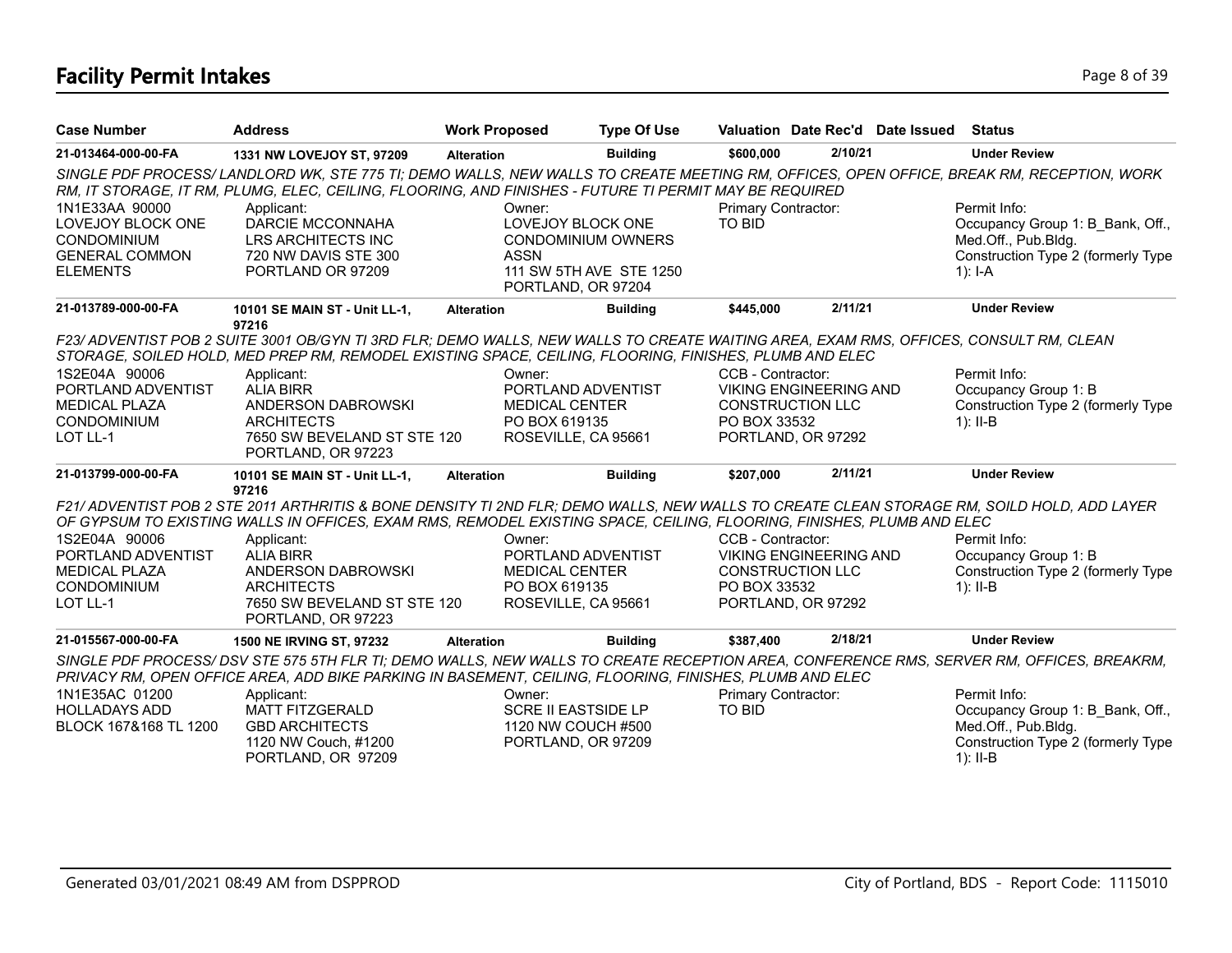# **Facility Permit Intakes** Page 9 of 39

| <b>Case Number</b>                                                  | <b>Address</b>                                                                                                                                                                        | <b>Work Proposed</b>                               | <b>Type Of Use</b>                                                                                                      |                                                                                                                                  |                                                                              | Valuation Date Rec'd Date Issued | <b>Status</b>                                                                                                                           |
|---------------------------------------------------------------------|---------------------------------------------------------------------------------------------------------------------------------------------------------------------------------------|----------------------------------------------------|-------------------------------------------------------------------------------------------------------------------------|----------------------------------------------------------------------------------------------------------------------------------|------------------------------------------------------------------------------|----------------------------------|-----------------------------------------------------------------------------------------------------------------------------------------|
| 21-015659-000-00-FA                                                 | 3550 N INTERSTATE AVE, 97227                                                                                                                                                          | <b>Alteration</b>                                  | <b>Building</b>                                                                                                         | \$1,875,000                                                                                                                      | 2/18/21                                                                      |                                  | <b>Under Review</b>                                                                                                                     |
| <b>ELEC</b>                                                         | F33/KAISER EAST INTERSTATE BLDG ALL FLRS; ALL FLRS - LOWER LVL 2 THROUGH 3RD FLR, REPLACE CEILING GRID AND ACOUSTIC CEILING, FINISHES AND                                             |                                                    |                                                                                                                         |                                                                                                                                  |                                                                              |                                  |                                                                                                                                         |
| 1N1E27BB 01700<br><b>COOKS ADD</b><br>BLOCK 5&9&32 TL 1700          | Applicant:<br><b>ROBBIN GRAY</b><br><b>CLARK KJOS ARCHITECTS</b><br>621 SW ALDER ST STE 700<br>PORTLAND OR 97205                                                                      | Owner:                                             | PLAN OF THE NORTHWEST<br>500 NE MULTNOMAH ST #100<br>PORTLAND, OR 97232-2031                                            | CCB - Contractor:<br>KAISER FOUNDATION HEALTH BALFOUR BEATTY<br><b>CONSTRUCTION LLC</b><br>205 W DEWEY ST<br>GOLDSBORO, NC 27530 |                                                                              |                                  | Permit Info:<br>Occupancy Group 1: B<br>Construction Type 2 (formerly Type<br>$1$ : II-B                                                |
| 21-015668-000-00-FA                                                 | 3600 N INTERSTATE AVE, 97227                                                                                                                                                          | <b>Alteration</b>                                  | <b>Building</b>                                                                                                         | \$2,083,969                                                                                                                      | 2/18/21                                                                      |                                  | <b>Under Review</b>                                                                                                                     |
| ELEC                                                                | F34/KAISER CENTRAL INTERSTATE BLDG ALL FLRS; ALL FLRS - LOWER LVL 2 THROUGH 3RD FLR, REPLACE CEILING GRID AND ACOUSTIC CEILING, FINISHES AND                                          |                                                    |                                                                                                                         |                                                                                                                                  |                                                                              |                                  |                                                                                                                                         |
| 1N1E22CC 13200<br><b>MULTNOMAH</b><br>BLOCK 31<br>LOT 1-16 TL 13200 | Applicant:<br><b>ROBBIN GRAY</b><br><b>CLARK KJOS ARCHITECTS</b><br>621 SW ALDER ST STE 700<br>PORTLAND OR 97205                                                                      | Owner:                                             | KAISER FOUNDATION HEALTH BALFOUR BEATTY<br>PLAN OF THE NORTHWEST<br>500 NE MULTNOMAH ST #100<br>PORTLAND, OR 97232-2031 | CCB - Contractor:<br>205 W DEWEY ST                                                                                              | <b>CONSTRUCTION LLC</b><br>GOLDSBORO, NC 27530                               |                                  | Permit Info:<br>Occupancy Group 1: B<br>Construction Type 2 (formerly Type<br>$1$ : I-A                                                 |
| 21-015679-000-00-FA                                                 | 808 SW CAMPUS DR - Unit KPV,                                                                                                                                                          | <b>Alteration</b>                                  | <b>Building</b>                                                                                                         | \$98,000                                                                                                                         | 2/18/21                                                                      |                                  | <b>Under Review</b>                                                                                                                     |
| & 12TH FLRS.                                                        | 97201                                                                                                                                                                                 |                                                    |                                                                                                                         |                                                                                                                                  |                                                                              |                                  | F32/OHSU KOHLER PAVILION FLS UPDATE; UPDATE FLS INFORMATION TO CURRENT STANDARDS, INCLUDE FIRE CONNECTIONS FOR HORIZONTAL EXITS ON 11TH |
| 1S1E09 00200                                                        | Applicant:<br><b>MARCUS MORGAN</b><br><b>PKA ARCHITECTS</b><br>6969 SW HAMPTON ST.<br>PORTLAND, OR 97229                                                                              | Owner:<br><b>HIGHER EDUCATION</b><br><b>RD</b>     | OREGON STATE BOARD OF<br>3181 SW SAM JACKSON PARK 389 INTERPACE PARKWAY 5TH<br>PORTLAND, OR 97239-3011                  | CCB - Contractor:<br><b>JAMES AARHUS</b>                                                                                         | SKANSKA USA BUILDING INC<br>FLOOR ATTN ERIN DEVAUGHN<br>PARSIPPANY, NJ 07054 |                                  | Permit Info:<br>Occupancy Group 1: I-2<br>Construction Type 2 (formerly Type<br>$1$ : I-A                                               |
| 21-015769-000-00-FA                                                 | 1201 NE LLOYD BLVD, 97232                                                                                                                                                             | <b>Alteration</b>                                  | <b>Building</b>                                                                                                         | \$105,000                                                                                                                        | 2/18/21                                                                      |                                  | <b>Under Review</b>                                                                                                                     |
|                                                                     | SINGLE PDF PROCESS/ LANDLORD WORK 1ST FLR TI; DEMO WALLS, NEW WALLS TO CREATE SUITE ENTRY, LOUNGE, CONFERENCE RM, OFFICES, STORAGE RM,<br>CEILING, FLOORING, FINISHES, PLUMB AND ELEC |                                                    |                                                                                                                         |                                                                                                                                  |                                                                              |                                  |                                                                                                                                         |
| 1N1E35BD 00400<br><b>HOLLADAYS ADD</b><br><b>BLOCK 142 TL 400</b>   | Applicant:<br>PETER KIM<br><b>LRS ARCHITECTS</b><br>720 NW DAVIS ST, STE 300<br>PORTLAND, OR 97209                                                                                    | Owner:<br>2101 L ST NW # 650                       | EGP 1201 PORTLAND LLC<br>WASHINGTON, DC 20037-1277                                                                      | CCB - Contractor:<br><b>INC</b>                                                                                                  | COMMERCIAL CONTRACTORS<br>5573 SOUTH FIRST CIRCLE<br>RIDGEFIELD, WA 98642    |                                  |                                                                                                                                         |
| 21-016580-000-00-FA                                                 | 71 SW OAK ST, 97204                                                                                                                                                                   | <b>Alteration</b>                                  | <b>Building</b>                                                                                                         | \$7,500                                                                                                                          | 2/22/21                                                                      |                                  | <b>Under Review</b>                                                                                                                     |
|                                                                     | SINGLE PDF PROCESS/LANDLORD WORK 2ND FL TI; INFILL EXISTING 2ND FL DOOR                                                                                                               |                                                    |                                                                                                                         |                                                                                                                                  |                                                                              |                                  |                                                                                                                                         |
| 1N1E34DC 03100<br><b>PORTLAND</b><br>BLOCK 26<br>E 25' OF LOT 5&6   | Applicant:<br>LAURA HUNDTOFT<br>200 SW Market St, Ste 1720<br>Portland, OR 97201                                                                                                      | Owner:<br><b>RUSSELL FELLOWS</b><br>PROPERTIES LLC | 200 SW MARKET ST #1720<br>PORTLAND, OR 97201-5718                                                                       | CCB - Contractor:<br><b>SCOTT PATER</b><br>2344 NW 24TH AVE                                                                      | REIMERS & JOLIVETTE INC<br>PORTLAND, OR 97210-2132                           |                                  |                                                                                                                                         |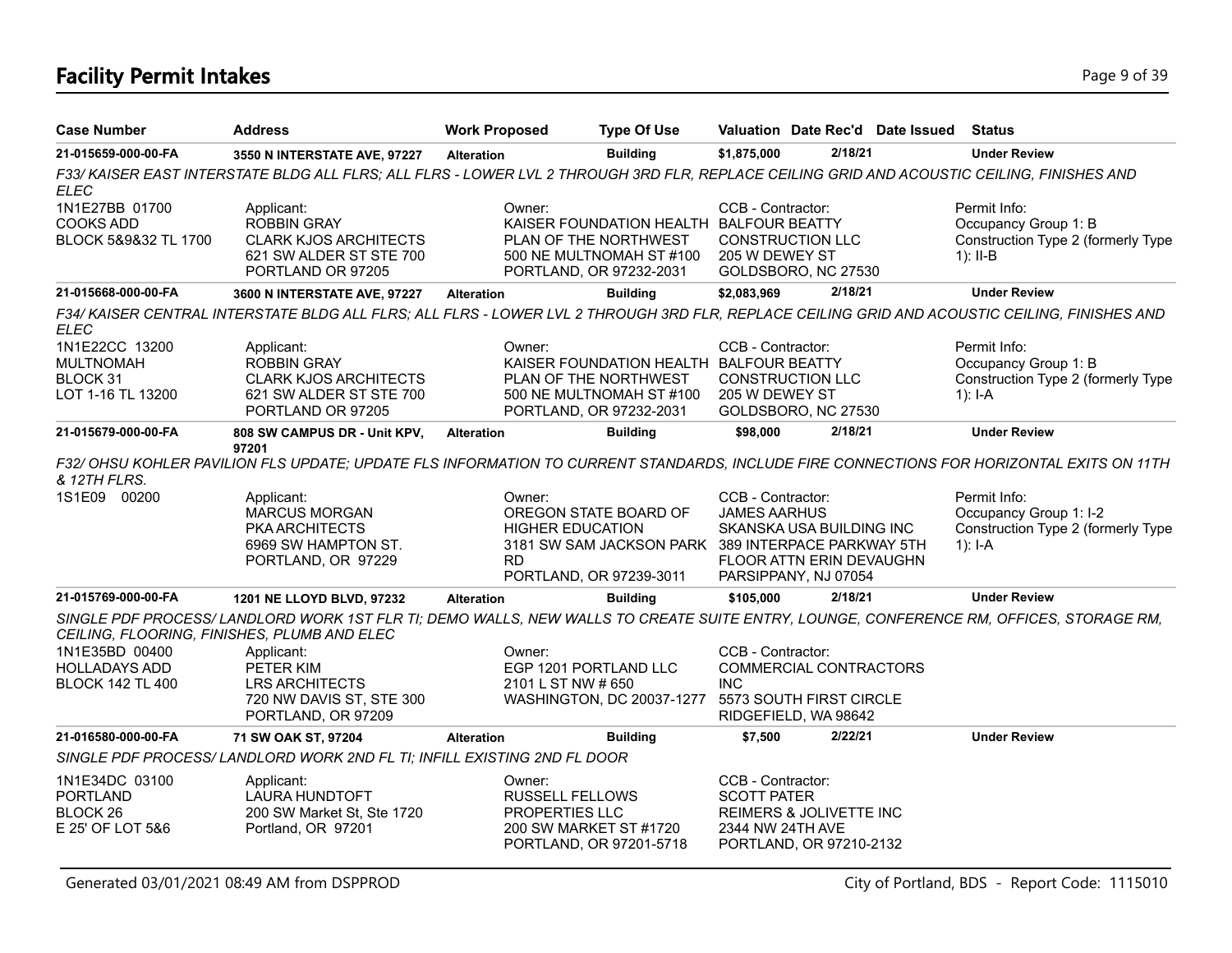# **Facility Permit Intakes** Page 10 of 39

| <b>Case Number</b>                                                                                                                                            | <b>Address</b>                                                                                                                                                                                                                                                                                                                                                 | <b>Work Proposed</b>                                                       | <b>Type Of Use</b>                                                                                               | Valuation Date Rec'd Date Issued                             |                                                                                        | Status                                                                                                      |
|---------------------------------------------------------------------------------------------------------------------------------------------------------------|----------------------------------------------------------------------------------------------------------------------------------------------------------------------------------------------------------------------------------------------------------------------------------------------------------------------------------------------------------------|----------------------------------------------------------------------------|------------------------------------------------------------------------------------------------------------------|--------------------------------------------------------------|----------------------------------------------------------------------------------------|-------------------------------------------------------------------------------------------------------------|
| 21-016773-000-00-FA                                                                                                                                           | 516 SE MORRISON ST, 97214                                                                                                                                                                                                                                                                                                                                      | <b>Alteration</b>                                                          | <b>Building</b>                                                                                                  | \$387,500                                                    | 2/22/21                                                                                | <b>Under Review</b>                                                                                         |
| PERMIT FOR NEW TENANT MAY BE REQUIRED                                                                                                                         | SINGLE PDF PROCESS/LANDLORD WORK - BUILD OUT FLS 8 & 9; NEW WALLS TO CREATE 8TH FL - REST RMS, ELECTRICAL RM, OPEN OFFICE, ELEVATOR LOBBY;<br>9TH FL - REST RMS, ELECTRICAL RM, CAFE, CONFERENCE RM, OPEN OFFICE, ELEVATOR LOBBY; CEILING, FLOORING, FINISHES, PLUMB AND ELEC - FUTURE                                                                         |                                                                            |                                                                                                                  |                                                              |                                                                                        |                                                                                                             |
| 1S1E02BB 06100                                                                                                                                                | Applicant:<br><b>KENT POTTEBAUM</b><br><b>GBD ARCHITECTS</b><br>1120 NW COUCH, #300<br>PORTLAND, OR 97209                                                                                                                                                                                                                                                      | Owner:<br><b>OWNER LLC</b><br>1215 4TH AVE #600<br>SEATTLE, WA 98161       | UPG WEATHERLY PROPERTY                                                                                           | CCB - Contractor:<br><b>MIKE BROWN</b><br>TUALATIN, OR 97062 | <b>RUSSELL CONSTRUCTION INC</b><br>20915 SW 105TH AVE                                  |                                                                                                             |
| 21-017185-000-00-FA                                                                                                                                           | 1005 SW MAIN ST, 97205                                                                                                                                                                                                                                                                                                                                         | <b>Alteration</b>                                                          | <b>Building</b>                                                                                                  | \$16,500                                                     | 2/23/21                                                                                | <b>Under Review</b>                                                                                         |
| 1S1E04AA 02600<br><b>PORTLAND</b><br>BLOCK 248<br>$LOT3-6$<br><b>LAND &amp; IMPS SEE</b><br>R246562 (R667727482)<br>FOR BILLBOARD                             | SINGLE PDF PROCESS/TIER 1 PRIORITY - COVID CLINIC TEMP TRAILER; INSTALL TEMPORARY TRAILER FOR COVID19 TESTING SITE, DUE TO STATE OF<br>EMERGENCY COVID 19, TRAILER TO STAY ON WHEELS, LOCATION IS TO BE UTILIZED AS A TESTING SITE AND ELEC **** BID ESTIMATE ****<br>Applicant:<br><b>MATTHEW GREEN</b><br>601 BRICKELL KEY DR #1000<br><b>MIAMI FL 33131</b> | Owner:<br>3939 NW ST HELENS RD<br>Owner:<br>79.525<br>3939 NW ST HELENS RD | SW 10TH & MAIN LLC-20.475<br>PORTLAND, OR 97210-1442<br><b>BINGHAM INVESTMENT CO-</b><br>PORTLAND, OR 97210-1442 |                                                              |                                                                                        |                                                                                                             |
| 21-017843-000-00-FA                                                                                                                                           | 6936 N FATHOM ST, 97217                                                                                                                                                                                                                                                                                                                                        | <b>Alteration</b>                                                          | <b>Building</b>                                                                                                  | \$47,500                                                     | 2/24/21                                                                                | <b>Under Review</b>                                                                                         |
| FLOORING, FINISHES AND ELEC                                                                                                                                   | SINGLE PDF PROCESS/DAIMLER WESTERN STAR OFFICE TI 2ND FLR; DEMO WALLS, NEW WALLS TO CREATE OFFICES, CONFERENCE RM, MEETING RM, CEILING,                                                                                                                                                                                                                        |                                                                            |                                                                                                                  |                                                              |                                                                                        |                                                                                                             |
| 1N1E17B 00200<br>SECTION 17 1N 1E<br>TL 200 24.90 ACRES<br><b>LAND &amp; IMPS SEE</b><br>R646162 (R941170881)<br>FOR MACH & EQUIP                             | Applicant:<br><b>MADDY GORMAN</b><br><b>ANKROM MOISAN</b><br>38 NW DAVIS ST, STE 300<br>PORTLAND, OR 97209                                                                                                                                                                                                                                                     | Owner:<br><b>AMERICA LLC</b><br>PO BOX 3820                                | DAIMLER TRUCKS NORTH<br>PORTLAND, OR 97208-3820                                                                  | Primary Contractor:<br>TO BID                                |                                                                                        | Permit Info:<br>Occupancy Group 1: H-2 High<br>Hazard 2<br>Construction Type 2 (formerly Type<br>$1$ : II-B |
| 21-017904-000-00-FA                                                                                                                                           | 6936 N FATHOM ST, 97217                                                                                                                                                                                                                                                                                                                                        | <b>Alteration</b>                                                          | <b>Building</b>                                                                                                  | \$40,000                                                     | 2/24/21                                                                                | <b>Under Review</b>                                                                                         |
| <b>FINISHES AND ELEC</b><br>1N1E17B 00200<br>SECTION 17 1N 1E<br>TL 200 24.90 ACRES<br><b>LAND &amp; IMPS SEE</b><br>R646162 (R941170881)<br>FOR MACH & EQUIP | SINGLE PDF PROCESS/DAIMLER WESTERN STAR NEW EQUIPMENT MEZZANINE; INSTALL NEW MEZZANINE FOR CONVEYOR/PRODUCTION EQUIPMENT CONTROLS,<br>Applicant:<br><b>CRAIG SHEARMIRE</b><br>15796 S BROADWALK<br>OREGON CITY, OR 97045                                                                                                                                       | Owner:<br><b>AMERICA LLC</b><br>PO BOX 3820                                | DAIMLER TRUCKS NORTH<br>PORTLAND, OR 97208-3820                                                                  | CCB - Contractor:                                            | <b>BROCKAMP &amp; JAEGER INC</b><br>15796 S BOARDWALK ST<br>OREGON CITY, OR 97045-1196 | Permit Info:<br>Occupancy Group 1: H-2 High<br>Hazard 2<br>Construction Type 2 (formerly Type<br>$1$ : II-B |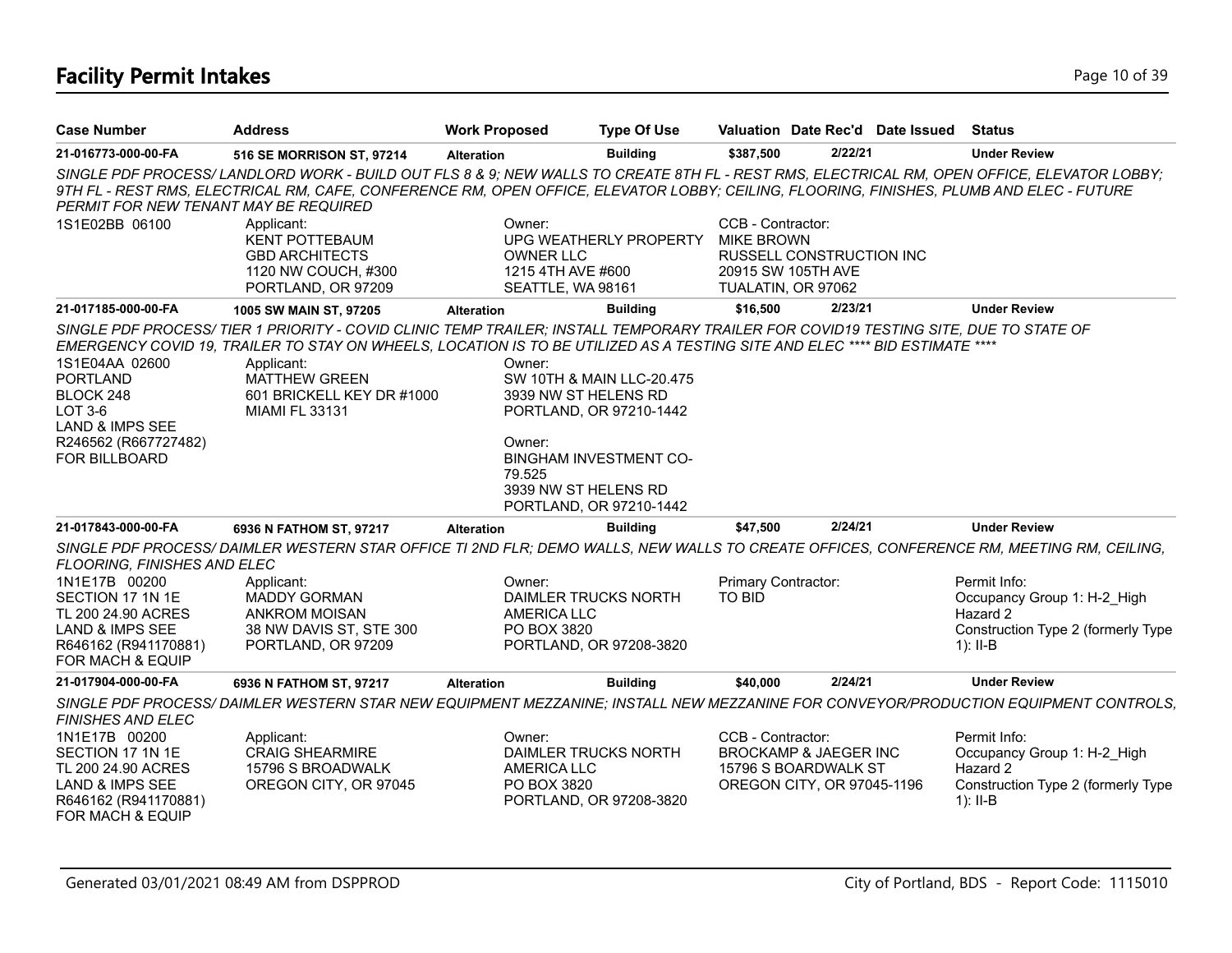# **Facility Permit Intakes** Page 11 of 39

| <b>Case Number</b>                                                                                    | <b>Address</b>                                                                                                                                                                                                                      | <b>Work Proposed</b> |                                                                            | <b>Type Of Use</b>                                                                            | Valuation Date Rec'd Date Issued                                                         |        |        | <b>Status</b>                                                                             |
|-------------------------------------------------------------------------------------------------------|-------------------------------------------------------------------------------------------------------------------------------------------------------------------------------------------------------------------------------------|----------------------|----------------------------------------------------------------------------|-----------------------------------------------------------------------------------------------|------------------------------------------------------------------------------------------|--------|--------|-------------------------------------------------------------------------------------------|
| 21-009696-000-00-FA                                                                                   | 10570 SE WASHINGTON ST,                                                                                                                                                                                                             | <b>Alteration</b>    |                                                                            | <b>Electrical</b>                                                                             | \$0                                                                                      | 2/1/21 | 2/1/21 | <b>Under Inspection</b>                                                                   |
| FLOORING, FINISHES, PLUMB, AND ELEC                                                                   | 97216<br>power - OREGON CHIROPRACTIC ASSOCIATION 10580 TI; NEW TENANT - DEMO WALLS, NEW WALLS TO CREATE CLOSETS, RECEPTION AREA, OFFICE, CEILING,                                                                                   |                      |                                                                            |                                                                                               |                                                                                          |        |        |                                                                                           |
| 1S2E03BB 00700                                                                                        | Applicant:<br><b>BRIGHT STAR ELECTRIC COMPANY</b><br>3143 SW 22ND ST<br>GRESHAM, OR 97080                                                                                                                                           |                      | Owner:<br><b>LLC</b>                                                       | <b>WESTON INVESTMENT CO</b><br>2154 NE BROADWAY #200<br>PORTLAND, OR 97232-1561               |                                                                                          |        |        | Permit Info:<br>Occupancy Group 1: B<br>Construction Type 2 (formerly Type<br>$1$ : II N  |
| 21-009898-000-00-FA                                                                                   | 1300 NE 16TH AVE, 97232                                                                                                                                                                                                             | <b>Alteration</b>    |                                                                            | <b>Electrical</b>                                                                             | \$0                                                                                      | 2/1/21 | 2/1/21 | Final                                                                                     |
|                                                                                                       | Facility Master Permit Inspection - Log Sheet from 1.1.2020 - 12.31.20                                                                                                                                                              |                      |                                                                            |                                                                                               |                                                                                          |        |        |                                                                                           |
| 1N1E35AB 05600<br><b>HOLLADAYS ADD</b><br>BLOCK 178&179 TL 5600<br>SPLIT LEVY R182280<br>(R396212040) |                                                                                                                                                                                                                                     |                      | Owner:<br>1300 NE 16TH AVE                                                 | HOLLADAY PARK PLAZA INC<br>PORTLAND, OR 97232-1467                                            |                                                                                          |        |        |                                                                                           |
| 21-009907-000-00-FA                                                                                   | 1618 SW 1ST AVE, 97201                                                                                                                                                                                                              | <b>Alteration</b>    |                                                                            | <b>Electrical</b>                                                                             | \$0                                                                                      | 2/1/21 | 2/1/21 | <b>Issued</b>                                                                             |
| FLOORING, FINISHES AND ELEC<br>1S1E03CA 00700<br>SOUTH AUDITORIUM ADD<br>NLY 351.85' OF BLOCK I       | power - MUTUAL OF OMAHA TI 4TH FLR; DEMO WALLS, NEW WALLS TO CREATE CLOSET AND RECEPTION AREA, MINOR REMODEL EXISTING OFFICES, CEILING,<br>Applicant:<br><b>WILLAMETTE ELECTRIC INC</b><br>P.O. BOX 230547<br>TIGARD, OR 97281-0547 |                      | Owner:<br><b>HARSCH INVESTMENT</b><br>PROPERTIES LLC<br>PORTLAND, OR 97205 | 1121 SW SALMON ST STE 500 TIGARD, OR 97281-0547                                               | CCB - Contractor:<br><b>WILLAMETTE ELECTRIC INC</b><br>PO BOX 230547                     |        |        | Permit Info:<br>Occupancy Group 1: B<br>Construction Type 2 (formerly Type<br>$1$ : III-B |
| 21-009909-000-00-FA                                                                                   | <b>1849 SW SALMON ST, 97205</b>                                                                                                                                                                                                     | <b>Alteration</b>    |                                                                            | <b>Electrical</b>                                                                             | \$0                                                                                      | 2/1/21 | 2/1/21 | <b>Final</b>                                                                              |
|                                                                                                       | Issue permit for Master Permit log inspection for log dated 1/22/21-1/28/21                                                                                                                                                         |                      |                                                                            |                                                                                               |                                                                                          |        |        |                                                                                           |
| 1N1E33DC 05800<br>SECTION 33 1N 1E<br>TL 5800 2.82 ACRES                                              |                                                                                                                                                                                                                                     |                      | Owner:<br>MULTNOMAH AMATEUR<br><b>ATHLETIC CLUB</b><br>1849 SW SALMON ST   | PORTLAND, OR 97205-1726                                                                       |                                                                                          |        |        |                                                                                           |
| 21-010307-000-00-FA                                                                                   | 700 SW CAMPUS DR - Unit DCH,<br>97201                                                                                                                                                                                               | <b>Alteration</b>    |                                                                            | <b>Electrical</b>                                                                             | \$0                                                                                      | 2/2/21 | 2/2/21 | <b>Final</b>                                                                              |
|                                                                                                       | power - OHSU (DCH) Install new duplex receptacle with dedicated circuit in lobby 03301                                                                                                                                              |                      |                                                                            |                                                                                               |                                                                                          |        |        |                                                                                           |
| 1S1E09<br>00200                                                                                       | Applicant:<br>DYNALECTRIC COMPANY<br>2225 NW 20th Ave.<br>PORTLAND OR 97209                                                                                                                                                         |                      | Owner:<br><b>HIGHER EDUCATION</b><br><b>RD</b>                             | OREGON STATE BOARD OF<br>3181 SW SAM JACKSON PARK 2225 NW 20TH AVE<br>PORTLAND, OR 97239-3011 | CCB - Contractor:<br><b>CELINE WILLIAMS</b><br>DYNALECTRIC COMPANY<br>PORTLAND, OR 97209 |        |        | Permit Info:<br>Occupancy Group 1: I-2<br>Construction Type 2 (formerly Type<br>$1$ : I-A |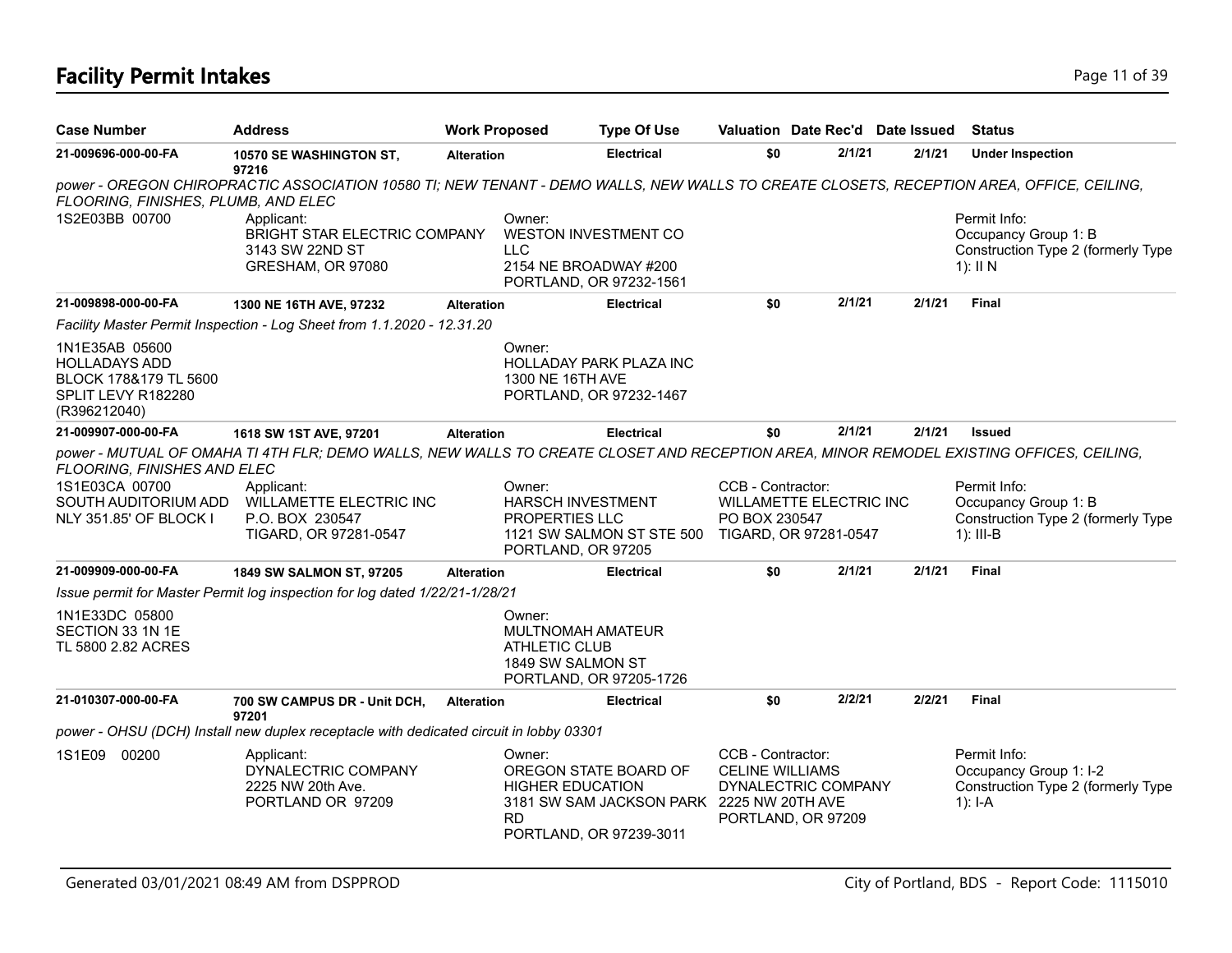| <b>Case Number</b>                                   | <b>Address</b>                                                                                                                      | <b>Work Proposed</b> |                                                                         | <b>Type Of Use</b>                                                                      | Valuation Date Rec'd Date Issued                                                                             |        |        | Status                                                                                    |
|------------------------------------------------------|-------------------------------------------------------------------------------------------------------------------------------------|----------------------|-------------------------------------------------------------------------|-----------------------------------------------------------------------------------------|--------------------------------------------------------------------------------------------------------------|--------|--------|-------------------------------------------------------------------------------------------|
| 21-010987-000-00-FA                                  | 527 SW HALL ST, 97201                                                                                                               | <b>Alteration</b>    |                                                                         | <b>Electrical</b>                                                                       | \$0                                                                                                          | 2/3/21 |        | <b>Under Review</b>                                                                       |
|                                                      | pwr - UCB STE 320, OFFICE TI; DEMO / CREATE 5 OFFICES, CEILING, FINISHES, ELEC                                                      |                      |                                                                         |                                                                                         |                                                                                                              |        |        |                                                                                           |
| 1S1E04DA 00300                                       |                                                                                                                                     |                      | Owner:<br>ET AL GEORGE<br>PO BOX 751 - FPM                              | PORTLAND, OR 97207-0751                                                                 |                                                                                                              |        |        |                                                                                           |
| 21-011006-000-00-FA                                  | 707 SW GAINES ST - Unit CDRC,<br>97201                                                                                              | <b>Alteration</b>    |                                                                         | <b>Electrical</b>                                                                       | \$0                                                                                                          | 2/3/21 | 2/3/21 | <b>Final</b>                                                                              |
|                                                      | power-OHSU (CDRC) Rm 3253 add (1) 20A duplex receptacle from existing                                                               |                      |                                                                         |                                                                                         |                                                                                                              |        |        |                                                                                           |
| 1S1E09 01400                                         | Applicant:<br>DYNALECTRIC COMPANY<br>2225 NW 20th Ave.<br>PORTLAND OR 97209                                                         |                      | Owner:<br>OF HIGHER EDUCATION<br>1633 SW PARK AVE                       | OREGON STATE OF BOARD<br>PORTLAND, OR 97201-3218                                        | CCB - Contractor:<br><b>CELINE WILLIAMS</b><br>DYNALECTRIC COMPANY<br>2225 NW 20TH AVE<br>PORTLAND, OR 97209 |        |        | Permit Info:<br>Construction Type 2 (formerly Type<br>1): V-B                             |
| 21-011037-000-00-FA                                  | 12000 SW 49TH AVE, 97219                                                                                                            | <b>Alteration</b>    |                                                                         | <b>Electrical</b>                                                                       | \$0                                                                                                          | 2/3/21 |        | <b>Under Review</b>                                                                       |
| RM/STORAGE, CEILING, FINISHES, ELEC<br>1S1E31D 00200 |                                                                                                                                     |                      | Owner:<br>PORTLAND COMMUNITY<br><b>COLLEGE DISTRICT</b><br>PO BOX 19000 | PORTLAND, OR 97280-0990                                                                 |                                                                                                              |        |        |                                                                                           |
| 21-011063-000-00-FA                                  | 3245 SW PAVILION LOOP - Unit<br>SJH. 97239                                                                                          | <b>Alteration</b>    |                                                                         | <b>Electrical</b>                                                                       | \$0                                                                                                          | 2/3/21 | 2/3/21 | <b>Issued</b>                                                                             |
|                                                      | OHSU (SJH) - add 1 new 50A temp power plug below panel in rm 7323                                                                   |                      |                                                                         |                                                                                         |                                                                                                              |        |        |                                                                                           |
| 1S1E09 00600                                         | Applicant:<br>DYNALECTRIC COMPANY<br>2225 NW 20th Ave.<br>PORTLAND OR 97209                                                         |                      | Owner:<br><b>DEPT</b><br>RD.<br>PORTLAND, OR 97239                      | OREGON STATE OF (MEDICAL<br>3181 SW SAM JACKSON PARK 2225 NW 20TH AVE                   | CCB - Contractor:<br><b>CELINE WILLIAMS</b><br>DYNALECTRIC COMPANY<br>PORTLAND, OR 97209                     |        |        | Permit Info:<br>Occupancy Group 1: I-2<br>Construction Type 2 (formerly Type<br>$1): I-A$ |
| 21-011070-000-00-FA                                  | 3286 SW RESEARCH DR - Unit                                                                                                          | <b>Alteration</b>    |                                                                         | <b>Electrical</b>                                                                       | \$0                                                                                                          | 2/3/21 | 2/4/21 | <b>Under Inspection</b>                                                                   |
|                                                      | AUD, 97239<br>power - OHSU AUDITORIUM 2ND FLR TI; MINOR DEMO, REMODEL CONFERENCE RMS, NEW SOFFIT TO COVER EXPOSED DUCTWORK, CEILING |                      |                                                                         |                                                                                         |                                                                                                              |        |        |                                                                                           |
| 1S1E09 00600                                         | Applicant:<br><b>COCHRAN INC</b><br>7550 SW TECH CENTER DR STE 220<br>TIGARD OR 97223-8061                                          |                      | Owner:<br><b>DEPT</b><br><b>RD</b><br>PORTLAND, OR 97239                | OREGON STATE OF (MEDICAL COCHRAN INC<br>3181 SW SAM JACKSON PARK SEATTLE, WA 98133-0524 | CCB - Contractor:<br>PO BOX 33524                                                                            |        |        | Permit Info:<br>Occupancy Group 1: B<br>Construction Type 2 (formerly Type<br>$1$ : II-B  |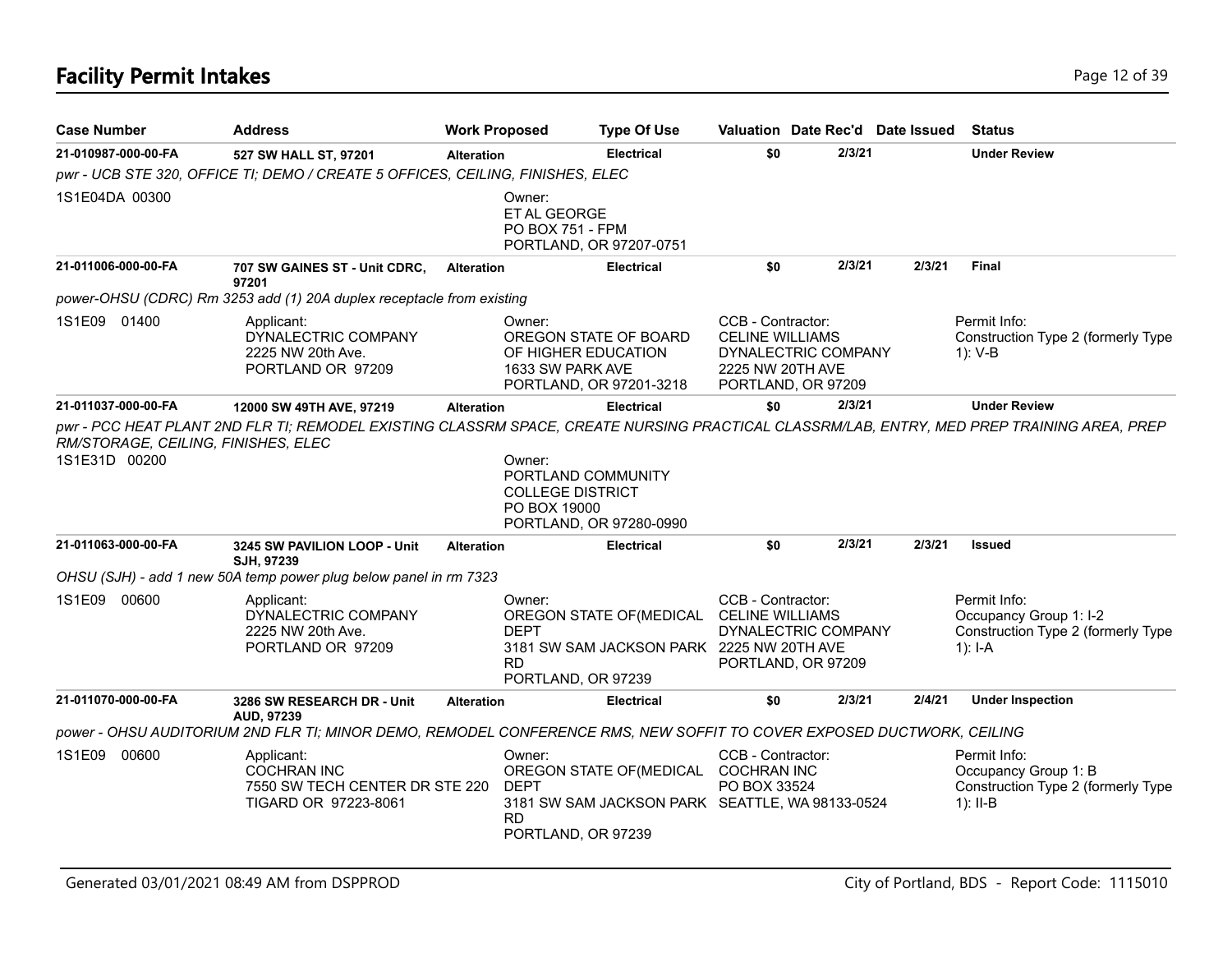### **Facility Permit Intakes** Page 13 of 39

| <b>Case Number</b>                                                                                                          | <b>Address</b>                                                                                                                                                                                                                                                                 | <b>Work Proposed</b> |                                                                                               | <b>Type Of Use</b>                                                                   | Valuation Date Rec'd Date Issued                                                                  |        |        | <b>Status</b>                                                                                                              |
|-----------------------------------------------------------------------------------------------------------------------------|--------------------------------------------------------------------------------------------------------------------------------------------------------------------------------------------------------------------------------------------------------------------------------|----------------------|-----------------------------------------------------------------------------------------------|--------------------------------------------------------------------------------------|---------------------------------------------------------------------------------------------------|--------|--------|----------------------------------------------------------------------------------------------------------------------------|
| 21-011071-000-00-FA                                                                                                         | 10123 SE MARKET ST, 97216                                                                                                                                                                                                                                                      | <b>Alteration</b>    |                                                                                               | <b>Electrical</b>                                                                    | \$0                                                                                               | 2/3/21 | 2/3/21 | <b>Final</b>                                                                                                               |
|                                                                                                                             | ELEC - INSTALL 2 RECEPTCLES IN NURSES TOWER, 4TH FLOOR BREAKROOM                                                                                                                                                                                                               |                      |                                                                                               |                                                                                      |                                                                                                   |        |        |                                                                                                                            |
| 1S2E04A 02300<br><b>EVERGLADE</b><br>LOT 6&7 TL 2300<br>SPLIT MAP R159228<br>(R261601510)                                   | Applicant:<br>CHRISTENSON ELECTRIC INC<br>17201 NE SACRAMENTO ST<br>PORTLAND OR 97230-5941                                                                                                                                                                                     |                      | Owner:<br>PORTLAND ADVENTIST<br><b>MEDICAL CENTER</b><br>PO BOX 619135<br>ROSEVILLE, CA 95661 |                                                                                      | CCB - Contractor:<br>CHRISTENSON ELECTRIC INC<br>17201 NE SACRAMENTO ST<br>PORTLAND, OR 97230     |        |        | Permit Info:<br>Occupancy Group 1: I-2<br>Construction Type 2 (formerly Type<br>1): $I - A$                                |
| 21-011451-000-00-FA                                                                                                         | 2801 N GANTENBEIN AVE,<br>97227                                                                                                                                                                                                                                                | <b>Alteration</b>    |                                                                                               | <b>Electrical</b>                                                                    | \$0                                                                                               | 2/4/21 |        | <b>Under Review</b>                                                                                                        |
|                                                                                                                             | power - RCH BASEMENT HVAC UPGRADE; INSTALL FAN COIL UNITS, WATER COOLED CONDENSER UNIT, HYDRONIC PUMP, GRILLES, PLUMB, AND ELEC                                                                                                                                                |                      |                                                                                               |                                                                                      |                                                                                                   |        |        |                                                                                                                            |
| 1N1E27AC 00300<br><b>ABENDS ADD</b><br>BLOCK <sub>3</sub><br>INC PT VAC STS LOT 1-16                                        |                                                                                                                                                                                                                                                                                |                      | Owner:<br><b>EMANUEL HOSPITAL</b><br>1919 NW LOVEJOY ST                                       | PORTLAND, OR 97209-1503                                                              |                                                                                                   |        |        |                                                                                                                            |
| 21-011932-000-00-FA                                                                                                         | 12000 SW 49TH AVE, 97219                                                                                                                                                                                                                                                       | <b>Alteration</b>    |                                                                                               | <b>Electrical</b>                                                                    | \$0                                                                                               | 2/5/21 | 2/5/21 | <b>Under Inspection</b>                                                                                                    |
|                                                                                                                             | pwr - SOCIAL SCIENCES BLDG LVL 2 OFFICE TI/ CREATE WORKSTATIONS, MATH STORAGE, CEILING, FINISHES, AND ELEC *** additional scope for restrooms                                                                                                                                  |                      |                                                                                               |                                                                                      |                                                                                                   |        |        |                                                                                                                            |
| 1S1E31D 00200                                                                                                               | Applicant:<br>CHRISTENSON ELECTRIC INC<br>17201 NE SACRAMENTO ST<br>PORTLAND OR 97230-5941                                                                                                                                                                                     |                      | Owner:<br><b>COLLEGE DISTRICT</b><br>PO BOX 19000                                             | PORTLAND COMMUNITY<br>PORTLAND, OR 97280-0990                                        | CCB - Contractor:<br>CHRISTENSON ELECTRIC INC<br>17201 NE SACRAMENTO ST<br>PORTLAND, OR 97230     |        |        | Permit Info:<br>Occupancy Group 1: B<br>Construction Type 2 (formerly Type<br>$1$ : II-B                                   |
| 21-012273-000-00-FA                                                                                                         | 101 SW MAIN ST, 97204                                                                                                                                                                                                                                                          | <b>Alteration</b>    |                                                                                               | <b>Electrical</b>                                                                    | \$0                                                                                               | 2/8/21 | 2/8/21 | <b>Under Inspection</b>                                                                                                    |
| PR # B1 GARAGE - charger<br>1S1E03BD 00300<br><b>PORTLAND</b><br><b>BLOCK 11</b><br><b>LOT 1-4</b><br>LOT 5-8 EXC PT IN STS | One Main Place EV Charger. Install 100 amp, 205 volt disconnect, 100 amp 120/208 volt, 3 phase Load Center Panel, (2) 40 amp, 1 phase, 208 volt circuits, 1 dual port EV charger<br>Applicant:<br>CHRISTENSON ELECTRIC INC<br>17201 NE SACRAMENTO ST<br>PORTLAND OR 97230-5941 |                      | Owner:<br>PLACE OR LLC<br>$367-1$                                                             | MADISON-OFC ONE MAIN<br>PO BOX 7517 BILLBOX# 17-<br><b>HICKSVILLE, NY 11802-7517</b> | CCB - Contractor:<br>CHRISTENSON ELECTRIC INC<br>17201 NE SACRAMENTO ST<br>PORTLAND, OR 97230     |        |        | Permit Info:<br>Occupancy Group 1: B Bank, Off.,<br>Med.Off., Pub.Bldg.<br>Construction Type 2 (formerly Type<br>$1$ : I-A |
| 21-012318-000-00-FA                                                                                                         | 1849 SW SALMON ST, 97205                                                                                                                                                                                                                                                       | <b>Alteration</b>    |                                                                                               | <b>Electrical</b>                                                                    | \$0                                                                                               | 2/8/21 | 2/8/21 | <b>Issued</b>                                                                                                              |
|                                                                                                                             | hvac controls - MAC CLUB INTERIOR ENTRY TI; DEMO WALLS, NEW WALLS TO CREATE CHANGING RMS, STORAGE, CLOSET, M'PORIUM, UPDATE EXISTING<br>RECEPTION/LOBBY, CEILING, FLOORING, FINISHES, AND ELEC                                                                                 |                      |                                                                                               |                                                                                      |                                                                                                   |        |        |                                                                                                                            |
| 1N1E33DC 05800<br>SECTION 33 1N 1E<br>TL 5800 2.82 ACRES                                                                    | Applicant:<br>HUNTER DAVISSON INC<br>1800 SE PERSHING ST.<br>PORTLAND OR 97202-2338                                                                                                                                                                                            |                      | Owner:<br>MULTNOMAH AMATEUR<br><b>ATHLETIC CLUB</b><br>1849 SW SALMON ST                      | PORTLAND, OR 97205-1726                                                              | CCB - Contractor:<br><b>HUNTER DAVISSON INC</b><br>1800 SE PERSHING ST<br>PORTLAND, OR 97202-2338 |        |        | Permit Info:<br>Occupancy Group 1: A-<br>3 Assembly - General<br>Construction Type 2 (formerly Type<br>$1$ : I-A           |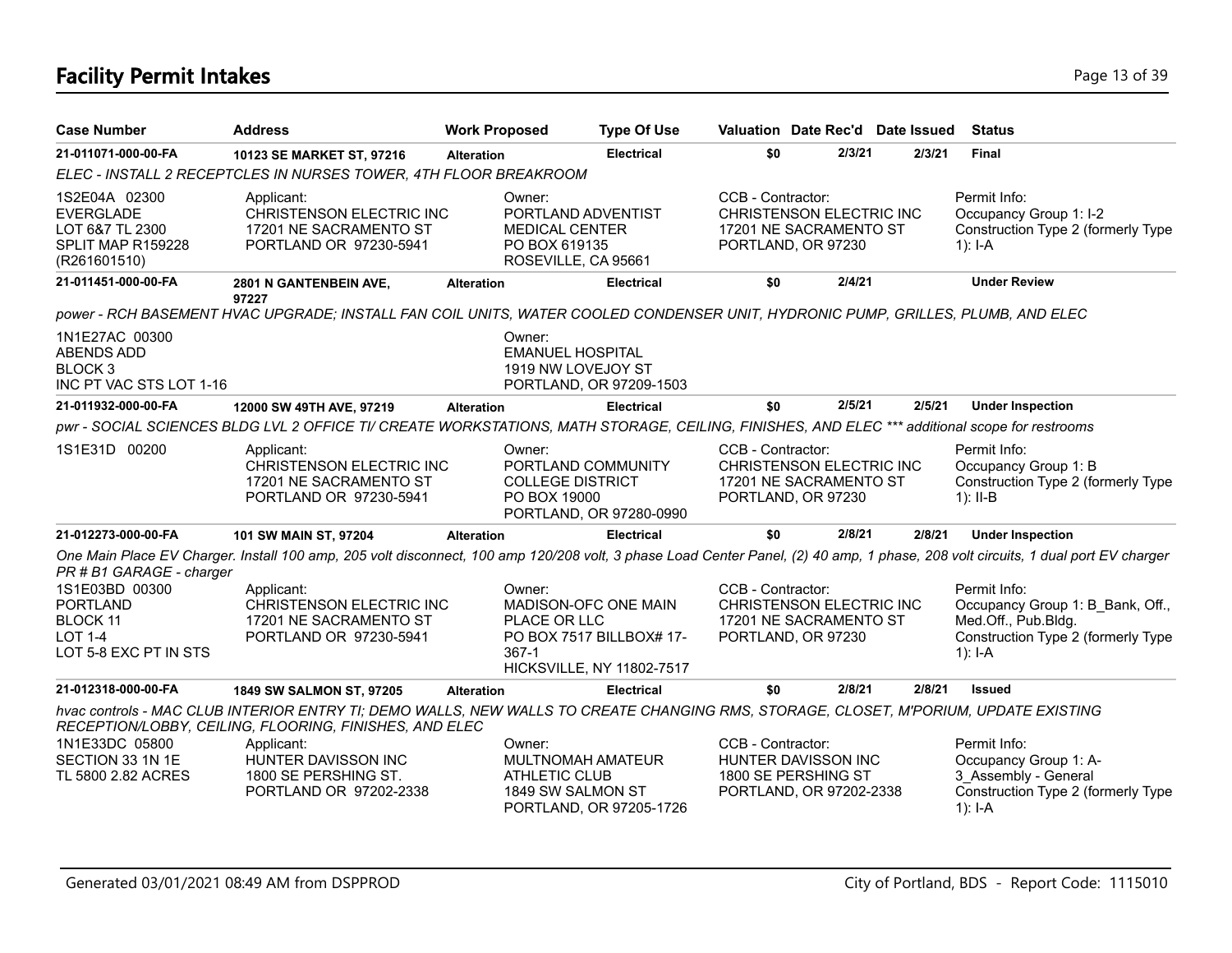# **Facility Permit Intakes** Page 14 of 39

| Case Number                                                                        | <b>Address</b>                                                                                                                                                                                                           | <b>Work Proposed</b> |                                                                                               | <b>Type Of Use</b>                                                                            | Valuation Date Rec'd Date Issued                                                              |        |        | <b>Status</b>                                                                            |
|------------------------------------------------------------------------------------|--------------------------------------------------------------------------------------------------------------------------------------------------------------------------------------------------------------------------|----------------------|-----------------------------------------------------------------------------------------------|-----------------------------------------------------------------------------------------------|-----------------------------------------------------------------------------------------------|--------|--------|------------------------------------------------------------------------------------------|
| 21-012486-000-00-FA                                                                | 10123 SE MARKET ST, 97216                                                                                                                                                                                                | <b>Alteration</b>    |                                                                                               | <b>Electrical</b>                                                                             | \$0                                                                                           | 2/8/21 | 2/8/21 | <b>Issued</b>                                                                            |
|                                                                                    | ELEC - pwr- PROVIDE CIRCUITS FOR SIGNAGE ON BUILDING                                                                                                                                                                     |                      |                                                                                               |                                                                                               |                                                                                               |        |        |                                                                                          |
| 1S2E04A 02300<br>EVERGLADE<br>LOT 6&7 TL 2300<br>SPLIT MAP R159228<br>(R261601510) | Applicant:<br>CHRISTENSON ELECTRIC INC<br>17201 NE SACRAMENTO ST<br>PORTLAND OR 97230-5941                                                                                                                               |                      | Owner:<br>PORTLAND ADVENTIST<br><b>MEDICAL CENTER</b><br>PO BOX 619135<br>ROSEVILLE, CA 95661 |                                                                                               | CCB - Contractor:<br>CHRISTENSON ELECTRIC INC<br>17201 NE SACRAMENTO ST<br>PORTLAND, OR 97230 |        |        | Permit Info:<br>Occupancy Group 1: I-2<br>Construction Type 2 (formerly Type<br>1): I-A  |
| 21-012517-000-00-FA                                                                | 10201 SE MAIN ST, 97216                                                                                                                                                                                                  | <b>Alteration</b>    |                                                                                               | <b>Electrical</b>                                                                             | \$0                                                                                           | 2/8/21 | 2/8/21 | <b>Final</b>                                                                             |
| PWR - ADD RECEPTACLE - DR BOHLEY OFFICE                                            |                                                                                                                                                                                                                          |                      |                                                                                               |                                                                                               |                                                                                               |        |        |                                                                                          |
| 1S2E03BC 01300                                                                     | Applicant:<br>CHRISTENSON ELECTRIC INC<br>17201 NE SACRAMENTO ST<br>PORTLAND OR 97230-5941                                                                                                                               |                      | Owner:<br>PORTLAND ADVENTIST<br><b>MEDICAL CENTER</b><br>PO BOX 619135<br>ROSEVILLE, CA 95661 |                                                                                               | CCB - Contractor:<br>CHRISTENSON ELECTRIC INC<br>17201 NE SACRAMENTO ST<br>PORTLAND, OR 97230 |        |        | Permit Info:<br>Occupancy Group 1: B<br>Construction Type 2 (formerly Type<br>1): V-B    |
| 21-012620-000-00-FA                                                                | 10570 SE WASHINGTON ST.<br>97216                                                                                                                                                                                         | <b>Alteration</b>    |                                                                                               | <b>Electrical</b>                                                                             | \$0                                                                                           | 2/9/21 | 2/9/21 | <b>Issued</b>                                                                            |
| FLOORING, FINISHES, PLUMB, AND ELEC<br>1S2E03BB 00700                              | data - OREGON CHIROPRACTIC ASSOCIATION 10580 TI; NEW TENANT - DEMO WALLS, NEW WALLS TO CREATE CLOSETS, RECEPTION AREA, OFFICE, CEILING,<br>Applicant:<br>PROCOM TECHNOLOGIES LLC<br>P.O. Box 22288<br>Portland, OR 97269 |                      | Owner:<br><b>LLC</b>                                                                          | <b>WESTON INVESTMENT CO</b><br>2154 NE BROADWAY #200<br>PORTLAND, OR 97232-1561               |                                                                                               |        |        | Permit Info:<br>Occupancy Group 1: B<br>Construction Type 2 (formerly Type<br>$1$ : II N |
| 21-012647-000-00-FA                                                                | 3181 SW SAM JACKSON PARK<br><b>RD - Bldg OHS, 97201</b>                                                                                                                                                                  | <b>Alteration</b>    |                                                                                               | <b>Electrical</b>                                                                             | \$0                                                                                           | 2/9/21 | 2/9/21 | <b>Under Inspection</b>                                                                  |
|                                                                                    | power-OHS OR's 1-6 demoing old data cabling and replacing with new cat6 Adding one new dedicated branch circuit and adding a new quad outlet in sterile corridor.                                                        |                      |                                                                                               |                                                                                               |                                                                                               |        |        |                                                                                          |
| 1S1E09 00200                                                                       | Applicant:<br>DYNALECTRIC COMPANY<br>2225 NW 20th Ave.<br>PORTLAND OR 97209                                                                                                                                              |                      | Owner:<br><b>HIGHER EDUCATION</b><br><b>RD</b>                                                | OREGON STATE BOARD OF<br>3181 SW SAM JACKSON PARK 2225 NW 20TH AVE<br>PORTLAND, OR 97239-3011 | CCB - Contractor:<br><b>CELINE WILLIAMS</b><br>DYNALECTRIC COMPANY<br>PORTLAND, OR 97209      |        |        | Permit Info:<br>Occupancy Group 1: I-2<br>Construction Type 2 (formerly Type<br>1): I-A  |
| 21-012689-000-00-FA                                                                | 3222 SW RESEARCH DR - Unit<br>RJH, 97239                                                                                                                                                                                 | <b>Alteration</b>    |                                                                                               | <b>Electrical</b>                                                                             | \$0                                                                                           | 2/9/21 | 2/9/21 | Final                                                                                    |
|                                                                                    | power-OHSU (RJH) 7th fl corridor next to rm 7360 Relocate 1 120V equipment branch receptacle.                                                                                                                            |                      |                                                                                               |                                                                                               |                                                                                               |        |        |                                                                                          |
| 1S1E09 00600                                                                       | Applicant:<br>DYNALECTRIC COMPANY<br>2225 NW 20th Ave.<br>PORTLAND OR 97209                                                                                                                                              |                      | Owner:<br><b>DEPT</b><br><b>RD</b><br>PORTLAND, OR 97239                                      | OREGON STATE OF (MEDICAL<br>3181 SW SAM JACKSON PARK 2225 NW 20TH AVE                         | CCB - Contractor:<br><b>CELINE WILLIAMS</b><br>DYNALECTRIC COMPANY<br>PORTLAND, OR 97209      |        |        | Permit Info:<br>Occupancy Group 1: B<br>Construction Type 2 (formerly Type<br>$1$ : I-B  |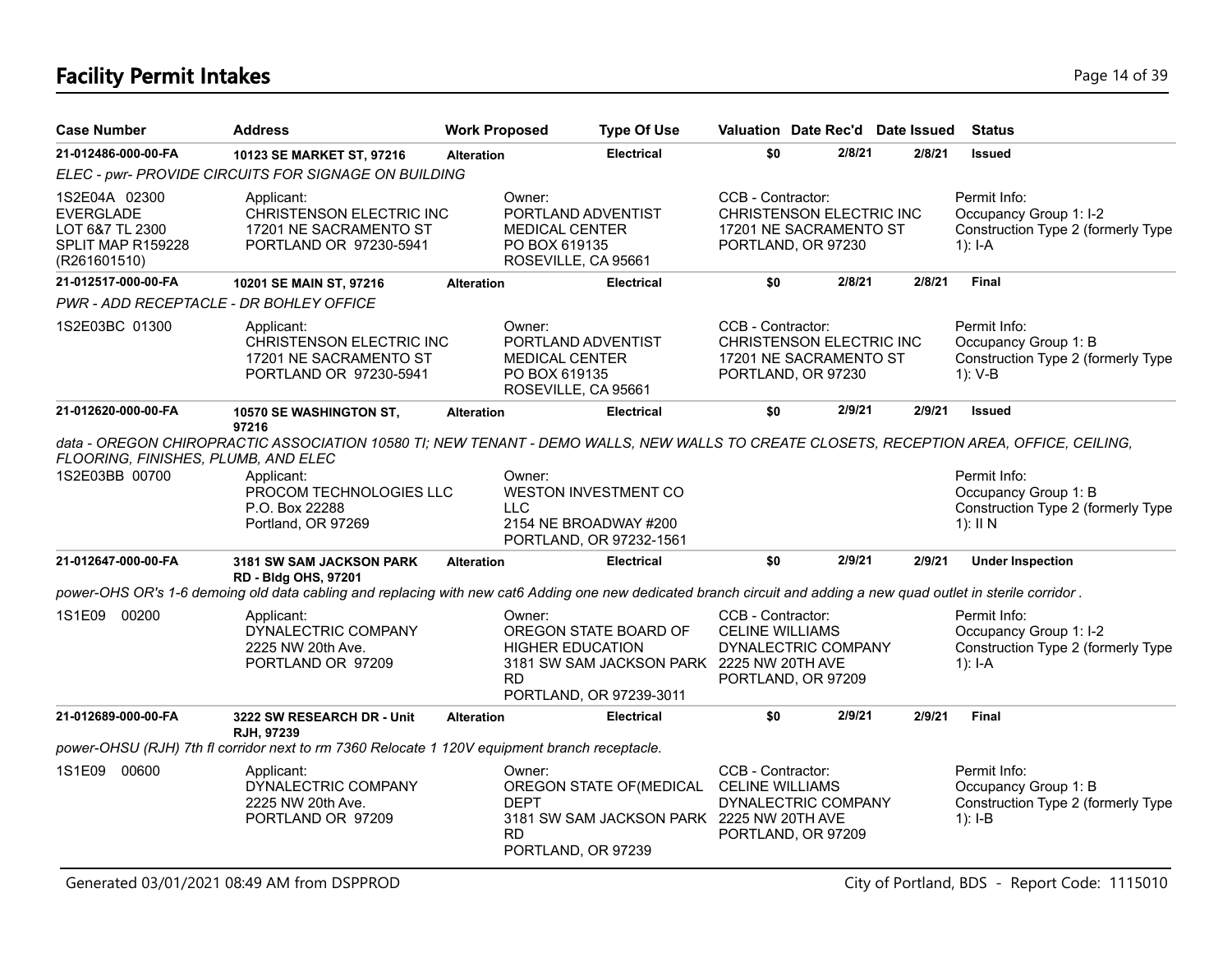# **Facility Permit Intakes** Page 15 of 39

| <b>Case Number</b>                                                                        | <b>Address</b>                                                                                                             | <b>Work Proposed</b> |                                                                                                 | <b>Type Of Use</b>                                                         | Valuation Date Rec'd Date Issued                                                                             |         |         | Status                                                                                                                     |
|-------------------------------------------------------------------------------------------|----------------------------------------------------------------------------------------------------------------------------|----------------------|-------------------------------------------------------------------------------------------------|----------------------------------------------------------------------------|--------------------------------------------------------------------------------------------------------------|---------|---------|----------------------------------------------------------------------------------------------------------------------------|
| 21-012750-000-00-FA                                                                       | 1000 SW BROADWAY, 97205                                                                                                    | <b>Alteration</b>    |                                                                                                 | <b>Electrical</b>                                                          | \$0                                                                                                          | 2/9/21  |         | <b>Under Review</b>                                                                                                        |
|                                                                                           | power-NOVILLUS, STE 1600 TI; NEW TENANT - DEMO DOORS AND CASEWORK, NEW DOORS, PLUMB, ELEC, CEILING, FLOORING, AND FINISHES |                      |                                                                                                 |                                                                            |                                                                                                              |         |         |                                                                                                                            |
| 1S1E03BB 02400<br><b>PORTLAND</b><br>BLOCK 182<br><b>LOT 5-8</b>                          |                                                                                                                            |                      | Owner:<br><b>BUILDING LP</b>                                                                    | ONE THOUSAND BROADWAY<br>1000 SW BROADWAY #1770<br>PORTLAND, OR 97205-3069 |                                                                                                              |         |         | Permit Info:<br>Occupancy Group 1: B_Bank, Off.,<br>Med.Off., Pub.Bldg.<br>Construction Type 2 (formerly Type<br>$1$ : I-A |
| 21-012911-000-00-FA                                                                       | 3303 SW BOND AVE, 97201                                                                                                    | <b>Alteration</b>    |                                                                                                 | <b>Electrical</b>                                                          | \$0                                                                                                          | 2/9/21  | 2/9/21  | <b>Issued</b>                                                                                                              |
|                                                                                           | data-OHSU (CHH1) new data cabling for monitors in rooms 4042A, 4042B, 4042C, 4060, 4062, 4064, 4066, 4068, 4070 & 4074     |                      |                                                                                                 |                                                                            |                                                                                                              |         |         |                                                                                                                            |
| 1S1E10AC 00500                                                                            | Applicant:<br>DYNALECTRIC COMPANY<br>2225 NW 20th Ave.<br>PORTLAND OR 97209                                                |                      |                                                                                                 |                                                                            | CCB - Contractor:<br><b>CELINE WILLIAMS</b><br>DYNALECTRIC COMPANY<br>2225 NW 20TH AVE<br>PORTLAND, OR 97209 |         |         | Permit Info:<br>Occupancy Group 1: I-2 Hospital<br>Construction Type 2 (formerly Type<br>1): $I - A$                       |
| 21-013241-000-00-FA                                                                       | 6915 S MACADAM AVE, 97219                                                                                                  | <b>Alteration</b>    |                                                                                                 | <b>Electrical</b>                                                          | \$0                                                                                                          | 2/10/21 | 2/10/21 | <b>Under Inspection</b>                                                                                                    |
|                                                                                           | voice/data - FELTON PROPERTIES STE 325 TI; NEW TENANT - CREATE CONFERENCE RM, KITCHEN, OFFICE, IT RM, CEILING, ELEC        |                      |                                                                                                 |                                                                            |                                                                                                              |         |         |                                                                                                                            |
| 1S1E22BA 04200<br>SOUTHERN PORTLAND<br>BLOCK 15<br>LOT 13-20                              | Applicant:<br>HATFIELD COMMUNICATIONS LLC<br>P.O. BOX 83825<br>PORTLAND OR 97283-0825                                      |                      | Owner:<br>PORTLAND MILLIKAN<br><b>EQUITIES LLC</b><br>520 SW 6TH AVE #610<br>PORTLAND, OR 97204 |                                                                            | CCB - Contractor:<br>HATFIELD COMMUNICATIONS LLC<br>PO BOX 83825<br>PORTLAND, OR 97283-0825                  |         |         |                                                                                                                            |
|                                                                                           |                                                                                                                            |                      | Owner:<br><b>EQUITIES LLC</b><br>520 SW 6TH AVE #610<br>PORTLAND, OR 97204                      | PORTLAND MACADAM PLACE                                                     |                                                                                                              |         |         |                                                                                                                            |
| 21-013243-000-00-FA                                                                       | 10123 SE MARKET ST, 97216                                                                                                  | <b>Alteration</b>    |                                                                                                 | <b>Electrical</b>                                                          | \$0                                                                                                          | 2/10/21 | 2/10/21 | <b>Final</b>                                                                                                               |
|                                                                                           | PWR - ELEC - INSTALL DEDICATED RECEPTACLE FOR MED FRIDGE                                                                   |                      |                                                                                                 |                                                                            |                                                                                                              |         |         |                                                                                                                            |
| 1S2E04A 02300<br><b>EVERGLADE</b><br>LOT 6&7 TL 2300<br>SPLIT MAP R159228<br>(R261601510) | Applicant:<br><b>CHRISTENSON ELECTRIC INC</b><br>17201 NE SACRAMENTO ST<br>PORTLAND OR 97230-5941                          |                      | Owner:<br>PORTLAND ADVENTIST<br><b>MEDICAL CENTER</b><br>PO BOX 619135<br>ROSEVILLE, CA 95661   |                                                                            | CCB - Contractor:<br><b>CHRISTENSON ELECTRIC INC</b><br>17201 NE SACRAMENTO ST<br>PORTLAND, OR 97230         |         |         | Permit Info:<br>Occupancy Group 1: I-2<br>Construction Type 2 (formerly Type<br>1): $I - A$                                |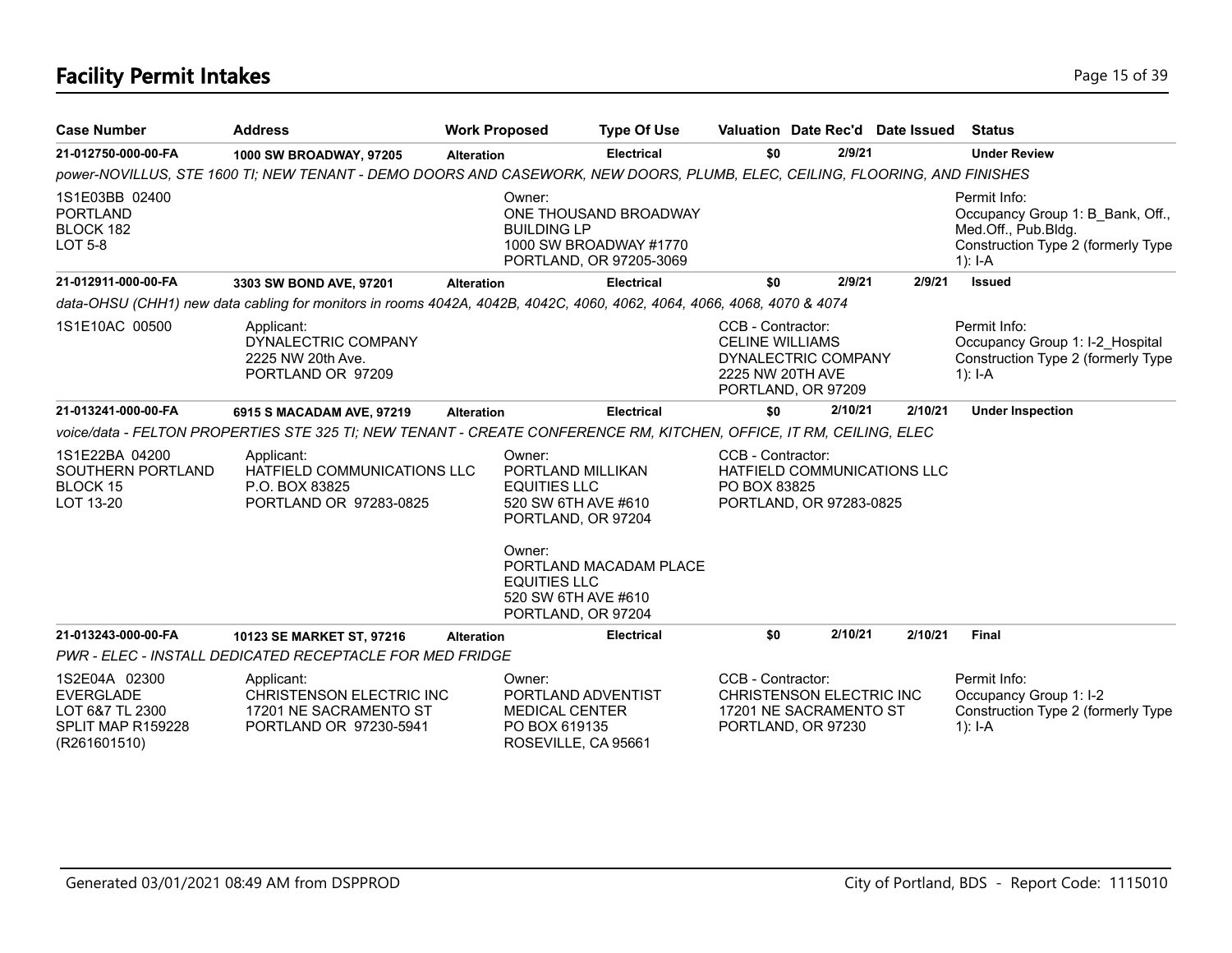# **Facility Permit Intakes** Page 16 of 39

| <b>Case Number</b>                                                                        | <b>Address</b>                                                                                                                                                                                  | <b>Work Proposed</b>                             | <b>Type Of Use</b>                                             |                   | Valuation Date Rec'd Date Issued                                            |         | Status                                                                                      |
|-------------------------------------------------------------------------------------------|-------------------------------------------------------------------------------------------------------------------------------------------------------------------------------------------------|--------------------------------------------------|----------------------------------------------------------------|-------------------|-----------------------------------------------------------------------------|---------|---------------------------------------------------------------------------------------------|
| 21-013291-000-00-FA                                                                       | 3303 N MISSISSIPPI AVE, 97227                                                                                                                                                                   | <b>Alteration</b>                                | <b>Electrical</b>                                              | \$0               | 2/10/21                                                                     | 2/23/21 | <b>Issued</b>                                                                               |
|                                                                                           | power-BRANDLIVE STE 300 TI; DEMO WALLS, NEW WALLS TO CREATE STORAGE RM, CONFERENCE RM, OPEN OFFICE AREA, CEILING, FLOORING                                                                      |                                                  |                                                                |                   |                                                                             |         |                                                                                             |
| 1N1E27BA 04500<br><b>COOKS ADD</b><br>BLOCK 12<br>LOT 1 EXC PT IN ST<br>LOT <sub>2</sub>  | Applicant:<br>CANYON RIDGE ELECTRIC INC                                                                                                                                                         | Owner:                                           | SOUTHERN MISS LLC<br>1970 NW 18TH AVE #7<br>PORTLAND, OR 97209 | CCB - Contractor: | CANYON RIDGE ELECTRIC INC<br>14150 CANYON RIDGE DR<br>OREGON CITY, OR 97045 |         |                                                                                             |
| 21-013376-000-00-FA                                                                       | 10123 SE MARKET ST, 97216                                                                                                                                                                       | <b>Alteration</b>                                | <b>Electrical</b>                                              | \$0               | 2/10/21                                                                     | 2/10/21 | <b>Issued</b>                                                                               |
|                                                                                           | pwr - ELEC - (SIGNS) MODIFY EXISTING CIRCUITS TO FEED NEW EXTERIOR SIGNAGE                                                                                                                      |                                                  |                                                                |                   |                                                                             |         |                                                                                             |
| 1S2E04A 02300<br><b>EVERGLADE</b><br>LOT 6&7 TL 2300<br>SPLIT MAP R159228<br>(R261601510) | Applicant:<br><b>CHRISTENSON ELECTRIC INC</b><br>17201 NE SACRAMENTO ST<br>PORTLAND OR 97230-5941                                                                                               | Owner:<br><b>MEDICAL CENTER</b><br>PO BOX 619135 | PORTLAND ADVENTIST<br>ROSEVILLE, CA 95661                      | CCB - Contractor: | CHRISTENSON ELECTRIC INC<br>17201 NE SACRAMENTO ST<br>PORTLAND, OR 97230    |         | Permit Info:<br>Occupancy Group 1: I-2<br>Construction Type 2 (formerly Type<br>1): $I - A$ |
| 21-013424-000-00-FA                                                                       | 7200 NE AIRPORT WAY, 97218                                                                                                                                                                      | <b>Alteration</b>                                | <b>Electrical</b>                                              | \$0               | 2/10/21                                                                     |         | <b>Under Review</b>                                                                         |
| 1N2E08B 00400                                                                             | SINGLE PDF PROCESS/ P3 PARKING GARAGE SIXT RENTAL CAR TI LVL 2; FIRST TIME TENANT, BUILD OUT CUSTOMER SERVICE BOOTH, READY/RETURN AREA,<br>CEILING, ELEC *********** BID ESTIMATE ************* | Owner:<br>PO BOX 3529                            | PORT OF PORTLAND<br>PORTLAND, OR 97208-3529                    |                   |                                                                             |         |                                                                                             |
| 21-013440-000-00-FA                                                                       | 7300 NE AIRPORT WAY, 97218                                                                                                                                                                      | <b>Alteration</b>                                | <b>Electrical</b>                                              | \$0               | 2/10/21                                                                     |         | <b>Under Review</b>                                                                         |
|                                                                                           | pwr - QTA SIXT RENTAL CAR TI; BUILD OUT OFFICE, CEILING, ELEC ********* BID ESTIMATE *********                                                                                                  |                                                  |                                                                |                   |                                                                             |         |                                                                                             |
| 1N2E08A 01500<br>SECTION 08 1N 2E<br>TL 1500 1.66 ACRES                                   |                                                                                                                                                                                                 | Owner:<br>PO BOX 3529                            | PORT OF PORTLAND<br>PORTLAND, OR 97208-3529                    |                   |                                                                             |         |                                                                                             |
| 21-013445-000-00-FA                                                                       | 7150 NE AIRPORT WAY, 97218                                                                                                                                                                      | <b>Alteration</b>                                | <b>Electrical</b>                                              | \$0               | 2/10/21                                                                     |         | <b>Under Review</b>                                                                         |
|                                                                                           | pwr - RCC SIXT RENTAL CAR TI 1ST FLR; FIRST TIME TENANT, BUILD OUT OFFICE, WORK AREA, COUNTER ZONE AREA, CEILING, ELEC ******** BID ESTIMATE                                                    |                                                  |                                                                |                   |                                                                             |         |                                                                                             |
| 1N2E08 00300                                                                              |                                                                                                                                                                                                 | Owner:<br>PO BOX 3529                            | PORT OF PORTLAND<br>PORTLAND, OR 97208-3529                    |                   |                                                                             |         |                                                                                             |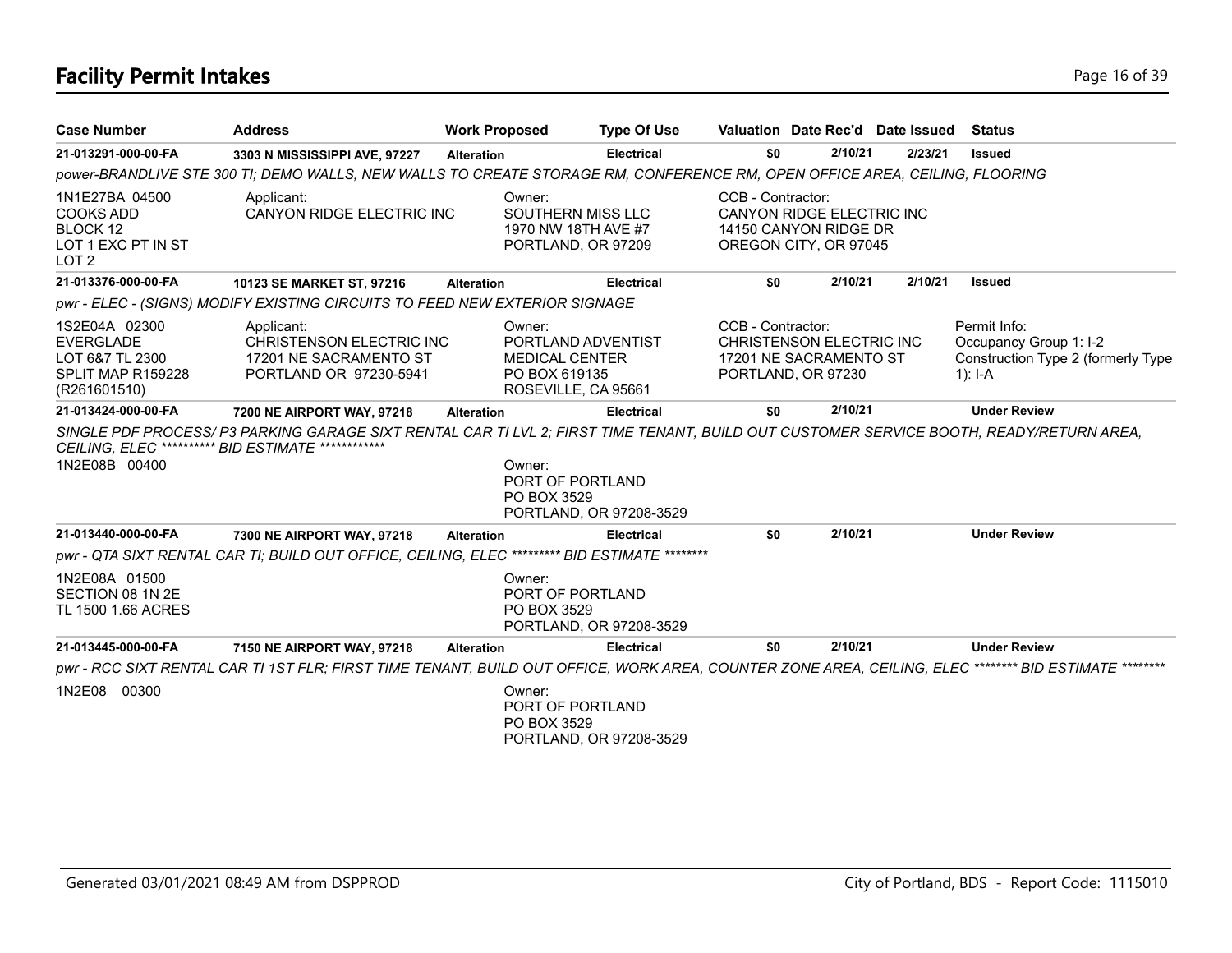# **Facility Permit Intakes** Page 17 of 39

| <b>Case Number</b>                                                                                                                                                                                     | <b>Address</b>                                                                                                                                                                               | <b>Work Proposed</b> |                                                                                               | <b>Type Of Use</b>      | Valuation Date Rec'd Date Issued                                                                       |         |         | <b>Status</b>                                                                                                                                                                                                                                                            |
|--------------------------------------------------------------------------------------------------------------------------------------------------------------------------------------------------------|----------------------------------------------------------------------------------------------------------------------------------------------------------------------------------------------|----------------------|-----------------------------------------------------------------------------------------------|-------------------------|--------------------------------------------------------------------------------------------------------|---------|---------|--------------------------------------------------------------------------------------------------------------------------------------------------------------------------------------------------------------------------------------------------------------------------|
| 21-013486-000-00-FA                                                                                                                                                                                    | 5601 N YALE ST, 97203                                                                                                                                                                        | <b>Alteration</b>    |                                                                                               | <b>Electrical</b>       | \$0                                                                                                    | 2/10/21 | 2/10/21 | Final                                                                                                                                                                                                                                                                    |
|                                                                                                                                                                                                        | pwr - ELEC - REPLACE FIRE ALARM WIRING AND DEVICES                                                                                                                                           |                      |                                                                                               |                         |                                                                                                        |         |         |                                                                                                                                                                                                                                                                          |
| 1N1E07DC 01000<br><b>PORTSMOUTH</b><br>BLOCK 17<br>INC PT VAC ALLEY LOT 1-<br>10<br>INC PT VAC ALLEY & ST<br>LOT 11-20, BLOCK 20, INC<br>PT VAC ALLEY & ST LOT 1<br>-10, INC PT VAC ALLEY<br>LOT 11-20 | Applicant:<br><b>JOHN KELSO</b><br><b>BROTHERS ELECTRIC INC</b><br>16670 SW WRIGHT ST<br>BEAVERTON OR 97007                                                                                  |                      | Owner:<br><b>SCHOOL DISTRICT NO 1</b><br>PO BOX 3107                                          | PORTLAND, OR 97208-3107 | CCB - Contractor:<br><b>BROTHERS ELECTRIC INC</b><br>18988 SW SHAW ST<br>ALOHA, OR 97078               |         |         | Permit Info:<br>Occupancy Group 1: E_School                                                                                                                                                                                                                              |
| 21-013521-000-00-FA                                                                                                                                                                                    | 1331 NW LOVEJOY ST, 97209                                                                                                                                                                    | <b>Alteration</b>    |                                                                                               | <b>Electrical</b>       | \$0                                                                                                    | 2/10/21 |         | <b>Under Review</b>                                                                                                                                                                                                                                                      |
| 1N1E33AA 90000<br><b>LOVEJOY BLOCK ONE</b><br>CONDOMINIUM<br><b>GENERAL COMMON</b><br><b>ELEMENTS</b>                                                                                                  | IT RM, PLUMG, ELEC, CEILING, FLOORING, AND FINISHES - FUTURE TI PERMIT MAY BE REQUIRED                                                                                                       |                      | Owner:<br>LOVEJOY BLOCK ONE<br><b>CONDOMINIUM OWNERS</b><br><b>ASSN</b><br>PORTLAND, OR 97204 | 111 SW 5TH AVE STE 1250 |                                                                                                        |         |         | power-LANDLORD WK, STE 775 TI; DEMO WALLS, NEW WALLS TO CREATE MEETING RM, OFFICES, OPEN OFFICE, BREAK RM, RECEPTION, WORK RM, IT STORAGE,<br>Permit Info:<br>Occupancy Group 1: B Bank, Off.,<br>Med.Off., Pub.Bldg.<br>Construction Type 2 (formerly Type<br>$1$ : I-A |
| 21-013525-000-00-FA                                                                                                                                                                                    | 2033 NW GLISAN ST, 97209                                                                                                                                                                     | <b>Alteration</b>    |                                                                                               | <b>Electrical</b>       | \$0                                                                                                    | 2/10/21 | 2/10/21 | <b>Final</b>                                                                                                                                                                                                                                                             |
|                                                                                                                                                                                                        | pwr - ELEC - REPLACE FIRE ALARM WIRING AND DEVICES                                                                                                                                           |                      |                                                                                               |                         |                                                                                                        |         |         |                                                                                                                                                                                                                                                                          |
| 1N1E33BD 06400<br><b>COUCHS ADD</b><br><b>BLOCK 281 TL 6400</b>                                                                                                                                        | Applicant:<br><b>JOHN KELSO</b><br><b>BROTHERS ELECTRIC INC</b><br>16670 SW WRIGHT ST<br>BEAVERTON OR 97007                                                                                  |                      | Owner:<br>SCHOOL DISTRICT NO 1<br>PO BOX 3107                                                 | PORTLAND, OR 97208-3107 | CCB - Contractor:<br><b>BROTHERS ELECTRIC INC</b><br>18988 SW SHAW ST<br>ALOHA, OR 97078               |         |         |                                                                                                                                                                                                                                                                          |
| 21-013528-000-00-FA                                                                                                                                                                                    | 15670 N LOMBARD ST, 97203                                                                                                                                                                    | <b>Alteration</b>    |                                                                                               | <b>Electrical</b>       | \$0                                                                                                    | 2/10/21 | 2/10/21 | <b>Issued</b>                                                                                                                                                                                                                                                            |
|                                                                                                                                                                                                        | lighting retro - TYLER UNION TI STE 10B; DEMO WALLS, NEW WALLS TO RECONFIGURE EXISTING RESTROOM, ENLARGE WAREHOUSE SPACE FOR FUTURE<br>RACKING, CEILING, FLOORING, FINISHES, PLUMB, AND ELEC |                      |                                                                                               |                         |                                                                                                        |         |         |                                                                                                                                                                                                                                                                          |
| 2N1W23D 00900                                                                                                                                                                                          | Applicant:<br><b>ACCURATE ELECTRIC UNLIMITED</b><br><b>INC</b><br><b>VANCOUVER</b><br>98687<br><b>USA</b>                                                                                    | WA.                  | Owner:<br>PORT OF PORTLAND<br>PO BOX 3529                                                     | PORTLAND, OR 97208-3529 | CCB - Contractor:<br>ACCURATE ELECTRIC UNLIMITED<br><b>INC</b><br>PO BOX 871866<br>VANCOUVER, WA 98687 |         |         |                                                                                                                                                                                                                                                                          |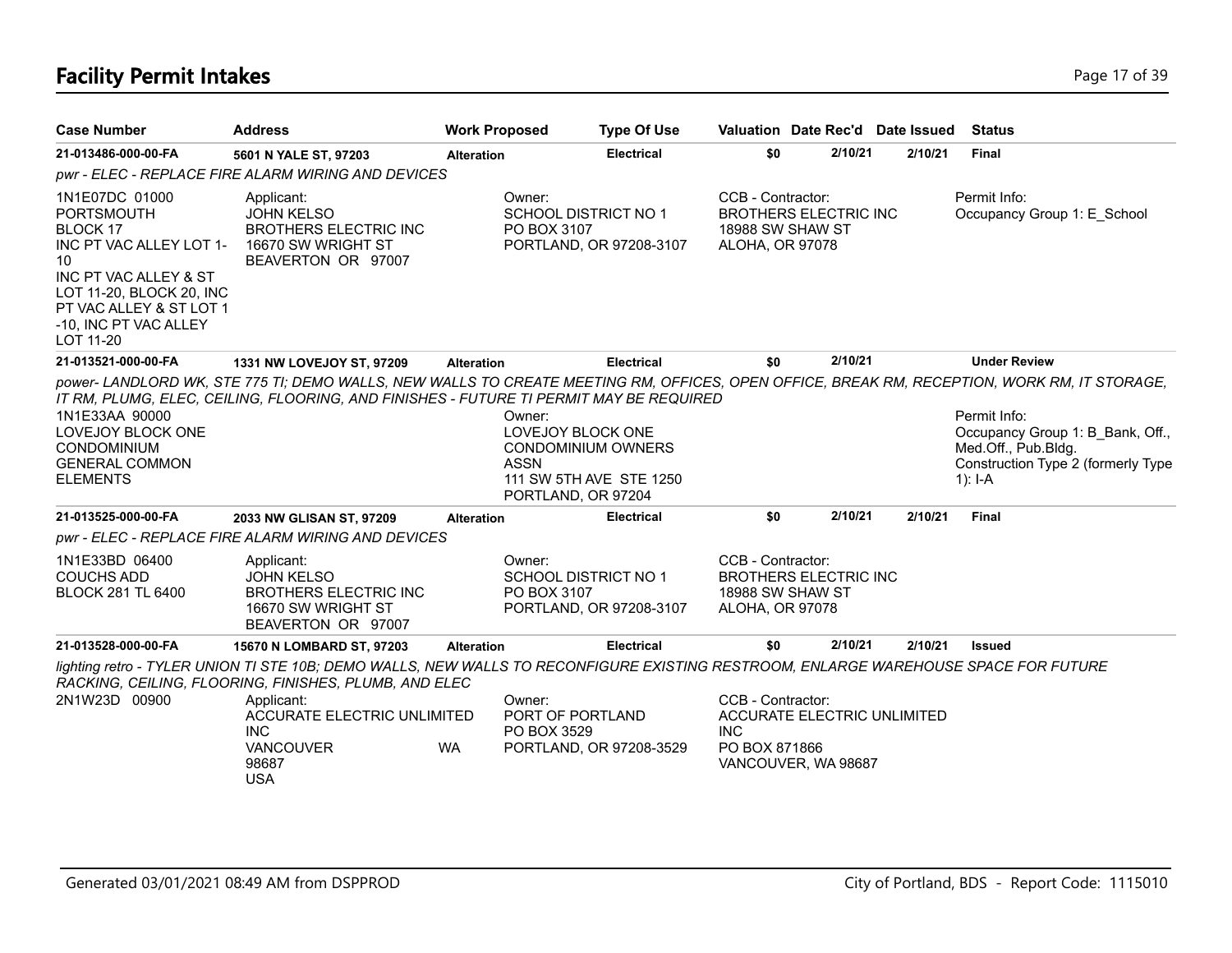# **Facility Permit Intakes** Page 18 of 39

| <b>Case Number</b>                                                                                               | <b>Address</b>                                                                                                                                                                                                                                                                                                                                                           | <b>Work Proposed</b> | <b>Type Of Use</b>                                                                              |                                             | Valuation Date Rec'd Date Issued                               |         | <b>Status</b>                                                                                                              |
|------------------------------------------------------------------------------------------------------------------|--------------------------------------------------------------------------------------------------------------------------------------------------------------------------------------------------------------------------------------------------------------------------------------------------------------------------------------------------------------------------|----------------------|-------------------------------------------------------------------------------------------------|---------------------------------------------|----------------------------------------------------------------|---------|----------------------------------------------------------------------------------------------------------------------------|
| 21-013537-000-00-FA                                                                                              | <b>825 NE MULTNOMAH ST - UNIT</b><br>1,97232                                                                                                                                                                                                                                                                                                                             | <b>Alteration</b>    | <b>Electrical</b>                                                                               | \$0                                         | 2/10/21                                                        | 2/10/21 | <b>Issued</b>                                                                                                              |
| 1N1E35BB 90002<br><b>LLOYD CENTER TOWER</b><br><b>CONDOMINIUM</b><br>UNIT <sub>1</sub><br><b>DEPT OF REVENUE</b> | hvac controls - PACIFICORP 19TH FL TI; DEMO WALLS, NEW WALLS TO CREATE OPEN OFFICE, CONFERENCE RMS, PHONE RMS, DENSE FILING RM, HUDDLE RM,<br>ENCLAVE, WORK RM, AUDIT OFFICE, COAT RM, ALCOVE, STORAGE, RECONFIGURE EXISTING REST RMS, CEILING, FLOORING, FINISHES, PLUMB, AND ELEC<br>Applicant:<br><b>DELTA CONNECTS INC</b><br><b>PORTLAND</b><br>97224<br><b>USA</b> | Owner:<br><b>OR</b>  | <b>PACIFICORP</b><br>825 NE MULTNOMAH ST #1900 17400 SW UPPER BOONES<br>PORTLAND, OR 97232-2151 | CCB - Contractor:                           | DELTA CONNECTS INC<br>FERRY RD SUITE 230<br>PORTLAND, OR 97224 |         | Permit Info:<br>Occupancy Group 1: B Bank, Off.,<br>Med.Off., Pub.Bldg.<br>Construction Type 2 (formerly Type<br>$1$ : I-A |
| 21-013544-000-00-FA                                                                                              | 5505 SW 23RD AVE, 97239                                                                                                                                                                                                                                                                                                                                                  | <b>Alteration</b>    | <b>Electrical</b>                                                                               | \$0                                         | 2/10/21                                                        | 2/10/21 | <b>Final</b>                                                                                                               |
|                                                                                                                  | pwr - ELEC - REPLACE FIRE ALARM WIRING AND DEVICES                                                                                                                                                                                                                                                                                                                       |                      |                                                                                                 |                                             |                                                                |         |                                                                                                                            |
| 1S1E16 00500<br>SECTION 16 1S 1E<br>TL 500 8.40 ACRES                                                            | Applicant:<br><b>JOHN KELSO</b><br><b>BROTHERS ELECTRIC INC</b><br>16670 SW WRIGHT ST<br>BEAVERTON OR 97007                                                                                                                                                                                                                                                              | Owner:               | <b>SCHOOL DISTRICT NO 1</b><br>PO BOX 3107<br>PORTLAND, OR 97208-3107                           | CCB - Contractor:<br>ALOHA, OR 97078        | <b>BROTHERS ELECTRIC INC</b><br>18988 SW SHAW ST               |         |                                                                                                                            |
| 21-013563-000-00-FA                                                                                              | 315 SW 5TH AVE, 97204                                                                                                                                                                                                                                                                                                                                                    | <b>Alteration</b>    | <b>Electrical</b>                                                                               | \$0                                         | 2/10/21                                                        | 2/10/21 | <b>Issued</b>                                                                                                              |
|                                                                                                                  | power - Install (5) new branch circuits to Access Control Panels in the electrical closets on floors 3, 8, 9 and 11                                                                                                                                                                                                                                                      |                      |                                                                                                 |                                             |                                                                |         |                                                                                                                            |
| 1N1E34CD 06500<br><b>PORTLAND</b><br>BLOCK 82<br>LOT <sub>1</sub><br>LOT 2 EXC S 0.56'                           | Applicant:<br>DYNALECTRIC COMPANY<br>2225 NW 20th Ave.<br>PORTLAND OR 97209                                                                                                                                                                                                                                                                                              | Owner:               | <b>CAREOREGON INC</b><br>315 SW 5TH AVE #900<br>PORTLAND, OR 97204                              |                                             |                                                                |         | Permit Info:<br>Occupancy Group 1: B<br>Construction Type 2 (formerly Type<br>1): I-A                                      |
| 21-013569-000-00-FA                                                                                              | 7528 N FENWICK AVE, 97217                                                                                                                                                                                                                                                                                                                                                | <b>Alteration</b>    | <b>Electrical</b>                                                                               | \$0                                         | 2/10/21                                                        | 2/10/21 | Final                                                                                                                      |
|                                                                                                                  | pwr - ELEC - INSTALL FIRE ALARM WIRING & EQUIPMENT REPLACEMENT                                                                                                                                                                                                                                                                                                           |                      |                                                                                                 |                                             |                                                                |         |                                                                                                                            |
| 1N1E09DD 15900<br><b>KENTON</b><br>INC VAC ST BLOCK 13&14<br>EXC PT IN STS                                       | Applicant:<br><b>JOHN KELSO</b><br><b>BROTHERS ELECTRIC INC</b><br>16670 SW WRIGHT ST<br>BEAVERTON OR 97007                                                                                                                                                                                                                                                              | Owner:               | <b>SCHOOL DISTRICT NO 1</b><br>PO BOX 3107<br>PORTLAND, OR 97208-3107                           | CCB - Contractor:<br><b>ALOHA, OR 97078</b> | <b>BROTHERS ELECTRIC INC</b><br>18988 SW SHAW ST               |         |                                                                                                                            |
| 21-013579-000-00-FA                                                                                              | 840 NE 41ST AVE, 97232                                                                                                                                                                                                                                                                                                                                                   | <b>Alteration</b>    | <b>Electrical</b>                                                                               | \$0                                         | 2/10/21                                                        | 2/10/21 | <b>Final</b>                                                                                                               |
|                                                                                                                  | pwr - ELEC - REPLACE FIRE ALARM WIRING AND DEVICES                                                                                                                                                                                                                                                                                                                       |                      |                                                                                                 |                                             |                                                                |         |                                                                                                                            |
| 1N2E31BC 16400<br>LAURELHURST<br>BLOCK 57                                                                        | Applicant:<br><b>JOHN KELSO</b><br><b>BROTHERS ELECTRIC INC</b><br>16670 SW WRIGHT ST<br>BEAVERTON OR 97007                                                                                                                                                                                                                                                              | Owner:               | <b>SCHOOL DISTRICT NO 1</b><br>PO BOX 3107<br>PORTLAND, OR 97208-3107                           | CCB - Contractor:<br>ALOHA, OR 97078        | <b>BROTHERS ELECTRIC INC</b><br>18988 SW SHAW ST               |         | Permit Info:<br>Occupancy Group 1: E School<br>Construction Type 2 (formerly Type<br>1): V-B                               |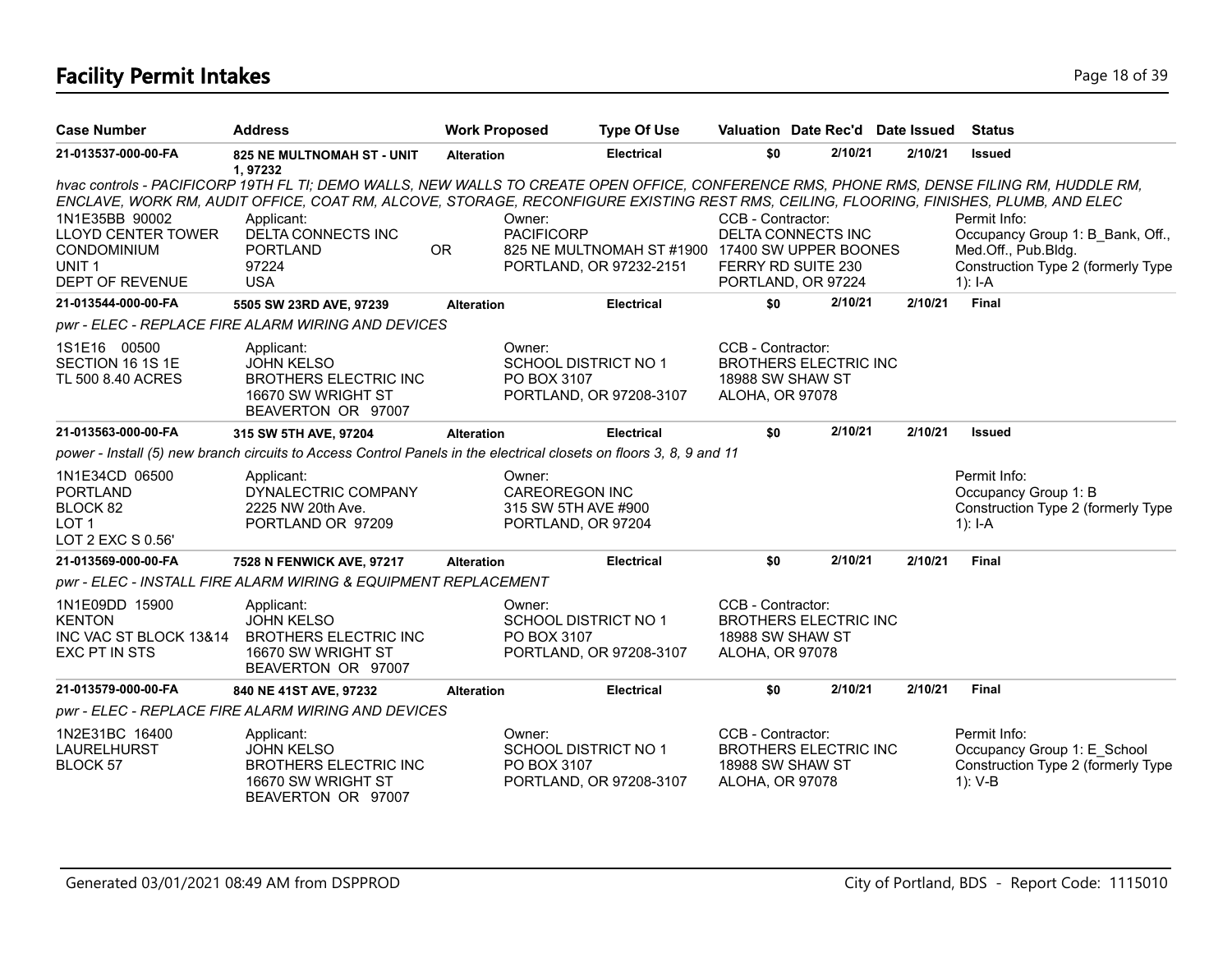# **Facility Permit Intakes** Page 19 of 39

| <b>Case Number</b>                                                                     | <b>Address</b>                                                                                                                                                                                                                                                                          | <b>Work Proposed</b> |                                                                              | <b>Type Of Use</b>                                      |                                                          | Valuation Date Rec'd Date Issued                 |         | Status                                                                                   |
|----------------------------------------------------------------------------------------|-----------------------------------------------------------------------------------------------------------------------------------------------------------------------------------------------------------------------------------------------------------------------------------------|----------------------|------------------------------------------------------------------------------|---------------------------------------------------------|----------------------------------------------------------|--------------------------------------------------|---------|------------------------------------------------------------------------------------------|
| 21-013585-000-00-FA                                                                    | 8572 NE ALDERWOOD RD,<br>97220                                                                                                                                                                                                                                                          | <b>Alteration</b>    |                                                                              | <b>Electrical</b>                                       | \$0                                                      | 2/10/21                                          |         | <b>Under Review</b>                                                                      |
| <b>ELEC</b>                                                                            | power - CANSOURCE BLDG C TI; NEW WALLS TO CREATE PRIVATE OFFICE, CONVERT WAREHOUSE TO LUNCH RM, CEILING, FLOORING, FINISHES, PLUMB AND                                                                                                                                                  |                      |                                                                              |                                                         |                                                          |                                                  |         |                                                                                          |
| 1N2E16B 02000                                                                          |                                                                                                                                                                                                                                                                                         |                      | Owner:<br>PORT OF PORTLAND<br>PO BOX 3529                                    | PORTLAND, OR 97208-3529                                 |                                                          |                                                  |         |                                                                                          |
| 21-013633-000-00-FA                                                                    | 2044 NE KILLINGSWORTH ST,<br>97211                                                                                                                                                                                                                                                      | <b>Alteration</b>    |                                                                              | <b>Electrical</b>                                       | \$0                                                      | 2/10/21                                          | 2/10/21 | <b>Final</b>                                                                             |
|                                                                                        | pwr - ELEC - REPLACE FIRE ALARM SYSTEM WIRING AND DEVICES                                                                                                                                                                                                                               |                      |                                                                              |                                                         |                                                          |                                                  |         |                                                                                          |
| 1N1E23AA 02900<br><b>VERNON</b><br>INC VAC ST BLOCK 8&9<br>EXC PT IN ST                | Applicant:<br><b>JOHN KELSO</b><br><b>BROTHERS ELECTRIC INC</b><br>16670 SW WRIGHT ST<br>BEAVERTON OR 97007                                                                                                                                                                             |                      | Owner:<br><b>SCHOOL DISTRICT NO 1</b><br>PO BOX 3107                         | PORTLAND, OR 97208-3107                                 | CCB - Contractor:<br>18988 SW SHAW ST<br>ALOHA, OR 97078 | <b>BROTHERS ELECTRIC INC</b>                     |         |                                                                                          |
| 21-013699-000-00-FA                                                                    | 1895 NW FRONT AVE, 97209                                                                                                                                                                                                                                                                | <b>Alteration</b>    |                                                                              | <b>Electrical</b>                                       | \$0                                                      | 2/11/21                                          | 2/11/21 | <b>Issued</b>                                                                            |
| 1N1E28DC 00100                                                                         | hvac control - LANDLORD WORK - FIELD OFFICE LEVEL 6 SPEC STE; NEW WALLS TO CREATE OPEN OFFICE, OFFICES, CONFERENCE RMS, BREAK OUT RM,<br>STORAGE, RECEPTION, LOBBY, KITCHEN, PLUMB, AND ELEC<br>Applicant:<br>ALLIANT SYSTEMS LLC<br>1600 NW 167TH PL. SUITE 330<br>BEAVERTON, OR 97005 |                      | Owner:<br><b>LLC</b><br>DALLAS, TX 75201                                     | <b>FIELD OFFICE PROPERTY</b><br>2000 MCKINNEY AVE #1000 | CCB - Contractor:<br>351 NW 12TH AVE                     | <b>ALLIANT SYSTEMS LLC</b><br>PORTLAND, OR 97209 |         |                                                                                          |
| 21-013818-000-00-FA                                                                    | 1120 SW 3RD AVE - UNIT 1,<br>97204                                                                                                                                                                                                                                                      | <b>Alteration</b>    |                                                                              | <b>Electrical</b>                                       | \$0                                                      | 2/11/21                                          | 2/11/21 | Issued                                                                                   |
|                                                                                        | pwr/fire alarm - ELEC - JJC 10TH FLOOR MEZZANINE _INSTALL (5) FIRE ALARM HEAT DETECTORS IN ELEVATOR ROOM                                                                                                                                                                                |                      |                                                                              |                                                         |                                                          |                                                  |         |                                                                                          |
| 1S1E03BD 90001<br>THE JUSTICE CENTER<br>A CONDOMINIUM<br>LOT <sub>1</sub>              | Applicant:<br>ELECTRICAL CONSTRUCTION CO. (a MULTNOMAH COUNTY<br>dba for EC COMPANY)<br>PO BOX 10286<br>PORTLAND OR 97296-0286                                                                                                                                                          |                      | Owner:<br>401 N DIXON ST<br>PORTLAND, OR 97227                               |                                                         | CCB - Contractor:<br><b>EC COMPANY</b><br>PO BOX 10286   | PORTLAND, OR 97296-0286                          |         | Permit Info:<br>Occupancy Group 1: B<br>Construction Type 2 (formerly Type<br>$1$ : I-FR |
| 21-013836-000-00-FA                                                                    | 315 SW 5TH AVE, 97204                                                                                                                                                                                                                                                                   | <b>Alteration</b>    |                                                                              | <b>Electrical</b>                                       | \$0                                                      | 2/11/21                                          | 2/11/21 | <b>Issued</b>                                                                            |
|                                                                                        | REPLACE ACCESS CONTROL WITH BRIVO SYSTEM                                                                                                                                                                                                                                                |                      |                                                                              |                                                         |                                                          |                                                  |         |                                                                                          |
| 1N1E34CD 06500<br><b>PORTLAND</b><br>BLOCK 82<br>LOT <sub>1</sub><br>LOT 2 EXC S 0.56' | Applicant:<br>METRO OVERHEAD DOOR INC<br>2525 NE COLUMBIA BLVD<br>PORTLAND, OR 97211-2053                                                                                                                                                                                               |                      | Owner:<br><b>CAREOREGON INC</b><br>315 SW 5TH AVE #900<br>PORTLAND, OR 97204 |                                                         |                                                          |                                                  |         | Permit Info:<br>Occupancy Group 1: B<br>Construction Type 2 (formerly Type<br>$1$ : I-A  |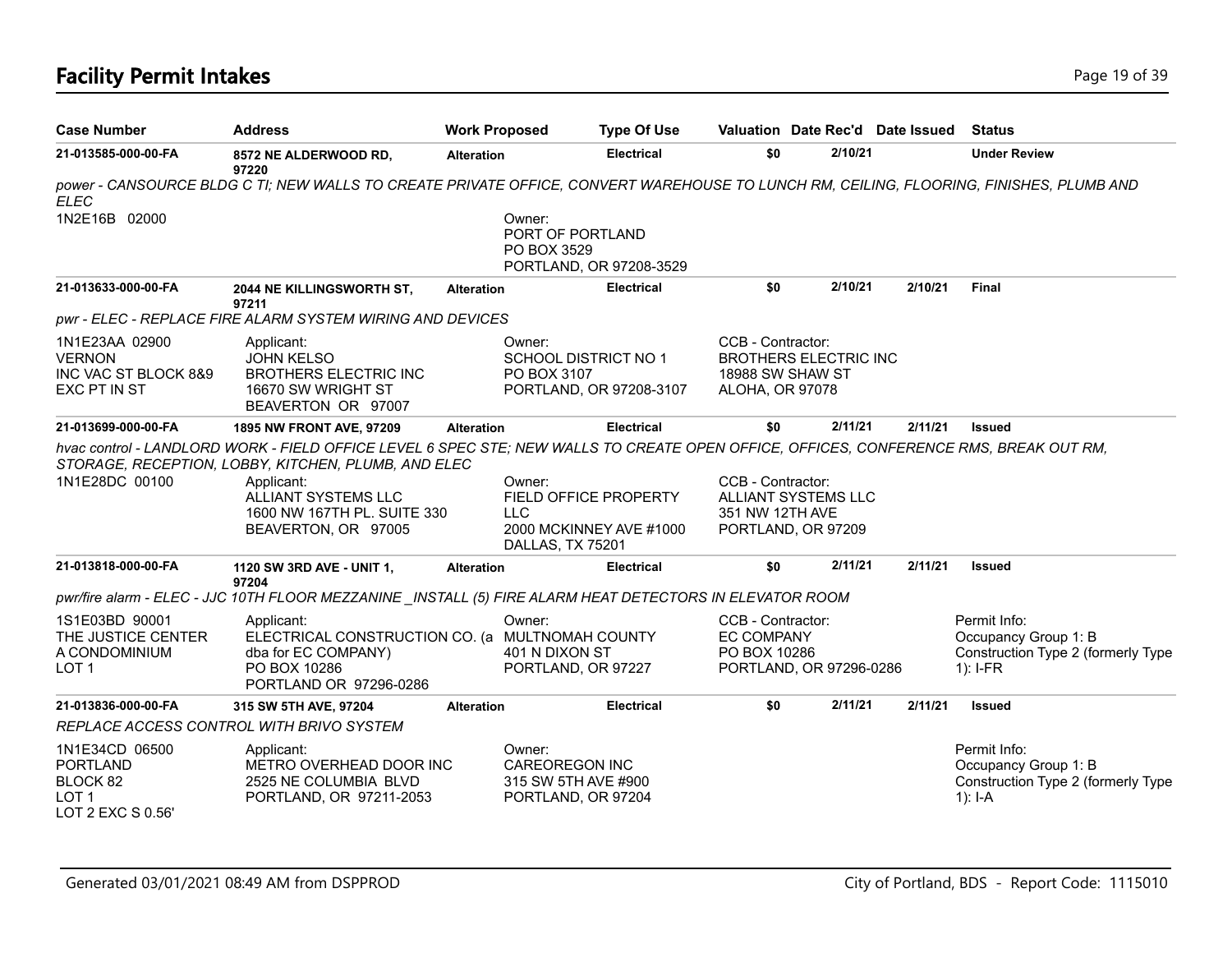# **Facility Permit Intakes** Page 20 of 39

| <b>Case Number</b>                                                                          | <b>Address</b>                                                                                                                                                                                                                          | <b>Work Proposed</b> |                                                                                    | <b>Type Of Use</b>                                  | Valuation Date Rec'd Date Issued                                                                                      |         |         |         | <b>Status</b>                                                                                                               |
|---------------------------------------------------------------------------------------------|-----------------------------------------------------------------------------------------------------------------------------------------------------------------------------------------------------------------------------------------|----------------------|------------------------------------------------------------------------------------|-----------------------------------------------------|-----------------------------------------------------------------------------------------------------------------------|---------|---------|---------|-----------------------------------------------------------------------------------------------------------------------------|
| 21-014146-000-00-FA                                                                         | 1900 SW 4TH AVE - UNIT 2,<br>97201                                                                                                                                                                                                      | <b>Alteration</b>    |                                                                                    | <b>Electrical</b>                                   | \$0                                                                                                                   |         | 2/12/21 |         | <b>Under Review</b>                                                                                                         |
|                                                                                             | SINGLE PDF PROCESS/ PSU FAB, STE 210 TI; CREATE OFFICE, CEILING, ELEC                                                                                                                                                                   |                      |                                                                                    |                                                     |                                                                                                                       |         |         |         |                                                                                                                             |
| 1S1E03CB 90001<br><b>URBAN CENTER</b><br>CONDOMINIUM<br>LOT <sub>2</sub>                    |                                                                                                                                                                                                                                         |                      | Owner:<br><b>OREGON STATE HIGHER</b><br><b>PSU</b><br>PO BOX 751 CPO               | EDUCATION ON BEHALF OF<br>PORTLAND, OR 97207-0751   |                                                                                                                       |         |         |         | Permit Info:<br>Occupancy Group 1: B<br>Construction Type 2 (formerly Type<br>$1$ : I-A                                     |
| 21-014758-000-00-FA                                                                         | <b>121 SW MORRISON ST, 97204</b>                                                                                                                                                                                                        | <b>Alteration</b>    |                                                                                    | <b>Electrical</b>                                   | \$0                                                                                                                   |         | 2/16/21 |         | <b>Under Review</b>                                                                                                         |
| 1S1E03BA 02700<br><b>PORTLAND</b><br><b>BLOCK 15</b><br><b>LOT 1-4</b><br>LOT 7&8 EXC W 75' | power - LANDLORD WORK 4TH FLR CONFERENCE CENTER TI; DEMO WALLS, NEW WALLS TO CREATE CONFERENCE RM, LOUNGE AREA, PHONE RMS, STORAGE<br>RM, KITCHEN, CEILING, FLOORING, FINISHES, PLUMB AND ELEC                                          |                      | Owner:<br>TERRACE TOWER U S A -<br>PORTLAND INC                                    | 121 SW MORRISON ST#250<br>PORTLAND, OR 97204-3179   |                                                                                                                       |         |         |         | Permit Info:<br>Occupancy Group 1: B_Bank, Off.,<br>Med.Off., Pub.Bldg.<br>Construction Type 2 (formerly Type<br>$1$ : I-A  |
| 21-015067-000-00-FA                                                                         | 12575 NE MARX ST, 97220                                                                                                                                                                                                                 | <b>Alteration</b>    |                                                                                    | <b>Electrical</b>                                   | \$0                                                                                                                   |         | 2/17/21 | 2/17/21 | <b>Issued</b>                                                                                                               |
|                                                                                             | Adding receptacles for tenant equipment (12505 NE Marx)                                                                                                                                                                                 |                      |                                                                                    |                                                     |                                                                                                                       |         |         |         |                                                                                                                             |
| 1N2E22A 00500                                                                               | Applicant:<br>JOHANSEN ELECTRIC INC<br>16869 65TH AVE PMB 311<br>LAKE OSWEGO OR 97035-7865                                                                                                                                              |                      | Owner:<br><b>WPC PARKROSE LLC</b><br>307 LEWERS ST #600<br>HONOLULU, HI 96815-2364 |                                                     |                                                                                                                       |         |         |         |                                                                                                                             |
| 21-015341-000-00-FA                                                                         | 830 NE 47TH AVE, 97213                                                                                                                                                                                                                  | <b>Alteration</b>    |                                                                                    | <b>Electrical</b>                                   | \$0                                                                                                                   |         | 2/17/21 | 2/17/21 | <b>Issued</b>                                                                                                               |
|                                                                                             | Install (2) new fire alarm relays and provide power to Door Power Supply                                                                                                                                                                |                      |                                                                                    |                                                     |                                                                                                                       |         |         |         |                                                                                                                             |
| 1N2E31BD 04200                                                                              | Applicant:<br>TICE ELECTRIC COMPANY<br>5405 N Lagoon Ave.<br>PORTLAND OR 97217-7637                                                                                                                                                     |                      | Owner:<br>PROVIDENCE HEALTH &<br>SERVICES-OREGON<br>#190                           | 4400 NE HALSEY ST BLDG 2<br>PORTLAND, OR 97213-1545 | CCB - Contractor:<br><b>Bob Richardson</b><br><b>TICE ELECTRIC COMPANY</b><br>5405 N LAGOON AVE<br>PORTLAND, OR 97217 |         |         |         | Permit Info:<br>Occupancy Group 1: I-2<br>Construction Type 2 (formerly Type<br>$1$ : I-A                                   |
| 21-015674-000-00-FA                                                                         | 1500 NE IRVING ST, 97232                                                                                                                                                                                                                | <b>Alteration</b>    |                                                                                    | <b>Electrical</b>                                   | \$0                                                                                                                   | 2/18/21 |         |         | <b>Under Review</b>                                                                                                         |
| 1N1E35AC 01200<br><b>HOLLADAYS ADD</b><br>BLOCK 167&168 TL 1200                             | power - DSV STE 575 5TH FLR TI; DEMO WALLS, NEW WALLS TO CREATE RECEPTION AREA, CONFERENCE RMS, SERVER RM, OFFICES, BREAKRM, PRIVACY RM,<br>OPEN OFFICE AREA, ADD BIKE PARKING IN BASEMENT, CEILING, FLOORING, FINISHES, PLUMB AND ELEC |                      | Owner:<br><b>SCRE II EASTSIDE LP</b><br>1120 NW COUCH #500<br>PORTLAND, OR 97209   |                                                     |                                                                                                                       |         |         |         | Permit Info:<br>Occupancy Group 1: B Bank, Off.,<br>Med.Off., Pub.Bldg.<br>Construction Type 2 (formerly Type<br>$1$ : II-B |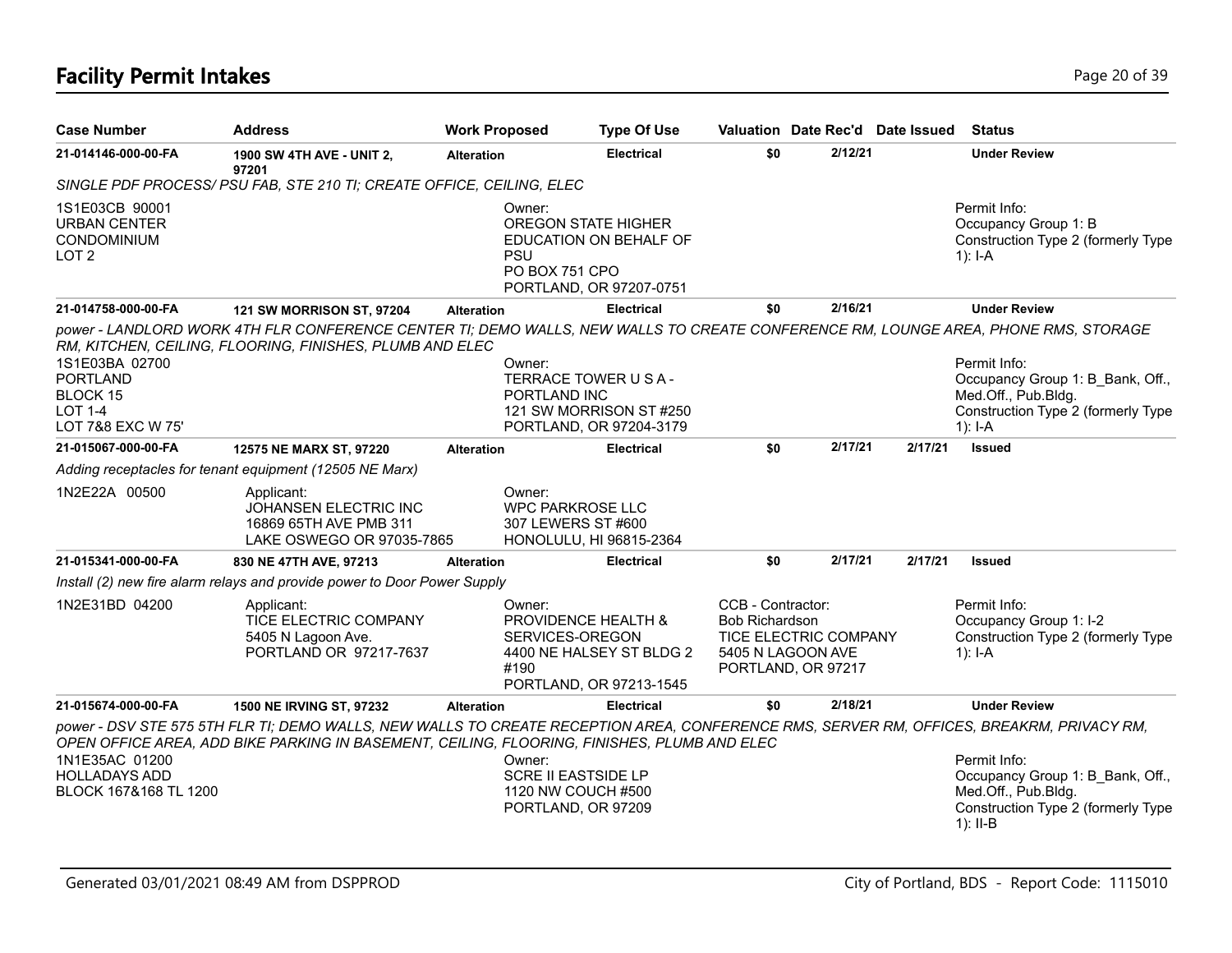# **Facility Permit Intakes** Page 21 of 39

| <b>Case Number</b>                                                                                                                  | <b>Address</b>                                                                                                                                                                                                                                                                                                                                                                                  | <b>Work Proposed</b>                                                                                 | <b>Type Of Use</b>        | Valuation Date Rec'd Date Issued                                                                              |         |         | Status                                                                                                                                        |
|-------------------------------------------------------------------------------------------------------------------------------------|-------------------------------------------------------------------------------------------------------------------------------------------------------------------------------------------------------------------------------------------------------------------------------------------------------------------------------------------------------------------------------------------------|------------------------------------------------------------------------------------------------------|---------------------------|---------------------------------------------------------------------------------------------------------------|---------|---------|-----------------------------------------------------------------------------------------------------------------------------------------------|
| 21-015799-000-00-FA                                                                                                                 | 600 SW 10TH AVE, 97205                                                                                                                                                                                                                                                                                                                                                                          | <b>Alteration</b>                                                                                    | <b>Electrical</b>         | \$0                                                                                                           | 2/18/21 | 2/18/21 | <b>Issued</b>                                                                                                                                 |
|                                                                                                                                     | security CVS Pharmacy - GALLERIA TARGET 1ST & MAIN FLR TI; DEMO WALLS & STAIRS, NEW WALLS TO CREATE STARBUCKS AREA, EXCHANGE RETURN AREA,<br>VESTIBULE, RETAIL AREAS, CEILING, FLOORING, FINISHES, PLUMB AND ELEC **//Note: 1000 amp MDP & 800 amp panel feeders/gear fall outside of Facility guide lines<br>must go through commercial inspections/permit, rest of project through Facilities |                                                                                                      |                           |                                                                                                               |         |         | STORAGE RMS, BATHRMS, OFFICES, FITTING RM, STOCK AREAS, COOLERS, FREEZERS, AMBIENT RM, LOUNGE, LOCKER RM, CONFERENCE RM, PHARMACY AREA,       |
| 1N1E34CC 09400<br><b>PORTLAND</b><br>BLOCK 217<br><b>LOT 1-8</b><br><b>HISTORIC PROPERTY,</b><br>POTENTIAL ADDITIONAL<br><b>TAX</b> | Applicant:<br><b>CHRISTOPHER J WATTS</b><br>CHRISTOPHER J WATTS<br><b>SANDY</b><br><b>USA</b>                                                                                                                                                                                                                                                                                                   | Owner:<br><b>OWNER LLC</b><br>OR 97055<br>1215 4TH AVE #600<br>SEATTLE, WA 98161                     | UPG GALLERIA PROPERTY     | CCB - Contractor:<br><b>INTEGRATED WEST</b><br><b>TECHNOLOGIES LLC</b><br>38751 DUBARKO RD<br>SANDY, OR 97055 |         |         |                                                                                                                                               |
| 21-015809-000-00-FA                                                                                                                 | 621 SW MORRISON ST, 97205                                                                                                                                                                                                                                                                                                                                                                       | <b>Alteration</b>                                                                                    | <b>Electrical</b>         | \$0                                                                                                           | 2/18/21 | 2/18/21 | <b>Issued</b>                                                                                                                                 |
| 1S1E03BB 01800                                                                                                                      | RECEIVING/STORAGE AREA; 1ST FLR - RETAIL AREA, RECEIVING AREA, PHOTO LAB, CHECKOUT AREA; 2ND FLR - BATHRMS, RETAIL AREA, PHARMACY; ROOF -<br>NEW ELEVATOR SHAFT, CEILING, FLOORING, FINISHES, PLUMB AND ELEC<br>Applicant:<br><b>CHRISTOPHER J WATTS</b><br>CHRISTOPHER J WATTS<br><b>SANDY</b><br><b>USA</b>                                                                                   | Owner:<br>LVA4 PORTLAND ABB LLC<br>712 MAIN ST STE 2500<br>OR 97055<br><b>HOUSTON, TX 77002-3243</b> |                           |                                                                                                               |         |         | security - CVS PHARMACY BSMNT, 1ST & 2ND FLR TI; DEMO WALLS, NEW WALLS TO CREATE, ELEVATOR & STAIRS W/GUARDRAILS, BASEMENT - OFFICE, BREAKRM, |
| 21-015884-000-00-FA                                                                                                                 | 1201 NE LLOYD BLVD, 97232                                                                                                                                                                                                                                                                                                                                                                       | <b>Alteration</b>                                                                                    | <b>Electrical</b>         | \$0                                                                                                           | 2/19/21 | 2/19/21 | <b>Issued</b>                                                                                                                                 |
| FLOORING, FINISHES, PLUMB AND ELEC<br>1N1E35BD 00400<br><b>HOLLADAYS ADD</b><br><b>BLOCK 142 TL 400</b>                             | power - LANDLORD WORK 1ST FLR TI; DEMO WALLS, NEW WALLS TO CREATE SUITE ENTRY, LOUNGE, CONFERENCE RM, OFFICES, STORAGE RM, CEILING,<br>Applicant:<br>DYNALECTRIC COMPANY<br>2225 NW 20th Ave.<br>PORTLAND OR 97209                                                                                                                                                                              | Owner:<br>EGP 1201 PORTLAND LLC<br>2101 L ST NW # 650                                                | WASHINGTON, DC 20037-1277 |                                                                                                               |         |         |                                                                                                                                               |
| 21-015958-000-00-FA                                                                                                                 | 3303 SW BOND AVE, 97201                                                                                                                                                                                                                                                                                                                                                                         | <b>Alteration</b>                                                                                    | <b>Electrical</b>         | \$0                                                                                                           | 2/19/21 | 2/19/21 | Final                                                                                                                                         |
|                                                                                                                                     | power-OHSU CHH1 rm 5199 - 1 new 120V plug off existing circuit.                                                                                                                                                                                                                                                                                                                                 |                                                                                                      |                           |                                                                                                               |         |         |                                                                                                                                               |
| 1S1E10AC 00500                                                                                                                      | Applicant:<br>DYNALECTRIC COMPANY<br>2225 NW 20th Ave.<br>PORTLAND OR 97209                                                                                                                                                                                                                                                                                                                     |                                                                                                      |                           | CCB - Contractor:<br><b>CELINE WILLIAMS</b><br>DYNALECTRIC COMPANY<br>2225 NW 20TH AVE<br>PORTLAND, OR 97209  |         |         | Permit Info:<br>Occupancy Group 1: I-2 Hospital<br>Construction Type 2 (formerly Type<br>1): $I - A$                                          |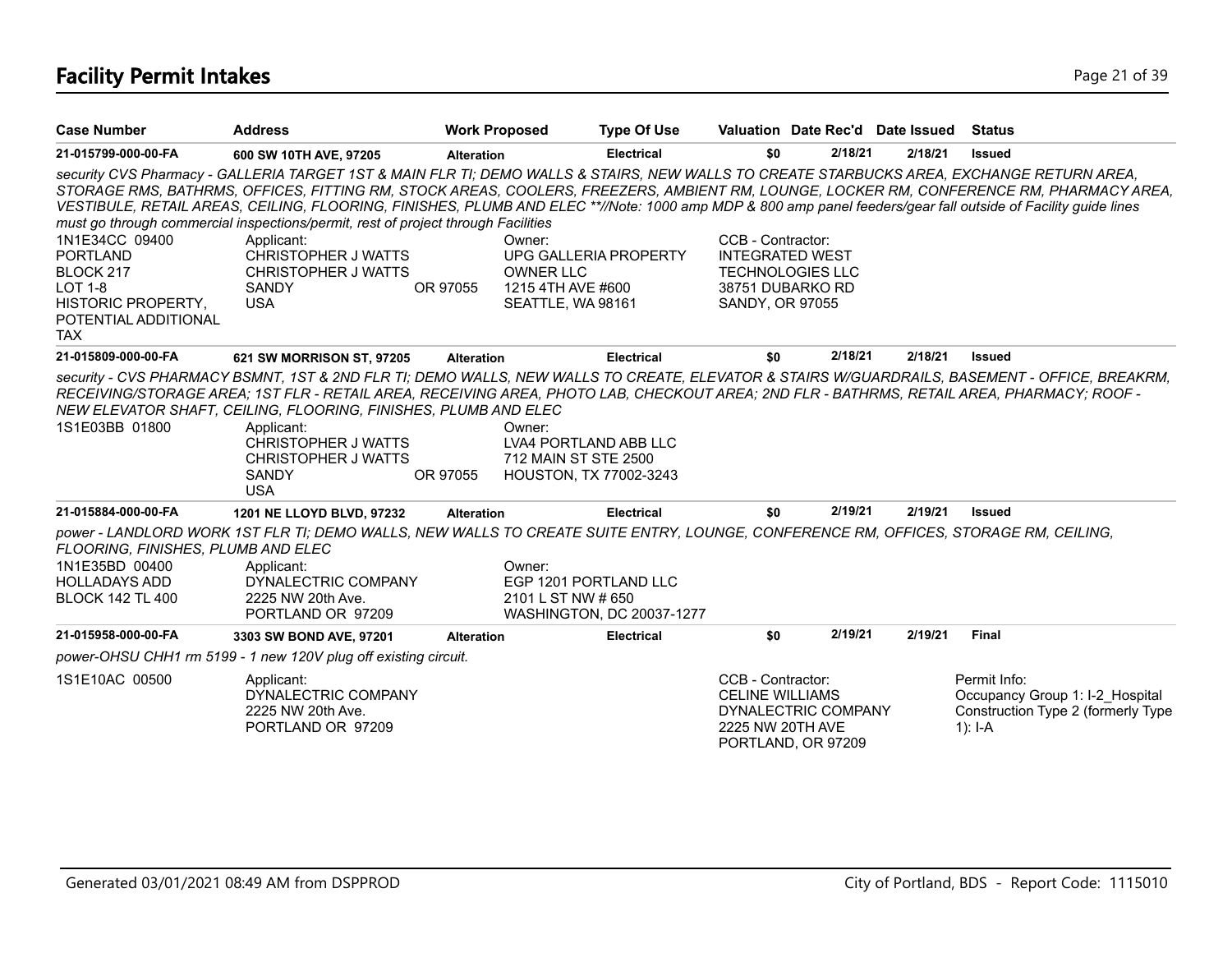# **Facility Permit Intakes** Page 22 of 39

| <b>Case Number</b>                                            | <b>Address</b>                                                                                                         | <b>Work Proposed</b>                                                                                                                            |                                                                                                                                                                               | <b>Type Of Use</b>                                                                                            | Valuation Date Rec'd Date Issued                                                                             |  |         |                                                                                             | <b>Status</b>           |
|---------------------------------------------------------------|------------------------------------------------------------------------------------------------------------------------|-------------------------------------------------------------------------------------------------------------------------------------------------|-------------------------------------------------------------------------------------------------------------------------------------------------------------------------------|---------------------------------------------------------------------------------------------------------------|--------------------------------------------------------------------------------------------------------------|--|---------|---------------------------------------------------------------------------------------------|-------------------------|
| 21-015983-000-00-FA                                           | 3181 SW SAM JACKSON PARK<br><b>RD - Bldg OHS, 97201</b>                                                                | <b>Alteration</b>                                                                                                                               |                                                                                                                                                                               | <b>Electrical</b>                                                                                             | \$0                                                                                                          |  | 2/19/21 | 2/19/21                                                                                     | <b>Final</b>            |
|                                                               | power- OHSU (OHS) 3rd fl kitchen ice cream cooler - add receptacle                                                     |                                                                                                                                                 |                                                                                                                                                                               |                                                                                                               |                                                                                                              |  |         |                                                                                             |                         |
| 1S1E09<br>00200                                               | Applicant:<br>DYNALECTRIC COMPANY<br>2225 NW 20th Ave.<br>PORTLAND OR 97209                                            | Owner:<br>OREGON STATE BOARD OF<br><b>HIGHER EDUCATION</b><br>3181 SW SAM JACKSON PARK 2225 NW 20TH AVE<br><b>RD</b><br>PORTLAND, OR 97239-3011 |                                                                                                                                                                               | CCB - Contractor:<br><b>CELINE WILLIAMS</b><br>DYNALECTRIC COMPANY<br>PORTLAND, OR 97209                      |                                                                                                              |  |         | Permit Info:<br>Occupancy Group 1: I-2<br>Construction Type 2 (formerly Type<br>1): $I - A$ |                         |
| 21-016011-000-00-FA                                           | 6915 S MACADAM AVE, 97219                                                                                              | <b>Alteration</b>                                                                                                                               |                                                                                                                                                                               | <b>Electrical</b>                                                                                             | \$0                                                                                                          |  | 2/19/21 | 2/19/21                                                                                     | <b>Under Inspection</b> |
|                                                               | hvac controls - FELTON PROPERTIES STE 325 TI; NEW TENANT - CREATE CONFERENCE RM, KITCHEN, OFFICE, IT RM, CEILING, ELEC |                                                                                                                                                 |                                                                                                                                                                               |                                                                                                               |                                                                                                              |  |         |                                                                                             |                         |
| 1S1E22BA 04200<br>SOUTHERN PORTLAND<br>BLOCK 15<br>LOT 13-20  | Applicant:<br>AMERICAN HEATING INC<br>5035 SE 24TH<br>PORTLAND OR 97202-4765                                           |                                                                                                                                                 | Owner:<br>PORTLAND MILLIKAN<br><b>EQUITIES LLC</b><br>520 SW 6TH AVE #610<br>PORTLAND, OR 97204<br>Owner:<br><b>EQUITIES LLC</b><br>520 SW 6TH AVE #610<br>PORTLAND, OR 97204 | PORTLAND MACADAM PLACE                                                                                        | CCB - Contractor:<br>AMERICAN HEATING INC<br>5035 SE 24TH AVENUE<br>PORTLAND, OR 97202-4765                  |  |         |                                                                                             |                         |
| 21-016357-000-00-FA                                           | <b>500 NE MULTNOMAH ST, 97232</b>                                                                                      | <b>Alteration</b>                                                                                                                               |                                                                                                                                                                               | <b>Electrical</b>                                                                                             | \$0                                                                                                          |  | 2/19/21 | 2/24/21                                                                                     | <b>Issued</b>           |
|                                                               | pwr - KAISER KPB MENS RESTRM TI 15TH FLR; RECONFIGURE MENS RESTRM, ELEC                                                |                                                                                                                                                 |                                                                                                                                                                               |                                                                                                               |                                                                                                              |  |         |                                                                                             |                         |
| 1N1E35BB 02400<br><b>HOLLADAYS ADD</b><br>BLOCK 73&80 TL 2400 | Applicant:<br><b>TRACE THOMPSON</b><br><b>MORROW MEADOWS CORP</b><br>1596 SE 22nd St.<br><b>SALEM, OR 97302</b>        | Owner:<br>KAISER FOUNDATION HEALTH TRACE THOMPSON<br>PLAN OF THE NORTHWEST<br>500 NE MULTNOMAH ST STE<br>100<br>PORTLAND, OR 97232-2031         |                                                                                                                                                                               | CCB - Contractor:<br><b>MORROW MEADOWS</b><br><b>CORPORATION</b><br>1596 22ND ST SE<br><b>SALEM, OR 97302</b> |                                                                                                              |  |         |                                                                                             |                         |
| 21-016362-000-00-FA                                           | 7200 NE 11TH AVE, 97211                                                                                                | <b>Alteration</b>                                                                                                                               |                                                                                                                                                                               | <b>Electrical</b>                                                                                             | \$0                                                                                                          |  | 2/19/21 | 2/19/21                                                                                     | <b>Final</b>            |
|                                                               | hvac controls - WOODLAWN ES REROOF TI; INTERIOR REMODEL SELECT BATHRMS, EXTERIOR REROOF CEILING, ELEC                  |                                                                                                                                                 |                                                                                                                                                                               |                                                                                                               |                                                                                                              |  |         |                                                                                             |                         |
| 1N1E14BA 06100<br><b>SCOFFINS ADD</b><br>BLOCK 2&5&6 TL 6100  | Applicant:<br>DELTA CONNECTS INC<br><b>PORTLAND</b><br>97224<br><b>USA</b>                                             | <b>OR</b>                                                                                                                                       | Owner:<br>SCHOOL DISTRICT NO 1<br>PO BOX 3107<br>PORTLAND, OR 97208-3107                                                                                                      |                                                                                                               | CCB - Contractor:<br>DELTA CONNECTS INC<br>17400 SW UPPER BOONES<br>FERRY RD SUITE 230<br>PORTLAND, OR 97224 |  |         |                                                                                             |                         |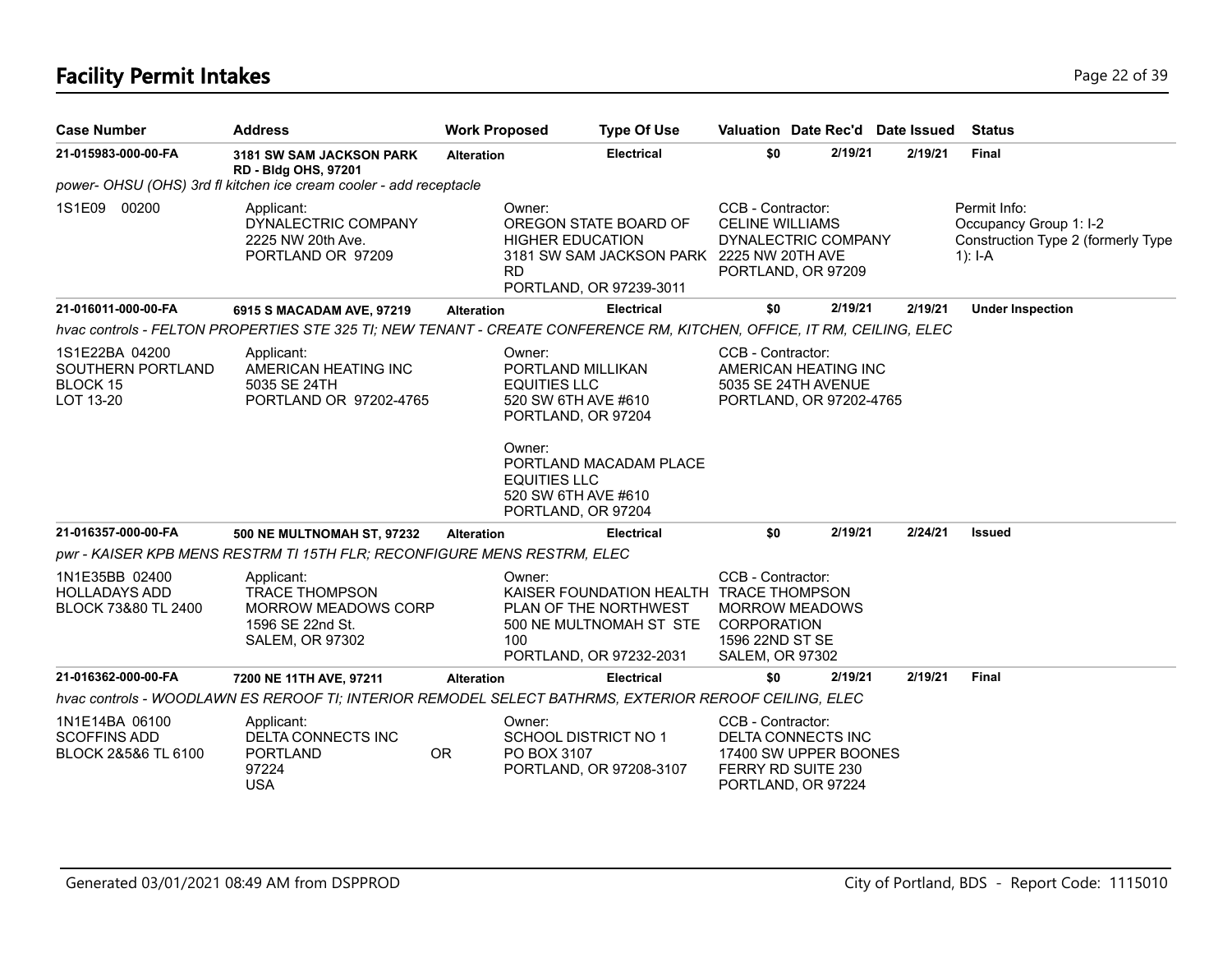# **Facility Permit Intakes** Page 23 of 39

| <b>Case Number</b>                                                                      | <b>Address</b>                                                                                                                                                                                                                                                                                                                                                                                                                                                        | <b>Work Proposed</b> | <b>Type Of Use</b>                                                                                      |                                                                 | Valuation Date Rec'd Date Issued                                         |         | <b>Status</b>                                                                                                              |
|-----------------------------------------------------------------------------------------|-----------------------------------------------------------------------------------------------------------------------------------------------------------------------------------------------------------------------------------------------------------------------------------------------------------------------------------------------------------------------------------------------------------------------------------------------------------------------|----------------------|---------------------------------------------------------------------------------------------------------|-----------------------------------------------------------------|--------------------------------------------------------------------------|---------|----------------------------------------------------------------------------------------------------------------------------|
| 21-016968-000-00-FA                                                                     | 7000 NE AIRPORT WAY, 97218                                                                                                                                                                                                                                                                                                                                                                                                                                            | <b>Alteration</b>    | Electrical                                                                                              | \$0                                                             | 2/23/21                                                                  |         | <b>Under Review</b>                                                                                                        |
| STORAGE RM, CEILING, ELEC                                                               | pwr - PDX TERMINAL 1 TENANT RELOCATE (GROUP 6) MAIN CONCOURSE C & D ENPLANNING LEVEL; 2 AREAS FOR 1 TENANT - TIMERLINE; CREATE RETAIL AREA,                                                                                                                                                                                                                                                                                                                           |                      |                                                                                                         |                                                                 |                                                                          |         |                                                                                                                            |
| 1N2E08B 00400<br>SECTION 08 1N 2E<br>TL 400 7.39 ACRES<br>SEE SUB ACCOUNT<br>R705697 (R |                                                                                                                                                                                                                                                                                                                                                                                                                                                                       | Owner:               | PORT OF PORTLAND<br>PO BOX 3529<br>PORTLAND, OR 97208-3529                                              |                                                                 |                                                                          |         | Permit Info:<br>Occupancy Group 1: A-3<br>Construction Type 2 (formerly Type<br>1): $I - A$                                |
| 21-016993-000-00-FA                                                                     | 805 SW BROADWAY, 97205                                                                                                                                                                                                                                                                                                                                                                                                                                                | <b>Alteration</b>    | <b>Electrical</b>                                                                                       | \$0                                                             | 2/23/21                                                                  | 2/23/21 | <b>Issued</b>                                                                                                              |
|                                                                                         | data/control - ELEC - ACCESS CONTROL(S) FOR ENTRIES ON FLOORS 20, 22, 25                                                                                                                                                                                                                                                                                                                                                                                              |                      |                                                                                                         |                                                                 |                                                                          |         |                                                                                                                            |
| 1S1E03BB 04400<br><b>PORTLAND</b><br>BLOCK 210<br>LOT 1-8                               | Applicant:<br>DYNALECTRIC COMPANY<br>2225 NW 20th Ave.<br>PORTLAND OR 97209                                                                                                                                                                                                                                                                                                                                                                                           | Owner:               | FOX TOWER LLC<br>760 SW 9TH AVE #2250<br>PORTLAND, OR 97205-2584                                        | CCB - Contractor:<br><b>CELINE WILLIAMS</b><br>2225 NW 20TH AVE | DYNALECTRIC COMPANY<br>PORTLAND, OR 97209                                |         | Permit Info:<br>Occupancy Group 1: B<br>Construction Type 2 (formerly Type<br>$1$ : I-A                                    |
| 21-017006-000-00-FA                                                                     | <b>121 SW MORRISON ST, 97204</b>                                                                                                                                                                                                                                                                                                                                                                                                                                      | <b>Alteration</b>    | <b>Electrical</b>                                                                                       | \$0                                                             | 2/23/21                                                                  | 2/23/21 | <b>Issued</b>                                                                                                              |
| 1S1E03BA 02700<br><b>PORTLAND</b><br><b>BLOCK 15</b><br>LOT 1-4<br>LOT 7&8 EXC W 75'    | data, sound masking - CIGNA PORTLAND 2ND & 5TH FLR TI; DEMO WALLS, NEW WALLS TO CREATE 2ND FLR - OFFICES, TEAM RM, BREAKRM, BOARD RM, STORAGE,<br>PRODUCTION RM, VESTIBULE, LAN RM, OPEN OFFICE AREA, 5TH FLR - CONFERENCE RMS, MULTI PURPOSE RMS, LAN RM, WELLNESS RM, BREAKRM, OFFICES,<br>HUDDLE RMS, OPEN OFFICE AREAS, CEILING, FLOORING, FINISHES, PLUMB AND ELEC<br>Applicant:<br>CHRISTENSON ELECTRIC INC<br>17201 NE SACRAMENTO ST<br>PORTLAND OR 97230-5941 | Owner:               | TERRACE TOWER U S A -<br>PORTLAND INC<br>121 SW MORRISON ST #250<br>PORTLAND, OR 97204-3179             |                                                                 |                                                                          |         | Permit Info:<br>Occupancy Group 1: B Bank, Off.,<br>Med.Off., Pub.Bldg.<br>Construction Type 2 (formerly Type<br>$1$ : I-A |
| 21-017259-000-00-FA                                                                     | 3181 SW SAM JACKSON PARK<br><b>RD - Bldg OHS, 97201</b>                                                                                                                                                                                                                                                                                                                                                                                                               | <b>Alteration</b>    | <b>Electrical</b>                                                                                       | \$0                                                             | 2/23/21                                                                  | 2/23/21 | Final                                                                                                                      |
|                                                                                         | master permit log inspection dated 8/7/20 through 12/30/20                                                                                                                                                                                                                                                                                                                                                                                                            |                      |                                                                                                         |                                                                 |                                                                          |         |                                                                                                                            |
| 1S1E09 00200                                                                            |                                                                                                                                                                                                                                                                                                                                                                                                                                                                       | Owner:<br><b>RD</b>  | OREGON STATE BOARD OF<br><b>HIGHER EDUCATION</b><br>3181 SW SAM JACKSON PARK<br>PORTLAND, OR 97239-3011 |                                                                 |                                                                          |         |                                                                                                                            |
| 21-017274-000-00-FA                                                                     | 2055 NW SAVIER ST, 97209                                                                                                                                                                                                                                                                                                                                                                                                                                              | <b>Alteration</b>    | <b>Electrical</b>                                                                                       | \$0                                                             | 2/23/21                                                                  | 2/23/21 | <b>Under Inspection</b>                                                                                                    |
|                                                                                         | data-SLABTOWN CENTER FITNESS CENTER RELOCATION 1ST FL AND BASEMENT TI; 1ST FL                                                                                                                                                                                                                                                                                                                                                                                         |                      |                                                                                                         |                                                                 |                                                                          |         |                                                                                                                            |
| 1N1E28CD 02300<br><b>COUCHS ADD</b><br><b>BLOCK 293 TL 2300</b>                         | Applicant:<br>CHRISTENSON ELECTRIC INC<br>17201 NE SACRAMENTO ST<br>PORTLAND OR 97230-5941                                                                                                                                                                                                                                                                                                                                                                            | Owner:               | UCP 2055 NW SAVIER LLC<br>1215 4TH AVE #600<br>SEATTLE, WA 98161                                        | CCB - Contractor:                                               | CHRISTENSON ELECTRIC INC<br>17201 NE SACRAMENTO ST<br>PORTLAND, OR 97230 |         |                                                                                                                            |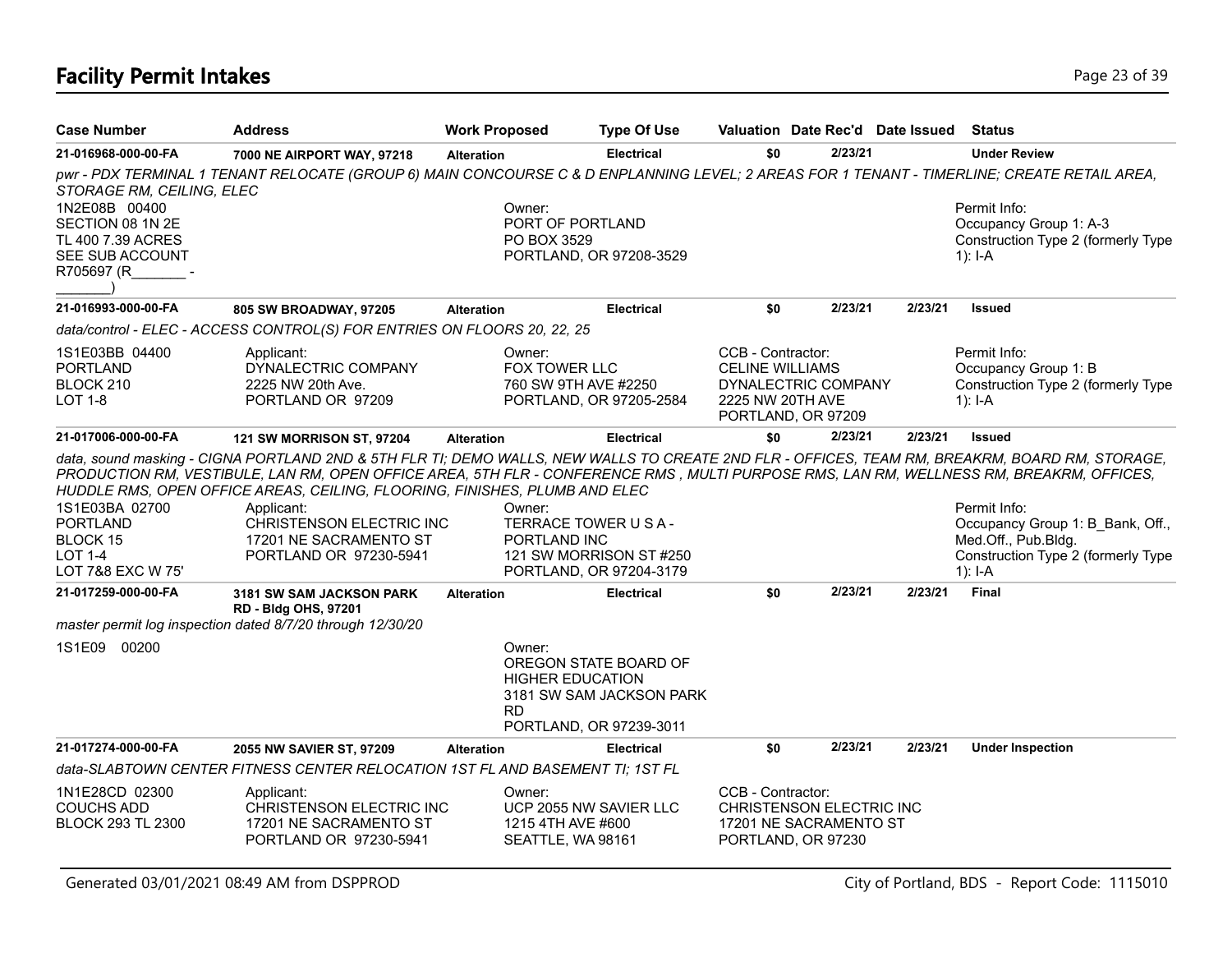| <b>Case Number</b>                                                                                                                                            | <b>Address</b>                                                                                                                                                                                                                                                                             | <b>Work Proposed</b>                                                 | <b>Type Of Use</b>                                                                                                                                               |                                             |                                           | Valuation Date Rec'd Date Issued | Status                                                                                                      |
|---------------------------------------------------------------------------------------------------------------------------------------------------------------|--------------------------------------------------------------------------------------------------------------------------------------------------------------------------------------------------------------------------------------------------------------------------------------------|----------------------------------------------------------------------|------------------------------------------------------------------------------------------------------------------------------------------------------------------|---------------------------------------------|-------------------------------------------|----------------------------------|-------------------------------------------------------------------------------------------------------------|
| 21-017303-000-00-FA                                                                                                                                           | 516 SE MORRISON ST, 97214                                                                                                                                                                                                                                                                  | <b>Alteration</b>                                                    | <b>Electrical</b>                                                                                                                                                | \$0                                         | 2/23/21                                   |                                  | <b>Under Review</b>                                                                                         |
| <b>TENANT MAY BE REQUIRED</b><br>1S1E02BB 06100                                                                                                               | power - LANDLORD WORK - BUILD OUT FLS 8 & 9; NEW WALLS TO CREATE 8TH FL - REST RMS, ELECTRICAL RM, OPEN OFFICE, ELEVATOR LOBBY; 9TH FL - REST<br>RMS, ELECTRICAL RM, CAFE, CONFERENCE RM, OPEN OFFICE, ELEVATOR LOBBY; CEILING, FLOORING, FINISHES, PLUMB AND ELEC - FUTURE PERMIT FOR NEW | Owner:<br><b>OWNER LLC</b><br>1215 4TH AVE #600<br>SEATTLE, WA 98161 | UPG WEATHERLY PROPERTY                                                                                                                                           |                                             |                                           |                                  |                                                                                                             |
| 21-017350-000-00-FA                                                                                                                                           | 1005 SW MAIN ST, 97205                                                                                                                                                                                                                                                                     | <b>Alteration</b>                                                    | <b>Electrical</b>                                                                                                                                                | \$0                                         | 2/23/21                                   |                                  | <b>Under Review</b>                                                                                         |
| 1S1E04AA 02600<br><b>PORTLAND</b><br>BLOCK 248<br>LOT 3-6<br><b>LAND &amp; IMPS SEE</b><br>R246562 (R667727482)<br><b>FOR BILLBOARD</b>                       | power - COVID CLINIC TEMP TRAILER; INSTALL TEMPORARY TRAILER FOR COVID19 TESTING SITE, DUE TO STATE OF EMERGENCY COVID 19, LOCATION IS TO BE<br>UTILIZED AS A TESTING SITE AND ELEC **** BID ESTIMATE ****                                                                                 | Owner:<br>Owner:<br>79.525                                           | SW 10TH & MAIN LLC-20.475<br>3939 NW ST HELENS RD<br>PORTLAND, OR 97210-1442<br><b>BINGHAM INVESTMENT CO-</b><br>3939 NW ST HELENS RD<br>PORTLAND, OR 97210-1442 |                                             |                                           |                                  |                                                                                                             |
| 21-017837-000-00-FA                                                                                                                                           | 2611 SW 3RD AVE, 97201                                                                                                                                                                                                                                                                     | <b>Alteration</b>                                                    | <b>Electrical</b>                                                                                                                                                | \$0                                         | 2/24/21                                   | 2/24/21                          | <b>Issued</b>                                                                                               |
|                                                                                                                                                               | power- OHSU Marquam II - rm 332 - install (2) new 120V 20A circuits for space heaters.                                                                                                                                                                                                     |                                                                      |                                                                                                                                                                  |                                             |                                           |                                  |                                                                                                             |
| 1S1E10BB 01100<br>SOUTH AUDITORIUM ADD<br>INC PT VAC ST-S 200' OF<br><b>BLOCK E</b>                                                                           | Applicant:<br>DYNALECTRIC COMPANY<br>2225 NW 20th Ave.<br>PORTLAND OR 97209                                                                                                                                                                                                                | Owner:<br><b>HIGHER EDUCATION</b><br><b>RD</b>                       | OREGON STATE BOARD OF<br>3181 SW SAM JACKSON PARK 2225 NW 20TH AVE<br>PORTLAND, OR 97239-3011                                                                    | CCB - Contractor:<br><b>CELINE WILLIAMS</b> | DYNALECTRIC COMPANY<br>PORTLAND, OR 97209 |                                  |                                                                                                             |
| 21-018236-000-00-FA                                                                                                                                           | 6936 N FATHOM ST, 97217                                                                                                                                                                                                                                                                    | <b>Alteration</b>                                                    | <b>Electrical</b>                                                                                                                                                | \$0                                         | 2/25/21                                   |                                  | <b>Under Review</b>                                                                                         |
| <b>FINISHES AND ELEC</b><br>1N1E17B 00200<br>SECTION 17 1N 1E<br>TL 200 24.90 ACRES<br><b>LAND &amp; IMPS SEE</b><br>R646162 (R941170881)<br>FOR MACH & EQUIP | power - DAIMLER WESTERN STAR OFFICE TI 2ND FLR; DEMO WALLS, NEW WALLS TO CREATE OFFICES, CONFERENCE RM, MEETING RM, CEILING, FLOORING,                                                                                                                                                     | Owner:<br><b>AMERICA LLC</b><br>PO BOX 3820                          | DAIMLER TRUCKS NORTH<br>PORTLAND, OR 97208-3820                                                                                                                  |                                             |                                           |                                  | Permit Info:<br>Occupancy Group 1: H-2 High<br>Hazard 2<br>Construction Type 2 (formerly Type<br>1): $II-B$ |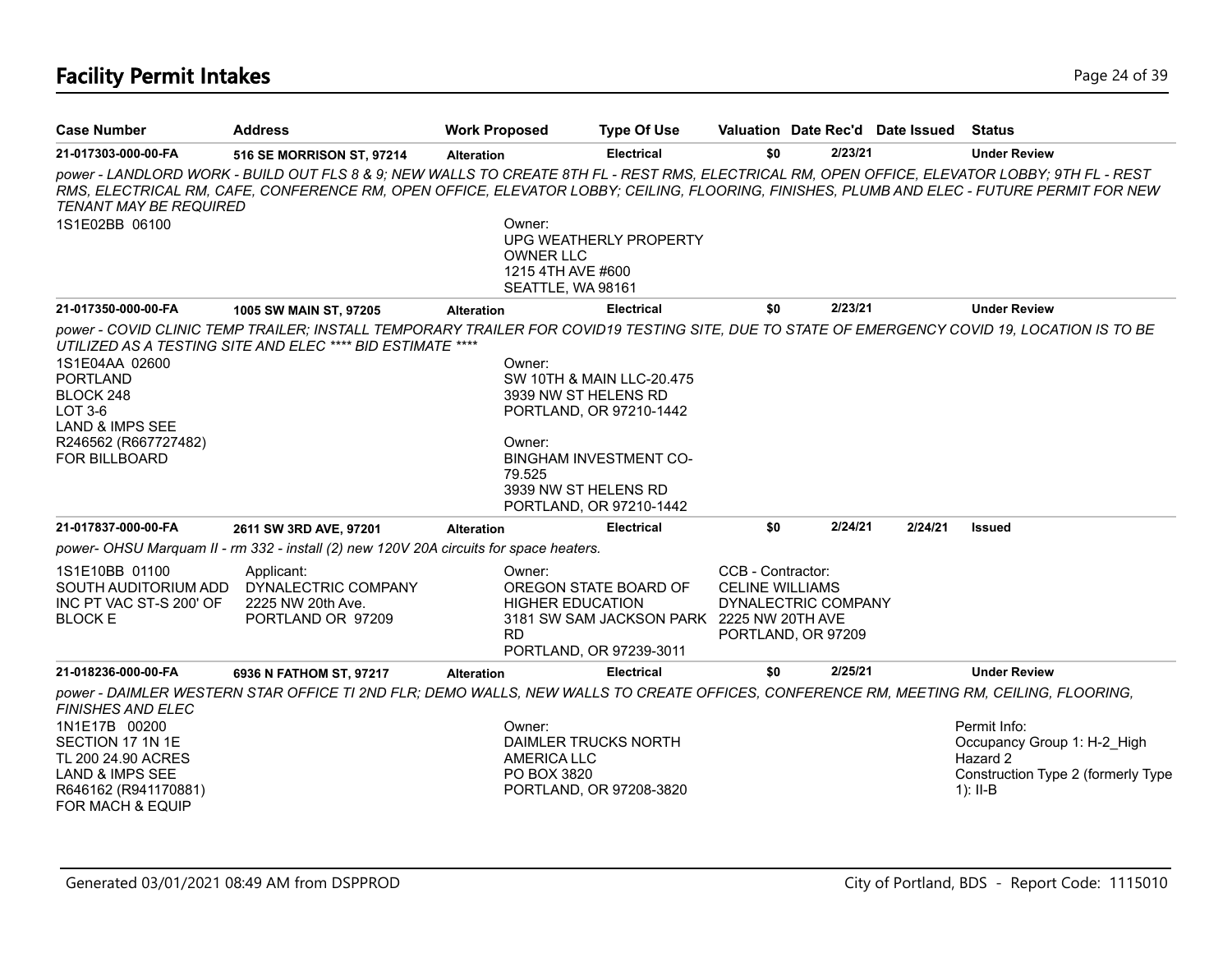# **Facility Permit Intakes** Page 25 of 39

| <b>Case Number</b>                                                                                                                           | <b>Address</b>                                                                                                                                                                                                                                                                                                                                         | <b>Work Proposed</b> |                                                                                                                                                 | <b>Type Of Use</b>                                                                            | Valuation Date Rec'd Date Issued                                                         |  |         |         | Status                                                                                                      |
|----------------------------------------------------------------------------------------------------------------------------------------------|--------------------------------------------------------------------------------------------------------------------------------------------------------------------------------------------------------------------------------------------------------------------------------------------------------------------------------------------------------|----------------------|-------------------------------------------------------------------------------------------------------------------------------------------------|-----------------------------------------------------------------------------------------------|------------------------------------------------------------------------------------------|--|---------|---------|-------------------------------------------------------------------------------------------------------------|
| 21-018253-000-00-FA                                                                                                                          | 6936 N FATHOM ST, 97217                                                                                                                                                                                                                                                                                                                                | <b>Alteration</b>    |                                                                                                                                                 | <b>Electrical</b>                                                                             | \$0                                                                                      |  | 2/25/21 |         | <b>Under Review</b>                                                                                         |
| <b>ELEC</b>                                                                                                                                  | power - DAIMLER WESTERN STAR NEW EQUIPMENT MEZZANINE; INSTALL NEW MEZZANINE FOR CONVEYOR/PRODUCTION EQUIPMENT CONTROLS, FINISHES AND                                                                                                                                                                                                                   |                      |                                                                                                                                                 |                                                                                               |                                                                                          |  |         |         |                                                                                                             |
| 1N1E17B 00200<br>SECTION 17 1N 1E<br>TL 200 24.90 ACRES<br><b>LAND &amp; IMPS SEE</b><br>R646162 (R941170881)<br><b>FOR MACH &amp; EQUIP</b> |                                                                                                                                                                                                                                                                                                                                                        |                      | Owner:<br><b>AMERICA LLC</b><br>PO BOX 3820                                                                                                     | DAIMLER TRUCKS NORTH<br>PORTLAND, OR 97208-3820                                               |                                                                                          |  |         |         | Permit Info:<br>Occupancy Group 1: H-2 High<br>Hazard 2<br>Construction Type 2 (formerly Type<br>$1$ : II-B |
| 21-018289-000-00-FA                                                                                                                          | <b>3250 SW SAM JACKSON PARK</b>                                                                                                                                                                                                                                                                                                                        | <b>Alteration</b>    |                                                                                                                                                 | <b>Electrical</b>                                                                             | \$0                                                                                      |  | 2/25/21 | 2/25/21 | <b>Issued</b>                                                                                               |
|                                                                                                                                              | <b>RD - Unit HRC, 97201</b><br>power-OHSU (HRC) HVAC 3th floor lab DDC conversion - providing two 120v ckts for Siemens panel and 5(500va) Transformers                                                                                                                                                                                                |                      |                                                                                                                                                 |                                                                                               |                                                                                          |  |         |         |                                                                                                             |
| 1S1E09 00200                                                                                                                                 | Applicant:<br>DYNALECTRIC COMPANY<br>2225 NW 20th Ave.<br>PORTLAND OR 97209                                                                                                                                                                                                                                                                            |                      | Owner:<br>OREGON STATE BOARD OF<br><b>HIGHER EDUCATION</b><br>3181 SW SAM JACKSON PARK 2225 NW 20TH AVE<br><b>RD</b><br>PORTLAND, OR 97239-3011 |                                                                                               | CCB - Contractor:<br><b>CELINE WILLIAMS</b><br>DYNALECTRIC COMPANY<br>PORTLAND, OR 97209 |  |         |         | Permit Info:<br>Occupancy Group 1: I1.1<br>Construction Type 2 (formerly Type<br>$1$ : I-FR                 |
| 21-018304-000-00-FA                                                                                                                          | 3250 SW SAM JACKSON PARK<br><b>RD - Unit HRC, 97201</b>                                                                                                                                                                                                                                                                                                | <b>Alteration</b>    |                                                                                                                                                 | <b>Electrical</b>                                                                             | \$0                                                                                      |  | 2/25/21 | 2/25/21 | <b>Issued</b>                                                                                               |
|                                                                                                                                              | power-OHSU (HRC) HVAC 5th floor lab DDC conversion- providing two 120v ckts for Siemens panel and 5(500va)Transformers                                                                                                                                                                                                                                 |                      |                                                                                                                                                 |                                                                                               |                                                                                          |  |         |         |                                                                                                             |
| 1S1E09<br>00200                                                                                                                              | Applicant:<br>DYNALECTRIC COMPANY<br>2225 NW 20th Ave.<br>PORTLAND OR 97209                                                                                                                                                                                                                                                                            |                      | Owner:<br><b>HIGHER EDUCATION</b><br><b>RD</b>                                                                                                  | OREGON STATE BOARD OF<br>3181 SW SAM JACKSON PARK 2225 NW 20TH AVE<br>PORTLAND, OR 97239-3011 | CCB - Contractor:<br><b>CELINE WILLIAMS</b><br>DYNALECTRIC COMPANY<br>PORTLAND, OR 97209 |  |         |         | Permit Info:<br>Occupancy Group 1: I1.1<br>Construction Type 2 (formerly Type<br>$1$ : I-FR                 |
| 21-018364-000-00-FA                                                                                                                          | 1300 SW 5TH AVE, 97201                                                                                                                                                                                                                                                                                                                                 | <b>Alteration</b>    |                                                                                                                                                 | <b>Electrical</b>                                                                             | \$0                                                                                      |  | 2/25/21 | 2/25/21 | <b>Issued</b>                                                                                               |
| 1S1E03BC 01800<br><b>PORTLAND</b><br><b>BLOCK 148 TL 1800</b>                                                                                | hvac control - LITTLER STE 2050 TI; DEMO WALLS, NEW WALLS TO CREATE RECEPTIONAREA, CONFERENCE RMS, STORAGE RMS, CAUCUS RM, CAFE/BREAKRM,<br>OFFICES, TOUCHDOWN RMS, SERVER RM, WORKSPACE AREA, OFFICE SERVICES RM, WELLNESS RM, CEILING, FLOORING, FINISHES, PLUMB AND ELEC<br>Applicant:<br>SIEMENS INDUSTRY INC<br>15201 NW Greenbriar Prkwy Suite A |                      | Owner:<br>591 W PUTNAM AVE                                                                                                                      | SOF-XI WFP OWNER LLC                                                                          | CCB - Contractor:<br><b>SAM CORRELL</b><br>SIEMENS INDUSTRY INC                          |  |         |         |                                                                                                             |
|                                                                                                                                              | Beaverton, OR 97006                                                                                                                                                                                                                                                                                                                                    |                      | GREENWICH, CT 06830                                                                                                                             | 1000 DEERFIELD PKWY<br>BUFFALO GROVE, IL 60089                                                |                                                                                          |  |         |         |                                                                                                             |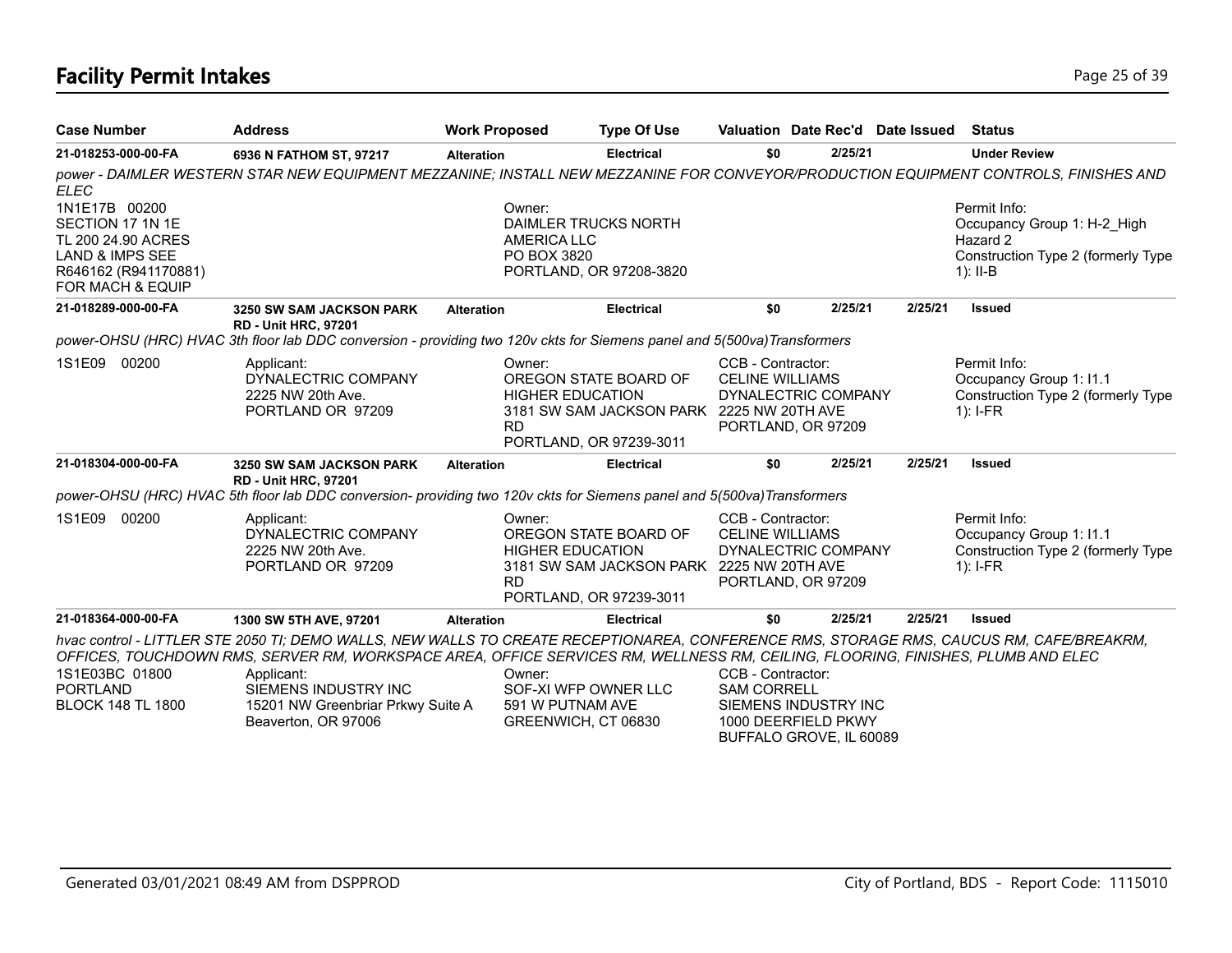# **Facility Permit Intakes** Page 26 of 39

| <b>Case Number</b>                                                            | <b>Address</b>                                                                                                                                                                                                                                                                                                                                                                                        | <b>Work Proposed</b>                                                                                 | <b>Type Of Use</b>      |           | Valuation Date Rec'd Date Issued Status |         |                                                                                                                                                                      |
|-------------------------------------------------------------------------------|-------------------------------------------------------------------------------------------------------------------------------------------------------------------------------------------------------------------------------------------------------------------------------------------------------------------------------------------------------------------------------------------------------|------------------------------------------------------------------------------------------------------|-------------------------|-----------|-----------------------------------------|---------|----------------------------------------------------------------------------------------------------------------------------------------------------------------------|
| 21-010647-000-00-FA                                                           | 900 SW 5TH AVE, 97204                                                                                                                                                                                                                                                                                                                                                                                 | <b>Alteration</b>                                                                                    | <b>Fire Alarms</b>      | \$1       | 2/3/21                                  | 2/3/21  | <b>Issued</b>                                                                                                                                                        |
|                                                                               | ALARM - REPLACE (7) EXISTING STROBES WITH (7) NEW SPEAKER/STROBES TO SUPPORT REMODEL OF CLASSROOMS. REMOVE AND INSTALL (7) EXISITNG<br>SMOKE DETECTORS AS PART OF THE INSTALLATION OF A NEW CEILING IN EACH CLASSROOM.                                                                                                                                                                                |                                                                                                      |                         |           |                                         |         |                                                                                                                                                                      |
| 1S1E03BB 00200<br><b>PORTLAND</b><br>BLOCK 59<br>LOT 1-8                      | Applicant:<br><b>MATT CHAIKA</b><br><b>HUGHES ELECTRICAL</b><br><b>CONTRACTORS</b><br>5592 NE CLARA LANE<br>HILLSBORO, OR 97124                                                                                                                                                                                                                                                                       | Owner:<br>STANDARD INS CO<br><b>PO BOX 711</b><br>PORTLAND, OR 97204                                 |                         |           |                                         |         | Permit Info:<br>Occupancy Group 1: B<br>Construction Type 2 (formerly Type<br>$1$ : I-FR                                                                             |
| 21-012286-000-00-FA                                                           | 308 SW 2ND AVE, 97204                                                                                                                                                                                                                                                                                                                                                                                 | <b>Alteration</b>                                                                                    | <b>Fire Alarms</b>      | \$131,851 | 2/8/21                                  | 2/8/21  | <b>Issued</b>                                                                                                                                                        |
|                                                                               | UPGRADE FIRE ALARM, REPACE ALL EXISTING INITIATION DEVICES.                                                                                                                                                                                                                                                                                                                                           |                                                                                                      |                         |           |                                         |         |                                                                                                                                                                      |
| 1N1E34CD 04600                                                                | Applicant:<br><b>SCOTT SULLIVAN</b><br>ADVANCED ALARM SYSTEMS INC<br>12017 NE SUMNER ST<br>PORTLAND OR 97220                                                                                                                                                                                                                                                                                          | Owner:<br>PR BLOCK 300 LLC<br>308 SW 2ND AVE                                                         | PORTLAND, OR 97204-3402 |           |                                         |         |                                                                                                                                                                      |
| 21-012322-000-00-FA                                                           | 1300 SW 5TH AVE, 97201                                                                                                                                                                                                                                                                                                                                                                                | <b>Alteration</b>                                                                                    | <b>Fire Alarms</b>      | \$4,418   | 2/8/21                                  | 2/8/21  | <b>Final</b>                                                                                                                                                         |
| 1S1E03BC 01800<br><b>PORTLAND</b><br><b>BLOCK 148 TL 1800</b>                 | *** IMPORTANT! Project Reference Number should reflect this sequencing: 2019-T5-MAKE READY - if the submitted Project Reference Number does not follow this sequence<br>West ADD (1) SPEAKER/STROBE TO BRING OPEN AREA UP TO CODE PLUS ADD (1) STROBE IN NEW CONFERANCE ROOM.<br>Applicant:<br><b>SCOTT KLEIN</b><br><b>CHRISTENSON ELECTRIC</b><br>17201 NE SACRAMENTO ST<br>PORTLAND, OR 97230-5941 | Owner:<br>591 W PUTNAM AVE<br>GREENWICH, CT 06830                                                    | SOF-XI WFP OWNER LLC    |           |                                         |         | contact the Responsible Party *** REMINDER: Please use SOLD TO SAP# - see crosswalk under the following Customer Name: Lincoln Property Company - SOF-XI WFP c/o LPC |
| 21-012355-000-00-FA                                                           | <b>1121 SW SALMON ST, 97205</b>                                                                                                                                                                                                                                                                                                                                                                       | <b>Alteration</b>                                                                                    | <b>Fire Alarms</b>      | \$1       | 2/8/21                                  | 2/11/21 | <b>Final</b>                                                                                                                                                         |
|                                                                               | <b>LANDLRD WORK/4TH FLR - FIRE ALARM NOTIFICATION DEVICES</b>                                                                                                                                                                                                                                                                                                                                         |                                                                                                      |                         |           |                                         |         |                                                                                                                                                                      |
| 1S1E04AA 01000<br><b>PORTLAND</b><br>BLOCK 260<br>LOT 4&5<br>S 44' OF LOT 3&6 | Applicant:<br><b>BROOKE WILLIAMS</b><br>POINT MONITOR CORP<br>5863 LAKEVIEW BLVD<br>LAKE OSWEGO, OR 97035                                                                                                                                                                                                                                                                                             | Owner:<br>HSP HOLDINGS LLC<br>PORTLAND, OR 97205                                                     | 1121 SW SALMON ST #500  |           |                                         |         | Permit Info:<br>Occupancy Group 1: B Bank, Off.,<br>Med.Off., Pub.Bldg.<br>Construction Type 2 (formerly Type<br>$1$ : I-A                                           |
| 21-012365-000-00-FA                                                           | 851 SW 6TH AVE, 97204                                                                                                                                                                                                                                                                                                                                                                                 | <b>Alteration</b>                                                                                    | <b>Fire Alarms</b>      | \$1       | 2/8/21                                  | 2/11/21 | <b>Issued</b>                                                                                                                                                        |
|                                                                               | LANDLORD WORK SPEC SUITE 4TH FLR - FIRE ALARM NOTIFICATION DEVICES                                                                                                                                                                                                                                                                                                                                    |                                                                                                      |                         |           |                                         |         |                                                                                                                                                                      |
| 1S1E03BB 02200<br><b>PORTLAND</b><br>BLOCK 180<br>LOT 3-6                     | Applicant:<br><b>BROOKE WILLIAMS</b><br>POINT MONITOR CORP<br>5863 LAKEVIEW BLVD<br>LAKE OSWEGO, OR 97035                                                                                                                                                                                                                                                                                             | Owner:<br><b>HARSCH INVESTMENT</b><br>REALTY LLC SERIES E<br>1121 SW SALMON ST<br>PORTLAND, OR 97205 |                         |           |                                         |         | Permit Info:<br>Occupancy Group 1: B<br>Construction Type 2 (formerly Type<br>1): $I - A$                                                                            |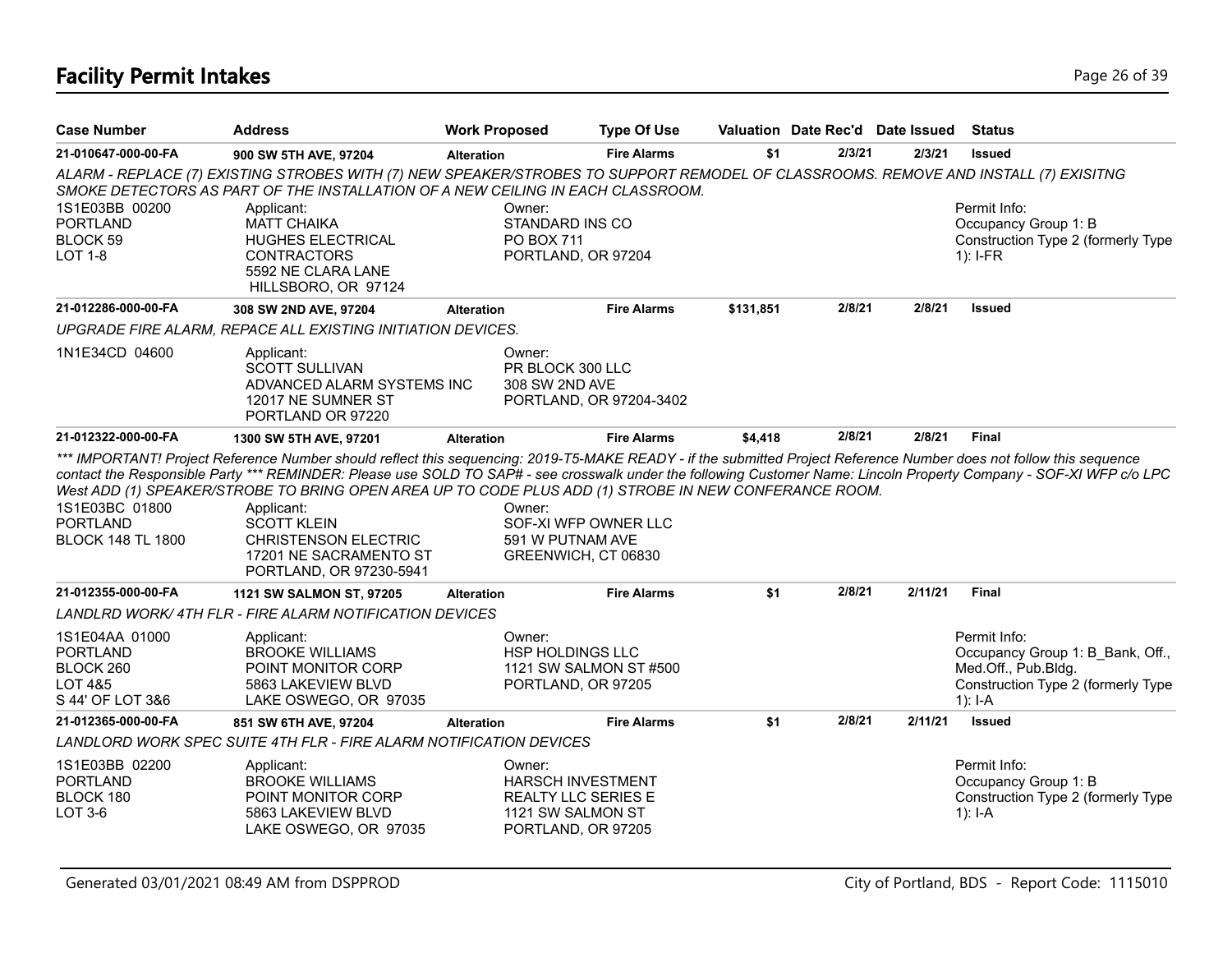# **Facility Permit Intakes** Page 27 of 39

| <b>Case Number</b>                                                                       | <b>Address</b>                                                                                                        | <b>Work Proposed</b> |                                                                                                                                                                               | <b>Type Of Use</b>                                                                                      | Valuation Date Rec'd Date Issued |         |         | <b>Status</b>                                                                                                                |
|------------------------------------------------------------------------------------------|-----------------------------------------------------------------------------------------------------------------------|----------------------|-------------------------------------------------------------------------------------------------------------------------------------------------------------------------------|---------------------------------------------------------------------------------------------------------|----------------------------------|---------|---------|------------------------------------------------------------------------------------------------------------------------------|
| 21-013448-000-00-FA                                                                      | <b>500 NE MULTNOMAH ST, 97232</b>                                                                                     | <b>Alteration</b>    |                                                                                                                                                                               | <b>Fire Alarms</b>                                                                                      | \$1                              | 2/10/21 |         | <b>Under Review</b>                                                                                                          |
|                                                                                          | ALARM/KAISER KPB 3RD FLR TI; REWORKING THE FIRE ALARM SYSTEM TO ACCOMMODATE THE CHANGES.                              |                      |                                                                                                                                                                               |                                                                                                         |                                  |         |         |                                                                                                                              |
| 1N1E35BB 02400<br><b>HOLLADAYS ADD</b><br>BLOCK 73&80 TL 2400                            | Applicant:<br><b>DAVID TEAL</b><br><b>SIEMENS</b><br>15201 NW GREENBRIER PKWY STE<br>A4<br>BEAVERTON OR 97006         |                      | Owner:<br>100                                                                                                                                                                 | KAISER FOUNDATION HEALTH<br>PLAN OF THE NORTHWEST<br>500 NE MULTNOMAH ST STE<br>PORTLAND, OR 97232-2031 |                                  |         |         |                                                                                                                              |
| 21-013592-000-00-FA                                                                      | <b>500 NE MULTNOMAH ST, 97232</b>                                                                                     | <b>Alteration</b>    |                                                                                                                                                                               | <b>Fire Alarms</b>                                                                                      | \$1                              | 2/10/21 |         | <b>Under Review</b>                                                                                                          |
|                                                                                          | ALARM - ADDING STROBES TO THE BASEMENT AND 17TH FLOOR.                                                                |                      |                                                                                                                                                                               |                                                                                                         |                                  |         |         |                                                                                                                              |
| 1N1E35BB 02400<br><b>HOLLADAYS ADD</b><br>BLOCK 73&80 TL 2400                            | Applicant:<br><b>DAVID TEAL</b><br><b>SIEMENS</b><br>15201 NW GREENBRIER PKWY STE<br>A4<br>BEAVERTON OR 97006         |                      | Owner:<br>100                                                                                                                                                                 | KAISER FOUNDATION HEALTH<br>PLAN OF THE NORTHWEST<br>500 NE MULTNOMAH ST STE<br>PORTLAND, OR 97232-2031 |                                  |         |         |                                                                                                                              |
| 21-014151-000-00-FA                                                                      | 101 SW MAIN ST, 97204                                                                                                 | <b>Alteration</b>    |                                                                                                                                                                               | <b>Fire Alarms</b>                                                                                      | \$1                              | 2/12/21 | 2/18/21 | <b>Issued</b>                                                                                                                |
|                                                                                          | PUBLIC GENDER NEUTRAL RESTROOMS 2ND FL - INSTALL NEW ADA SYNCHRONIZED NOTIFICATION DEVICES ON THE 2ND FLOOR PER PLANS |                      |                                                                                                                                                                               |                                                                                                         |                                  |         |         |                                                                                                                              |
| 1S1E03BD 00300<br><b>PORTLAND</b><br><b>BLOCK 11</b><br>LOT 1-4<br>LOT 5-8 EXC PT IN STS | Applicant:<br><b>SHANE TERCEK</b><br>CAPITOL ELECTRIC COMPANY INC<br>11401 NE MARX ST.<br>PORTLAND, OR 97220          |                      | Owner:<br>PLACE OR LLC<br>367-1                                                                                                                                               | MADISON-OFC ONE MAIN<br>PO BOX 7517 BILLBOX# 17-<br><b>HICKSVILLE, NY 11802-7517</b>                    |                                  |         |         | Permit Info:<br>Occupancy Group 1: B Bank, Off.,<br>Med.Off., Pub.Bldg.<br>Construction Type 2 (formerly Type<br>1): $I - A$ |
| 21-014154-000-00-FA                                                                      | 6915 S MACADAM AVE, 97219                                                                                             | <b>Alteration</b>    |                                                                                                                                                                               | <b>Fire Alarms</b>                                                                                      | \$1                              | 2/12/21 | 2/18/21 | <b>Issued</b>                                                                                                                |
|                                                                                          | <b>FELTON PROPERTIES STE 325 TI - FIRE ALARM NOTIFICATION DEVICES</b>                                                 |                      |                                                                                                                                                                               |                                                                                                         |                                  |         |         |                                                                                                                              |
| 1S1E22BA 04200<br>SOUTHERN PORTLAND<br>BLOCK 15<br>LOT 13-20                             | Applicant:<br><b>BROOKE WILLIAMS</b><br>POINT MONITOR CORP<br>5863 LAKEVIEW BLVD<br>LAKE OSWEGO, OR 97035             |                      | Owner:<br>PORTLAND MILLIKAN<br><b>EQUITIES LLC</b><br>520 SW 6TH AVE #610<br>PORTLAND, OR 97204<br>Owner:<br><b>EQUITIES LLC</b><br>520 SW 6TH AVE #610<br>PORTLAND, OR 97204 | PORTLAND MACADAM PLACE                                                                                  |                                  |         |         |                                                                                                                              |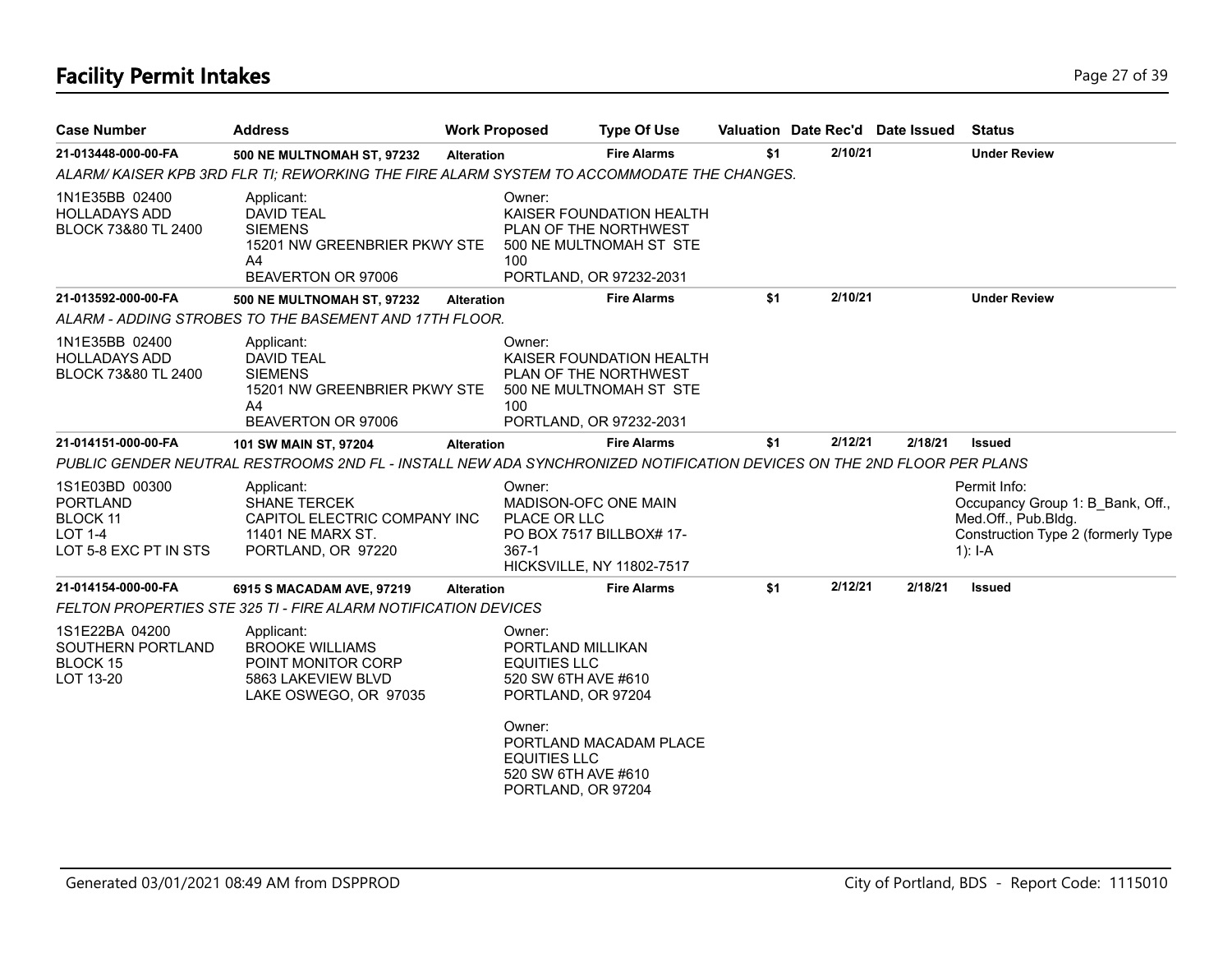# **Facility Permit Intakes** Page 28 of 39

| <b>Case Number</b>                                                                                        | <b>Address</b>                                                                                                                                                                                       | <b>Work Proposed</b> |                                                                                                     | <b>Type Of Use</b>        |         | Valuation Date Rec'd Date Issued |         | <b>Status</b>                                                                                                              |
|-----------------------------------------------------------------------------------------------------------|------------------------------------------------------------------------------------------------------------------------------------------------------------------------------------------------------|----------------------|-----------------------------------------------------------------------------------------------------|---------------------------|---------|----------------------------------|---------|----------------------------------------------------------------------------------------------------------------------------|
| 21-014156-000-00-FA                                                                                       | <b>825 NE MULTNOMAH ST - UNIT</b><br>1,97232                                                                                                                                                         | <b>Alteration</b>    |                                                                                                     | <b>Fire Alarms</b>        | \$1     | 2/12/21                          | 2/18/21 | Issued                                                                                                                     |
|                                                                                                           | PACIFICORP 19TH FL TI - RELOCATE EXISTING SPEAKER STROBES AND STROBES ONLY, TO MEET THE NEW FLOOR LAYOUT                                                                                             |                      |                                                                                                     |                           |         |                                  |         |                                                                                                                            |
| 1N1E35BB 90002<br><b>LLOYD CENTER TOWER</b><br><b>CONDOMINIUM</b><br>UNIT <sub>1</sub><br>DEPT OF REVENUE | Applicant:<br><b>SCOTT LAMAR</b><br>CHRISTENSON ELECTRIC<br>17201 NE SACRAMENTO<br>PORTLAND, OR 97230                                                                                                |                      | Owner:<br><b>PACIFICORP</b><br>PORTLAND, OR 97232-2151                                              | 825 NE MULTNOMAH ST #1900 |         |                                  |         | Permit Info:<br>Occupancy Group 1: B_Bank, Off.,<br>Med.Off., Pub.Bldg.<br>Construction Type 2 (formerly Type<br>$1$ : I-A |
| 21-014200-000-00-FA                                                                                       | 1250 NW 9TH AVE, 97209                                                                                                                                                                               | <b>Alteration</b>    |                                                                                                     | <b>Fire Alarms</b>        | \$1     | 2/12/21                          | 2/18/21 | <b>Issued</b>                                                                                                              |
|                                                                                                           | BRAINIUM STUDIOS 6TH FL TI - INSTALL NEW ADA SYNCHRONIZED NOTIFICATION DEVICES ON THE 6TH FLOOR PER PLANS                                                                                            |                      |                                                                                                     |                           |         |                                  |         |                                                                                                                            |
| 1N1E34BB 01305<br><b>STATION PLACE</b><br>LOT <sub>5</sub>                                                | Applicant:<br><b>SHANE TERCEK</b><br>CAPITOL ELECTRIC COMPANY INC<br>11401 NE MARX ST.<br>PORTLAND, OR 97220                                                                                         |                      | Owner:<br><b>CSHV 9NORTH LLC</b><br>PO BOX 638<br>ADDISON, TX 75001-0638                            |                           |         |                                  |         |                                                                                                                            |
| 21-014215-000-00-FA                                                                                       | 1895 NW FRONT AVE, 97209                                                                                                                                                                             | <b>Alteration</b>    |                                                                                                     | <b>Fire Alarms</b>        | \$1     | 2/12/21                          | 2/18/21 | <b>Issued</b>                                                                                                              |
|                                                                                                           | FIELD OFFICE LEVEL 6 TI - INSTALL NEW ADA SYNCHRONIZED NOTIFICATION DEVICES IN SUITE 650 PER PLANS                                                                                                   |                      |                                                                                                     |                           |         |                                  |         |                                                                                                                            |
| 1N1E28DC 00100                                                                                            | Applicant:<br><b>SHANE TERCEK</b><br>CAPITOL ELECTRIC COMPANY INC<br>11401 NE MARX ST.<br>PORTLAND, OR 97220                                                                                         |                      | Owner:<br><b>FIELD OFFICE PROPERTY</b><br><b>LLC</b><br>2000 MCKINNEY AVE #1000<br>DALLAS, TX 75201 |                           |         |                                  |         |                                                                                                                            |
| 21-015623-000-00-FA                                                                                       | 2055 NW SAVIER ST, 97209                                                                                                                                                                             | <b>Alteration</b>    |                                                                                                     | <b>Fire Alarms</b>        | \$3,159 | 2/18/21                          | 2/18/21 | <b>Issued</b>                                                                                                              |
|                                                                                                           | SLABTOWN LOBBY AND BIKE RM TI - RELOCATING ANNUNCIATOR/ADDING 2 SMOKE/HEAD DETECTORS AND 3 HORN STROBES                                                                                              |                      |                                                                                                     |                           |         |                                  |         |                                                                                                                            |
| 1N1E28CD 02300<br><b>COUCHS ADD</b><br><b>BLOCK 293 TL 2300</b>                                           | Applicant:<br><b>JOE MINDEN</b><br><b>SIEMENS</b><br>15201 NW GREENBRIER PKWY<br>SUITE A4<br>BEAVERTON, OR 97006                                                                                     |                      | Owner:<br>UCP 2055 NW SAVIER LLC<br>1215 4TH AVE #600<br>SEATTLE, WA 98161                          |                           |         |                                  |         |                                                                                                                            |
| 21-016219-000-00-FA                                                                                       | 805 SW BROADWAY, 97205                                                                                                                                                                               | <b>Alteration</b>    |                                                                                                     | <b>Fire Alarms</b>        | \$1     | 2/19/21                          | 2/25/21 | Issued                                                                                                                     |
|                                                                                                           | HOFFMAN OFFICE TI - REMOVAL OF EXISTING 4009-9001 NAC PANEL AND REPLACE WITH NEW 4009-9001 NAC PANEL, AND REMOVAL, RELOCATION, AND<br>INSTALLATION OF FIRE ALARM INITIATION AND NOTIFICATION DEVICES |                      |                                                                                                     |                           |         |                                  |         |                                                                                                                            |
| 1S1E03BB 04400<br><b>PORTLAND</b><br>BLOCK 210<br><b>LOT 1-8</b>                                          | Applicant:<br>Miranda Castle<br>JOHNSON CONTROLS FIRE<br>PROTECTION LP<br>6305 SW Rosewood St, Ste A<br>Lake Oswego, OR 97035                                                                        |                      | Owner:<br>FOX TOWER LLC<br>760 SW 9TH AVE #2250                                                     | PORTLAND, OR 97205-2584   |         |                                  |         | Permit Info:<br>Occupancy Group 1: B<br>Construction Type 2 (formerly Type<br>$1$ : I-A                                    |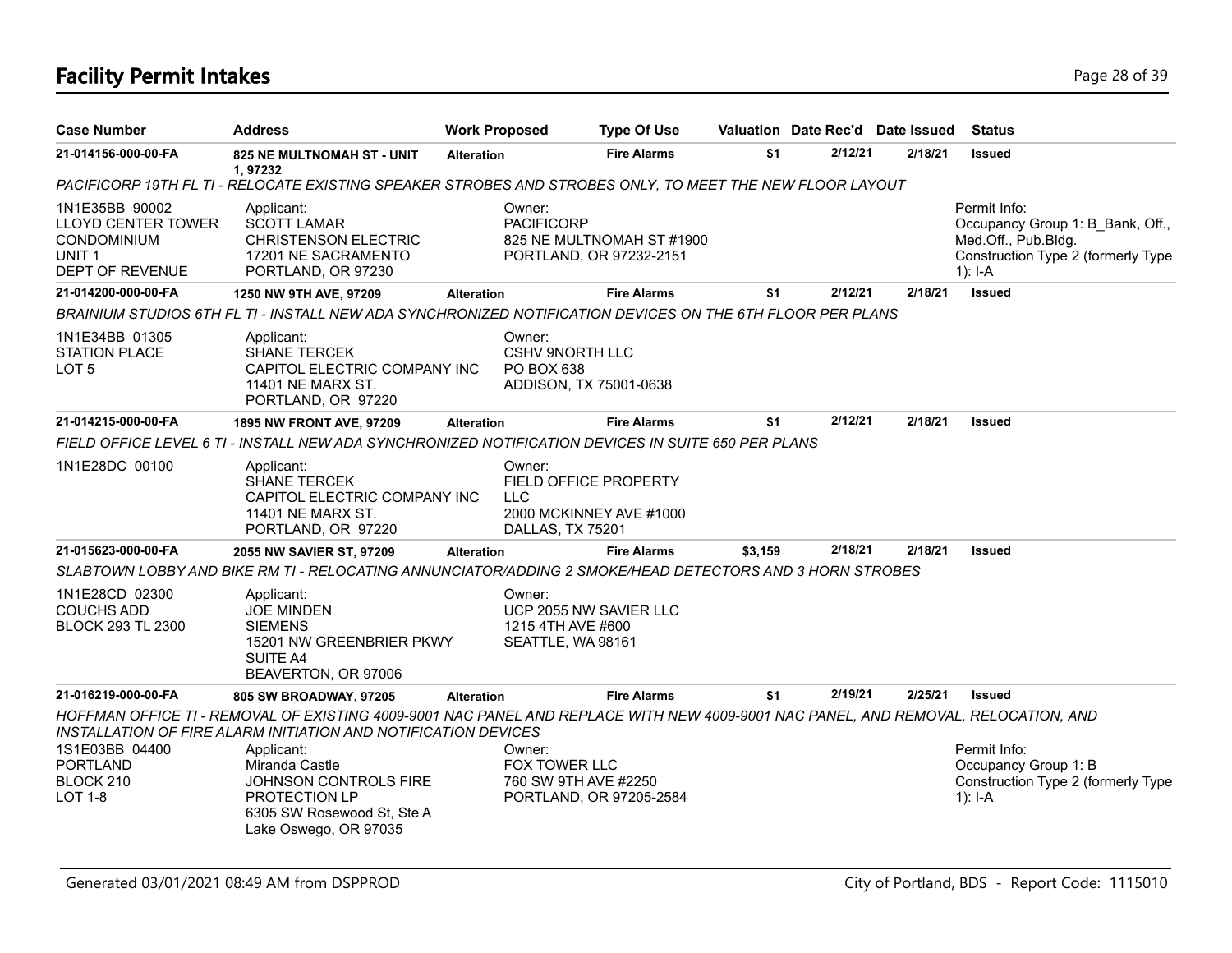# **Facility Permit Intakes** Page 29 of 39

| <b>Case Number</b>                                                                           | <b>Address</b>                                                                                                                                                                                                                                                                | <b>Work Proposed</b> |                                                                                   | <b>Type Of Use</b>                                                               |          | Valuation Date Rec'd Date Issued |         | Status                                                                                                                     |
|----------------------------------------------------------------------------------------------|-------------------------------------------------------------------------------------------------------------------------------------------------------------------------------------------------------------------------------------------------------------------------------|----------------------|-----------------------------------------------------------------------------------|----------------------------------------------------------------------------------|----------|----------------------------------|---------|----------------------------------------------------------------------------------------------------------------------------|
| 21-016259-000-00-FA                                                                          | 7000 NE AIRPORT WAY, 97218                                                                                                                                                                                                                                                    | <b>Alteration</b>    |                                                                                   | <b>Fire Alarms</b>                                                               | \$1      | 2/19/21                          | 2/25/21 | <b>Issued</b>                                                                                                              |
| NEWSSTAND, & KIEHL'S                                                                         | PDX TERMINAL 6 TENANT RELOCATES (GROUP 2) ALL CONCOURSES DEPLANNING & ENPLANNING LEVELS; MULTIPLE AREAS ACROSS ENTIRE TERMINAL FOR<br>TENANTS - INSTALL OR RELOCATE FA DEVICES IN PDX TERMINAL 6 PER PLANS. INCLUDES HOLLYWOOD THEATRE, PARADIES, SMART CARTE, TRAVEL OREGON, |                      |                                                                                   |                                                                                  |          |                                  |         |                                                                                                                            |
| 1N2E08B 00400<br>SECTION 08 1N 2E<br>TL 400 7.39 ACRES<br>SEE SUB ACCOUNT<br>R705697 (R      | Applicant:<br><b>SHANE TERCEK</b><br>CAPITOL ELECTRIC COMPANY INC<br>11401 NE MARX ST.<br>PORTLAND, OR 97220                                                                                                                                                                  |                      | Owner:<br>PORT OF PORTLAND<br>PO BOX 3529                                         | PORTLAND, OR 97208-3529                                                          |          |                                  |         | Permit Info:<br>Occupancy Group 1: A-3<br>Construction Type 2 (formerly Type<br>1): I-A                                    |
| 21-016310-000-00-FA                                                                          | 100 SW MAIN ST, 97204                                                                                                                                                                                                                                                         | <b>Alteration</b>    |                                                                                   | <b>Fire Alarms</b>                                                               | \$1      | 2/19/21                          | 2/25/21 | <b>Issued</b>                                                                                                              |
|                                                                                              | VBA 2ND & 3RD FL TI - INSTALL NEW ADA SYNCHRONIZED NOTIFICATION DEVICES ON THE 2ND & 3RD FLOORS PER PLANS                                                                                                                                                                     |                      |                                                                                   |                                                                                  |          |                                  |         |                                                                                                                            |
| 1S1E03BD 00600<br><b>PORTLAND</b><br>BLOCK 10<br>LOT 1 EXC PT IN STS<br>LOT 2-8 EXC PT IN ST | Applicant:<br><b>SHANE TERCEK</b><br>CAPITOL ELECTRIC COMPANY INC<br>11401 NE MARX ST.<br>PORTLAND, OR 97220                                                                                                                                                                  |                      | Owner:                                                                            | AAT OREGON OFFICE I LLC<br>11455 EL CAMINO REAL #200<br>SAN DIEGO, CA 92130-2047 |          |                                  |         | Permit Info:<br>Occupancy Group 1: B Bank, Off.,<br>Med.Off., Pub.Bldg.<br>Construction Type 2 (formerly Type<br>$1): I-B$ |
| 21-018284-000-00-FA                                                                          | 1121 SW SALMON ST, 97205                                                                                                                                                                                                                                                      | <b>Alteration</b>    |                                                                                   | <b>Fire Alarms</b>                                                               | \$57,420 | 2/25/21                          | 2/25/21 | <b>Issued</b>                                                                                                              |
|                                                                                              | Replace existing FA control panel and add FA notification throughout the building                                                                                                                                                                                             |                      |                                                                                   |                                                                                  |          |                                  |         |                                                                                                                            |
| 1S1E04AA 01000<br><b>PORTLAND</b><br>BLOCK 260<br>LOT 4&5<br>S 44' OF LOT 3&6                | Applicant:<br>SHANE TERCEK<br>CAPITOL ELECTRIC COMPANY INC<br>11401 NE MARX ST.<br>PORTLAND, OR 97220                                                                                                                                                                         |                      | Owner:<br><b>HSP HOLDINGS LLC</b><br>1121 SW SALMON ST #500<br>PORTLAND, OR 97205 |                                                                                  |          |                                  |         | Permit Info:<br>Occupancy Group 1: B Bank, Off.,<br>Med.Off., Pub.Bldg.<br>Construction Type 2 (formerly Type<br>$1): I-A$ |
| 21-010419-000-00-FA                                                                          | 3181 SW SAM JACKSON PARK                                                                                                                                                                                                                                                      | <b>Alteration</b>    |                                                                                   | <b>Fire Sprinklers</b>                                                           | \$1      | 2/2/21                           | 2/22/21 | <b>Issued</b>                                                                                                              |
|                                                                                              | RD - Bldg OHS, 97201<br>OHSU HOSPITAL CT SCAN REMODEL 10TH FLR - REMOVE EXISTING PENDANT SPRINKLERS FOR SAFE OFF FROM EXISTING FLEX HEAD CONNECTIONS. INSTALL<br>NEW QUICK RESPONSE CONCEALED SPRINKLERS INTO EXISTING FLEX HEAD CONNECTIONS PER NEW PLAN                     |                      |                                                                                   |                                                                                  |          |                                  |         |                                                                                                                            |
| 1S1E09 00200                                                                                 | Applicant:<br><b>LONNIE LARSEN</b><br><b>BASIC FIRE PROTECTION</b><br>8135 NE MLK JR BLVD<br>PORTLAND, OR 97211                                                                                                                                                               |                      | Owner:<br><b>HIGHER EDUCATION</b><br><b>RD</b>                                    | OREGON STATE BOARD OF<br>3181 SW SAM JACKSON PARK<br>PORTLAND, OR 97239-3011     |          |                                  |         | Permit Info:<br>Occupancy Group 1: I-2<br>Construction Type 2 (formerly Type<br>$1$ : I-A                                  |
| 21-010427-000-00-FA                                                                          | 900 SW 5TH AVE, 97204                                                                                                                                                                                                                                                         | <b>Alteration</b>    |                                                                                   | <b>Fire Sprinklers</b>                                                           | \$1      | 2/2/21                           | 2/11/21 | <b>Final</b>                                                                                                               |
|                                                                                              | MAINTENANCE & SECURITY OFFICE TI MEZZANINE LVL - ADD ONE HEAD, RELOCATE ONE HEAD                                                                                                                                                                                              |                      |                                                                                   |                                                                                  |          |                                  |         |                                                                                                                            |
| 1S1E03BB 00200<br><b>PORTLAND</b><br>BLOCK 59<br><b>LOT 1-8</b>                              | Applicant:<br><b>KRISTINA LEONETTI</b><br><b>CROWN FIRE SYSTEMS</b><br>7402 SE JOHNSON CREEK BLVD<br>PORTLAND OR 97206                                                                                                                                                        |                      | Owner:<br>STANDARD INS CO<br><b>PO BOX 711</b><br>PORTLAND, OR 97204              |                                                                                  |          |                                  |         | Permit Info:<br>Occupancy Group 1: B<br>Construction Type 2 (formerly Type<br>$1$ : I-FR                                   |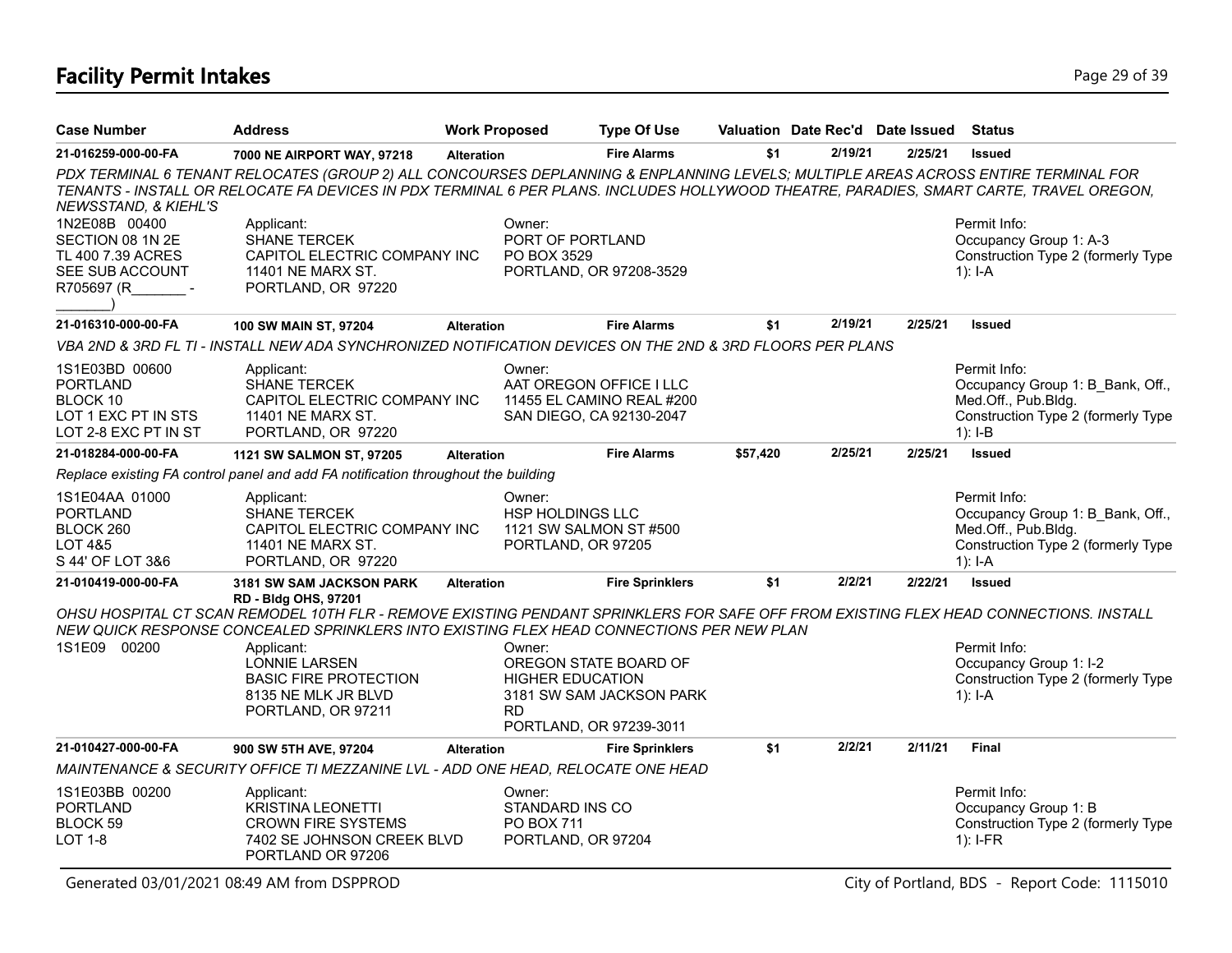# **Facility Permit Intakes** Page 30 of 39

| <b>Case Number</b>                                                                           | <b>Address</b>                                                                                                                     | <b>Work Proposed</b>               | <b>Type Of Use</b>                                                               |          |         | Valuation Date Rec'd Date Issued | <b>Status</b>                                                                                                              |
|----------------------------------------------------------------------------------------------|------------------------------------------------------------------------------------------------------------------------------------|------------------------------------|----------------------------------------------------------------------------------|----------|---------|----------------------------------|----------------------------------------------------------------------------------------------------------------------------|
| 21-010613-000-00-FA                                                                          | 100 SW MAIN ST, 97204                                                                                                              | <b>Alteration</b>                  | <b>Fire Sprinklers</b>                                                           | \$1      | 2/3/21  | 2/3/21                           | <b>Issued</b>                                                                                                              |
|                                                                                              | SPRINKLER/ VBA 2ND & 3RD FL TI; ADD AND RELOCATE FIRE SPRINKLERS FOR TI.                                                           |                                    |                                                                                  |          |         |                                  |                                                                                                                            |
| 1S1E03BD 00600<br><b>PORTLAND</b><br>BLOCK 10<br>LOT 1 EXC PT IN STS<br>LOT 2-8 EXC PT IN ST | Applicant:<br><b>JASON SAMPSON</b><br><b>FIRE SYSTEMS WEST</b><br>600 SE MARITIME AVE, #300<br>VANCOUVER, WA 98661                 | Owner:                             | AAT OREGON OFFICE I LLC<br>11455 EL CAMINO REAL #200<br>SAN DIEGO, CA 92130-2047 |          |         |                                  | Permit Info:<br>Occupancy Group 1: B Bank, Off.,<br>Med.Off., Pub.Bldg.<br>Construction Type 2 (formerly Type<br>$1): I-B$ |
| 21-012343-000-00-FA                                                                          | 3215 SW PAVILION LOOP - Unit<br><b>LBRB. 97239</b>                                                                                 | <b>Alteration</b>                  | <b>Fire Sprinklers</b>                                                           | \$20,770 | 2/8/21  | 2/8/21                           | <b>Issued</b>                                                                                                              |
| FERROUS (NOT MAGNETIC).                                                                      | RELOCATE PENDENT SPRINKLERS FOR NEW WALLS AND CEILINGS. ADD NEW COPPER LINE INSIDE OF NEW MRI ROOM. ALL MATERIAL IN MRI TO BE NON- |                                    |                                                                                  |          |         |                                  |                                                                                                                            |
| 1S1E09 00600                                                                                 | Applicant:<br><b>DEVIN GANZ</b><br><b>VIKING AUTOMATIC SPRINKLER</b><br>3245 NW FRONT AVE.<br>PORTLAND, OR 97210                   | Owner:<br><b>DEPT</b><br><b>RD</b> | OREGON STATE OF (MEDICAL<br>3181 SW SAM JACKSON PARK<br>PORTLAND, OR 97239       |          |         |                                  |                                                                                                                            |
| 21-012368-000-00-FA                                                                          | 1300 SW 5TH AVE, 97201                                                                                                             | <b>Alteration</b>                  | <b>Fire Sprinklers</b>                                                           | \$1      | 2/8/21  | 2/11/21                          | <b>Issued</b>                                                                                                              |
|                                                                                              | INSIGHT GLOBAL TI 30TH FL - ADD AND RELOCATE (68) SPRINKLERS TO ACCOMMODATE A NEW TENANT SPACE                                     |                                    |                                                                                  |          |         |                                  |                                                                                                                            |
| 1S1E03BC 01800<br><b>PORTLAND</b><br><b>BLOCK 148 TL 1800</b>                                | Applicant:<br><b>JOSEPH PLATTNER</b><br>PATRIOT FIRE PROTECTION<br>4708 NE MINNEHAHA ST<br>VANVOUVER WA 98661                      | Owner:                             | SOF-XI WFP OWNER LLC<br>591 W PUTNAM AVE<br>GREENWICH, CT 06830                  |          |         |                                  |                                                                                                                            |
| 21-012403-000-00-FA                                                                          | 2121 NW RALEIGH ST, 97209                                                                                                          | <b>Alteration</b>                  | <b>Fire Sprinklers</b>                                                           | \$1      | 2/8/21  | 2/11/21                          | <b>Under Inspection</b>                                                                                                    |
|                                                                                              | PROOF TI STE 101 & 102 GRND FLR - ADD (7) SPRINKLERS TO ACCOMMODATE A NEW TENANT REMODEL                                           |                                    |                                                                                  |          |         |                                  |                                                                                                                            |
| 1N1E28CD 90004<br>UNIT A1                                                                    | Applicant:<br><b>JOSEPH PLATTNER</b><br>PATRIOT FIRE PROTECTION<br>4708 NE MINNEHAHA ST<br>VANVOUVER WA 98661                      | Owner:<br>PO BOX 4138              | <b>XPO PROPERTIES INC</b><br>PORTLAND, OR 97208-4138                             |          |         |                                  |                                                                                                                            |
| 21-016140-000-00-FA                                                                          | 220 NW 2ND AVE, 97209                                                                                                              | <b>Alteration</b>                  | <b>Fire Sprinklers</b>                                                           | \$1      | 2/19/21 | 2/25/21                          | <b>Issued</b>                                                                                                              |
|                                                                                              | LNDLRD WRK COMMON AREAS 4TH FLR - MODIFY EXISTING COVERAGE FOR NEW LAYOUT AND CEILING                                              |                                    |                                                                                  |          |         |                                  |                                                                                                                            |
| 1N1E34CA 04500<br><b>COUCHS ADD</b><br><b>BLOCK 14</b><br>LOT 1-8 EXC PT IN ST               | Applicant:<br><b>ALEX FORKER</b><br>MCKINSTRY CO LLC<br>16790 NE MASON ST<br>PORTLAND, OR 97230                                    | Owner:<br>5344                     | REEP 220 NW OWNER I LLC<br>1 FRONT ST #550<br>SAN FRANCISCO, CA 94111-           |          |         |                                  |                                                                                                                            |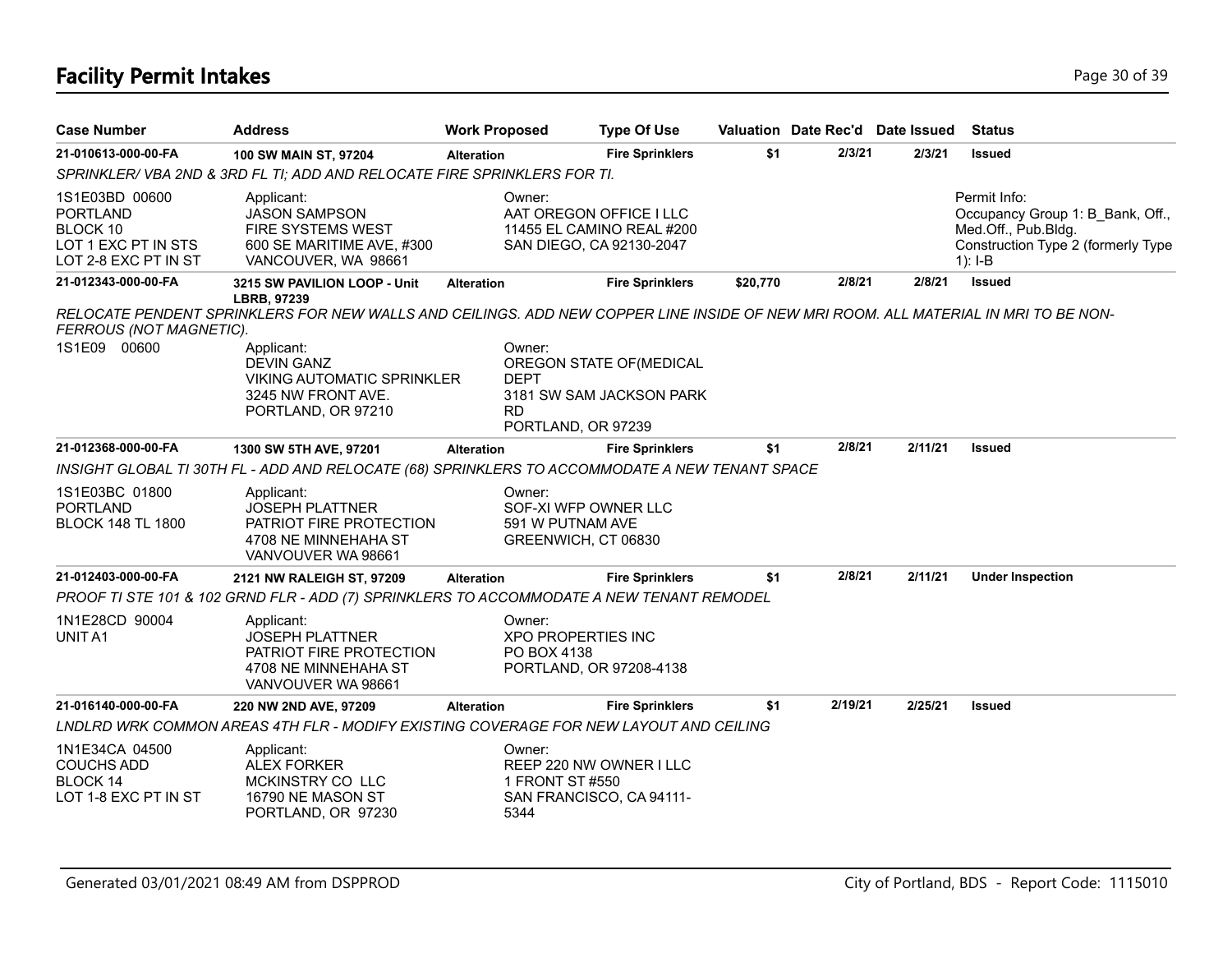# **Facility Permit Intakes** Page 31 of 39

| <b>Case Number</b>                                                                   | <b>Address</b>                                                                                                                                              | <b>Work Proposed</b> |                                                                          | <b>Type Of Use</b>                                  |         |         | Valuation Date Rec'd Date Issued | <b>Status</b>                                                                                                              |
|--------------------------------------------------------------------------------------|-------------------------------------------------------------------------------------------------------------------------------------------------------------|----------------------|--------------------------------------------------------------------------|-----------------------------------------------------|---------|---------|----------------------------------|----------------------------------------------------------------------------------------------------------------------------|
| 21-016150-000-00-FA                                                                  | 1849 SW SALMON ST, 97205                                                                                                                                    | <b>Alteration</b>    |                                                                          | <b>Fire Sprinklers</b>                              | \$1     | 2/19/21 | 2/25/21                          | <b>Issued</b>                                                                                                              |
|                                                                                      | MAC CLUB INTERIOR ENTRY TI 1ST FLR - MODIFY COVERAGE FOR NEW LAYOUT AND CEILINGS                                                                            |                      |                                                                          |                                                     |         |         |                                  |                                                                                                                            |
| 1N1E33DC 05800<br>SECTION 33 1N 1E<br>TL 5800 2.82 ACRES                             | Applicant:<br><b>ALEX FORKER</b><br>MCKINSTRY CO LLC<br>16790 NE MASON ST<br>PORTLAND, OR 97230                                                             |                      | Owner:<br>MULTNOMAH AMATEUR<br><b>ATHLETIC CLUB</b><br>1849 SW SALMON ST | PORTLAND, OR 97205-1726                             |         |         |                                  | Permit Info:<br>Occupancy Group 1: A-<br>3 Assembly - General<br>Construction Type 2 (formerly Type<br>$1$ : I-A           |
| 21-016304-000-00-FA                                                                  | 5228 NE HOYT ST, 97213                                                                                                                                      | <b>Alteration</b>    |                                                                          | <b>Fire Sprinklers</b>                              | \$1     | 2/19/21 | 2/25/21                          | <b>Issued</b>                                                                                                              |
|                                                                                      | PROVIDENCE BLDG B WATER DAMAGE REMEDIATION 1ST FLR RR - FSW TO RELOCATE HEADS TO ACCOMMODATE REMODEL                                                        |                      |                                                                          |                                                     |         |         |                                  |                                                                                                                            |
| 1N2E31AC 06200<br><b>CENTER ADD ANX</b><br>BLOCK <sub>2</sub><br>LOT <sub>2</sub>    | Applicant:<br><b>BRANDON WHITTAKER</b><br>FIRE SYSTEMS WEST<br>600 SE MARITIME AVE. #300<br>VANCOUVER, WA 98661                                             |                      | Owner:<br>PROVIDENCE HEALTH &<br>SERVICES-OREGON<br>#190                 | 4400 NE HALSEY ST BLDG 2<br>PORTLAND, OR 97213-1545 |         |         |                                  |                                                                                                                            |
| 21-016741-000-00-FA                                                                  | 7820 N LEADBETTER RD                                                                                                                                        | <b>Alteration</b>    |                                                                          | <b>Fire Sprinklers</b>                              | \$3,000 | 2/22/21 | 2/22/21                          | <b>Issued</b>                                                                                                              |
|                                                                                      | REMINDER: Please use SOLD TO SAP# - see crosswalk under the following Customer Name: CI- Bybee Logistics Center ADD (2) SPRINKLERS IN NEW OFFICE PARTITION. |                      |                                                                          |                                                     |         |         |                                  |                                                                                                                            |
| 2N1W25B 00400                                                                        | Applicant:<br><b>BRENT BARKER</b><br>CENTURION FIRE PROTECTION<br>20704 S CREEKVIEW PL<br>COLTON, OR 97017                                                  |                      | Owner:<br>PORT OF PORTLAND<br>851 SW 6TH AVE #1200                       | PORTLAND, OR 97204-1349                             |         |         |                                  | Permit Info:<br>Occupancy Group 1: S-1 Storage -<br>Moderate Hazard, Warehouse                                             |
| 21-018073-000-00-FA                                                                  | <b>121 SW MORRISON ST, 97204</b>                                                                                                                            | <b>Alteration</b>    |                                                                          | <b>Fire Sprinklers</b>                              | \$1     | 2/24/21 |                                  | <b>Under Review</b>                                                                                                        |
|                                                                                      | CIGNA PORTLAND 2ND & 5TH FLR TI - ADD AND RELOCATE SPRINKLER HEADS FOR TENANT RENOVATION                                                                    |                      |                                                                          |                                                     |         |         |                                  |                                                                                                                            |
| 1S1E03BA 02700<br><b>PORTLAND</b><br>BLOCK 15<br>LOT 1-4<br>LOT 7&8 EXC W 75'        | Applicant:<br>AUGUST HOFFMAN<br>RED HAWK FIRE PROTECTION<br>3801 FRUIT VALLEY RD<br>VANCOUVER, WA 98660                                                     |                      | Owner:<br>TERRACE TOWER USA-<br>PORTLAND INC                             | 121 SW MORRISON ST#250<br>PORTLAND, OR 97204-3179   |         |         |                                  | Permit Info:<br>Occupancy Group 1: B Bank, Off.,<br>Med.Off., Pub.Bldg.<br>Construction Type 2 (formerly Type<br>$1$ : I-A |
| 21-018229-000-00-FA                                                                  | 350 SE MILL ST, 97214                                                                                                                                       | <b>Alteration</b>    |                                                                          | <b>Fire Sprinklers</b>                              | \$1     | 2/25/21 |                                  | <b>Under Review</b>                                                                                                        |
|                                                                                      | FICTION TRIBE STE 8 TI - ADDITION OF (5) SPRINKLER HEADS FOR NEW HALL AND CEILING CONFIGURATION                                                             |                      |                                                                          |                                                     |         |         |                                  |                                                                                                                            |
| 1S1E03DA 02600<br>STEPHENS ADD<br>BLOCK 44<br><b>LOT 1-4</b><br>LOT 5-8 EXC PT IN ST | Applicant:<br><b>CORY WALLACE</b><br><b>WESTERN STATES FIRE</b><br><b>PROTECTION</b><br>17500 SW 65TH AVE<br>LAKE OSWEGO, OR 97035                          |                      | Owner:<br>1805 MLK OWNER LLC<br>PORTLAND, OR 97201                       | 222 SW COLUMBIA ST #700                             |         |         |                                  |                                                                                                                            |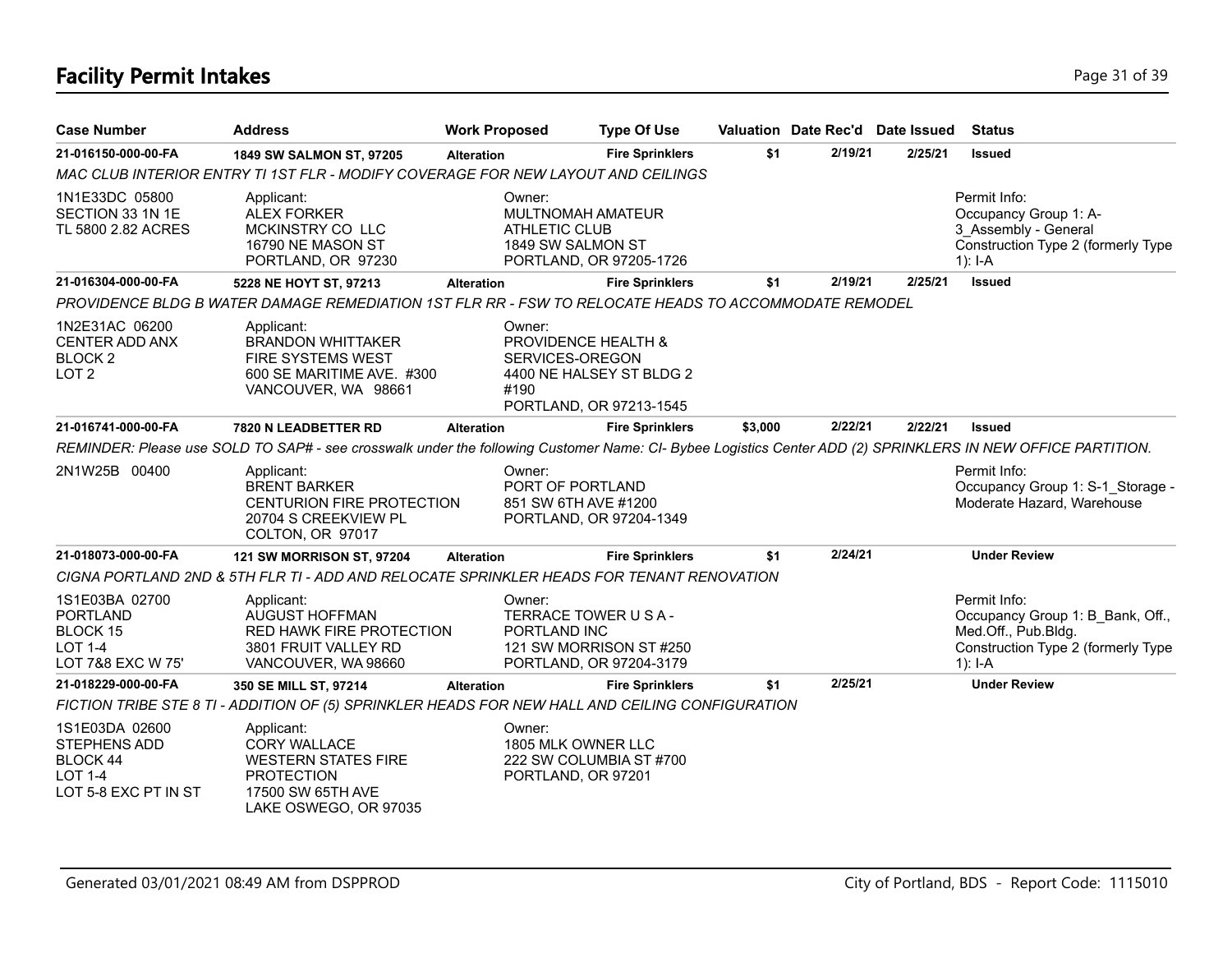# **Facility Permit Intakes** Page 32 of 39

| <b>Case Number</b>                                                                      | <b>Address</b>                                                                                                                                                                                                                                                                                                                | <b>Work Proposed</b>   | <b>Type Of Use</b>                                                                                      |                               |         | Valuation Date Rec'd Date Issued | <b>Status</b>                                                                                                              |
|-----------------------------------------------------------------------------------------|-------------------------------------------------------------------------------------------------------------------------------------------------------------------------------------------------------------------------------------------------------------------------------------------------------------------------------|------------------------|---------------------------------------------------------------------------------------------------------|-------------------------------|---------|----------------------------------|----------------------------------------------------------------------------------------------------------------------------|
| 21-018473-000-00-FA                                                                     | 10570 SE WASHINGTON ST,<br>97216                                                                                                                                                                                                                                                                                              | <b>Alteration</b>      | <b>Fire Sprinklers</b>                                                                                  | \$300                         | 2/25/21 | 2/25/21                          | <b>Final</b>                                                                                                               |
|                                                                                         | ADD, RELOCATE OR PLUG OFF SPRINKLER HEADS FOR CODE COMPLIANCE WITH NEW WALLS AND CEILING.                                                                                                                                                                                                                                     |                        |                                                                                                         |                               |         |                                  |                                                                                                                            |
| 1S2E03BB 00700                                                                          |                                                                                                                                                                                                                                                                                                                               | Owner:<br><b>LLC</b>   | WESTON INVESTMENT CO<br>2154 NE BROADWAY #200<br>PORTLAND, OR 97232-1561                                |                               |         |                                  | Permit Info:<br>Occupancy Group 1: B<br>Construction Type 2 (formerly Type<br>$1$ : II N                                   |
| 21-018959-000-00-FA                                                                     | 7000 NE AIRPORT WAY, 97218                                                                                                                                                                                                                                                                                                    | <b>Alteration</b>      | <b>Fire Sprinklers</b>                                                                                  | \$1                           | 2/26/21 |                                  | <b>Under Review</b>                                                                                                        |
|                                                                                         | TENDER LOVING EMPIRE CONCOURSE E - MODIFY EXISTING SPRINKLER COVERAGE FOR NEW TENANT IMPROVEMENT                                                                                                                                                                                                                              |                        |                                                                                                         |                               |         |                                  |                                                                                                                            |
| 1N2E08B 00400<br>SECTION 08 1N 2E<br>TL 400 7.39 ACRES<br>SEE SUB ACCOUNT<br>R705697 (R | Applicant:<br><b>ALEX FORKER</b><br>MCKINSTRY CO LLC<br>16790 NE MASON ST<br>PORTLAND, OR 97230                                                                                                                                                                                                                               | Owner:<br>PO BOX 3529  | PORT OF PORTLAND<br>PORTLAND, OR 97208-3529                                                             |                               |         |                                  | Permit Info:<br>Occupancy Group 1: A-2<br>Construction Type 2 (formerly Type<br>1): $I-A$                                  |
| 21-019010-000-00-FA                                                                     | 3161 SW PAVILION LOOP - Unit                                                                                                                                                                                                                                                                                                  | <b>Alteration</b>      | <b>Fire Sprinklers</b>                                                                                  | \$1                           | 2/26/21 |                                  | <b>Under Review</b>                                                                                                        |
| 1S1E09 00500                                                                            | OHSU TI LVLS 1, 2, & 3 - RELOCATE EXISTING PENDANT SPRINKLERS PER NEW CEILING LOCATIONS IN ROOMS, 1316B, 2316C, AND 3106. LOWER HSW SPRINKLERS<br>PER NEW CEILING ELEVATIONS IN ROOMS 1326, 2326, AND 3326<br>Applicant:<br><b>LONNIE LARSEN</b><br><b>BASIC FIRE PROTECTION</b><br>8135 NE MLK JR BLVD<br>PORTLAND, OR 97211 | Owner:<br>RD           | OREGON STATE BOARD OF<br><b>HIGHER EDUCATION</b><br>3181 SW SAM JACKSON PARK<br>PORTLAND, OR 97239-3011 |                               |         |                                  |                                                                                                                            |
| 21-001186-REV-01-FA                                                                     | 919 SW TAYLOR ST, 97205                                                                                                                                                                                                                                                                                                       | <b>Alteration</b>      | <b>Mechanical</b>                                                                                       | \$1,800                       | 2/17/21 |                                  | <b>Under Review</b>                                                                                                        |
|                                                                                         | SINGLE PDF PROCESS/LANDLORD WORK SPEC STE LVL 4; REVISION TO VENT EXHAUST FANS THROUGH EXTERIOR WALL                                                                                                                                                                                                                          |                        |                                                                                                         |                               |         |                                  |                                                                                                                            |
| 1S1E03BB 05700<br><b>PORTLAND</b><br>BLOCK 219<br>LOT 3&4                               | Applicant:<br><b>RYAN CAMPBELL</b><br><b>REITMEIER MECHANICAL</b><br>19570 SW 90TH COURT<br>TUALATIN, OR 97062                                                                                                                                                                                                                | Owner:                 | STUDIO BUILDING 2020 LLC<br>760 SW 9TH AVE #2250<br>PORTLAND, OR 97205-2584                             |                               |         |                                  | Permit Info:<br>Occupancy Group 1: B Bank, Off.,<br>Med.Off., Pub.Bldg.<br>Construction Type 2 (formerly Type<br>1): $I-A$ |
| 21-010017-000-00-FA                                                                     | 527 SW HALL ST, 97201                                                                                                                                                                                                                                                                                                         | <b>Alteration</b>      | <b>Mechanical</b>                                                                                       | \$6,000                       | 2/1/21  |                                  | <b>Under Review</b>                                                                                                        |
|                                                                                         | SINGLE PDF PROCESS/ UCB STE 320, OFFICE TI; NEW DUCTS, DIFFUSERS, DAMPERS, GRILLES AND ELEC                                                                                                                                                                                                                                   |                        |                                                                                                         |                               |         |                                  |                                                                                                                            |
| 1S1E04DA 00300                                                                          | Applicant:<br><b>ANTHONY BOHAN</b><br>PORTLAND STATE UNIVERSITY<br>617 SW MONTGOMERY ST #302<br>PORTLAND OR 97201                                                                                                                                                                                                             | Owner:<br>ET AL GEORGE | PO BOX 751 - FPM<br>PORTLAND, OR 97207-0751                                                             | Primary Contractor:<br>TO BID |         |                                  |                                                                                                                            |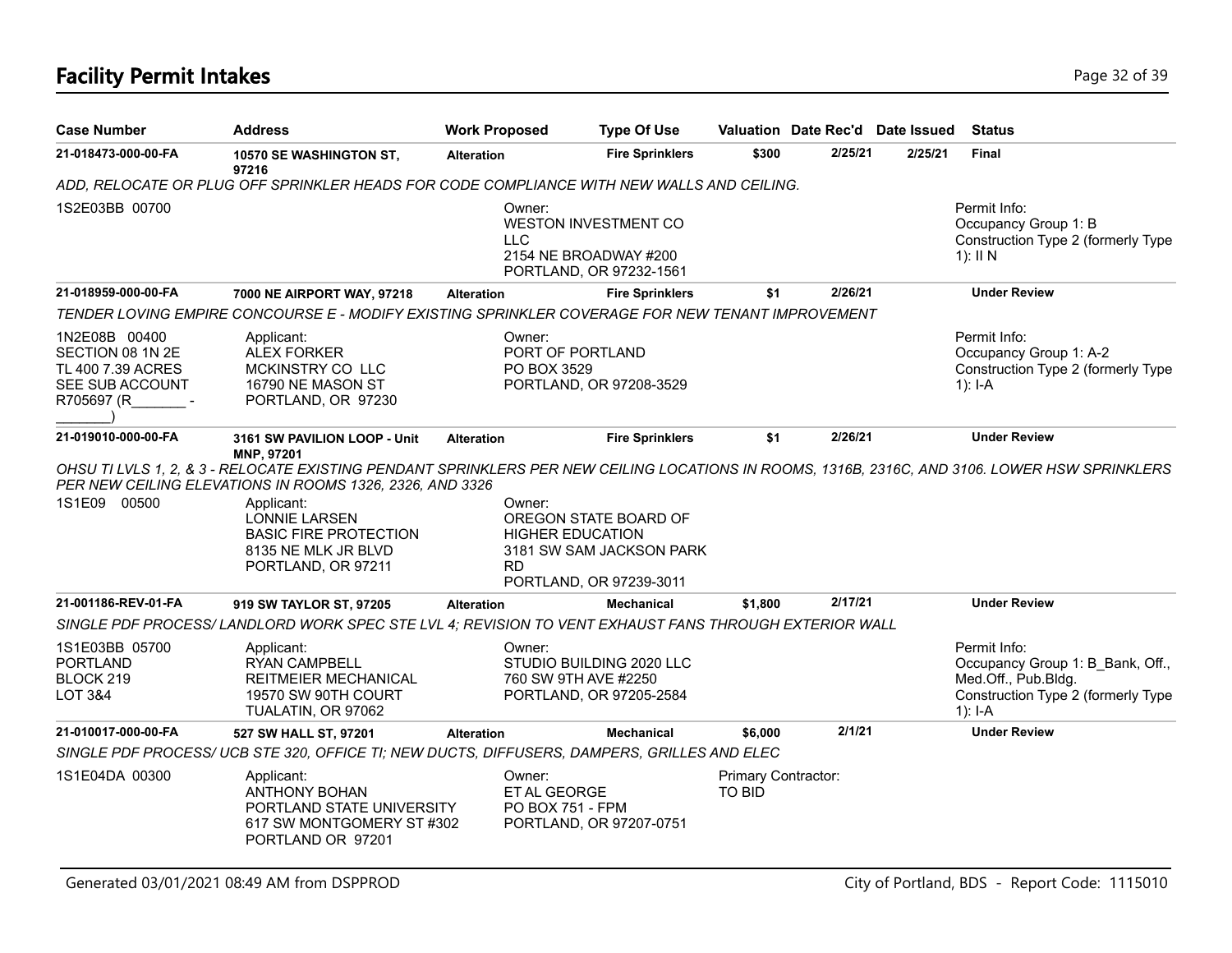### **Facility Permit Intakes** Page 13 of 39

| <b>Case Number</b>                                                                       | <b>Address</b>                                                                                                                                 | <b>Work Proposed</b>                     | <b>Type Of Use</b>                                                                    |                                                              |                                                     | Valuation Date Rec'd Date Issued | <b>Status</b>                                                                           |
|------------------------------------------------------------------------------------------|------------------------------------------------------------------------------------------------------------------------------------------------|------------------------------------------|---------------------------------------------------------------------------------------|--------------------------------------------------------------|-----------------------------------------------------|----------------------------------|-----------------------------------------------------------------------------------------|
| 21-010730-000-00-FA                                                                      | 7000 NE AIRPORT WAY, 97218                                                                                                                     | <b>Alteration</b>                        | <b>Mechanical</b>                                                                     | \$150,000                                                    | 2/3/21                                              |                                  | <b>Under Review</b>                                                                     |
| GRILLES, DIFFUSERS, TERMINAL UNITS AND ELEC                                              | FF1/PDX TERMINAL 1 TENANT RELOCATE (GROUP 6) MAIN CONCOURSE C & D ENPLANNING LEVEL; 2 AREAS FOR 1 TENANT - TIMERLINE; INSTALL DUCTWORK,        |                                          |                                                                                       |                                                              |                                                     |                                  |                                                                                         |
| 1N2E08B 00400<br>SECTION 08 1N 2E<br>TL 400 7.39 ACRES<br>SEE SUB ACCOUNT<br>R705697 (R  | Applicant:<br>MIKE COYLE<br><b>FASTER PERMITS</b><br>2000 SW 1ST AVE, STE 420<br>PORTLAND, OR 97201                                            | Owner:<br>PO BOX 3529                    | <b>PORT OF PORTLAND</b><br>PORTLAND, OR 97208-3529                                    |                                                              |                                                     |                                  | Permit Info:<br>Occupancy Group 1: A-3<br>Construction Type 2 (formerly Type<br>1): I-A |
| 21-010832-000-00-FA                                                                      | 3485 S BOND AVE, 97239                                                                                                                         | <b>Alteration</b>                        | <b>Mechanical</b>                                                                     | \$333,782                                                    | 2/3/21                                              |                                  | <b>Under Review</b>                                                                     |
|                                                                                          | F31/ OHSU CHH2 OR 6 & 7 4TH FLR TI; INSTALL DUCTWORK, GRILLES, DIFFUSERS, TERMINAL UNITS, MEDICAL GAS AND ELEC                                 |                                          |                                                                                       |                                                              |                                                     |                                  |                                                                                         |
| 1S1E10AC 00307<br>WATERFRONT SOUTH<br>LOT 7                                              | Applicant:<br>THANE EDDINGTON<br><b>PKA ARCHITECTS</b><br>6969 SW HAMPTON<br>PORTLAND, OR 97223                                                | Owner:<br><b>UNIVERSITY</b><br><b>RD</b> | OREGON HEALTH & SCIENCE TO BID<br>3181 SW SAM JACKSON PARK<br>PORTLAND, OR 97239-3011 | Primary Contractor:                                          |                                                     |                                  |                                                                                         |
| 21-011072-000-00-FA                                                                      | 2801 N GANTENBEIN AVE,                                                                                                                         | <b>Alteration</b>                        | <b>Mechanical</b>                                                                     | \$179,822                                                    | 2/3/21                                              | 2/17/21                          | <b>Issued</b>                                                                           |
| ELEC                                                                                     | 97227<br>SINGLE PDF PROCESS/RCH BASEMENT HVAC UPGRADE; INSTALL FAN COIL UNITS, WATER COOLED CONDENSER UNIT, HYDRONIC PUMP, GRILLES, PLUMB, AND |                                          |                                                                                       |                                                              |                                                     |                                  |                                                                                         |
| 1N1E27AC 00300<br><b>ABENDS ADD</b><br>BLOCK <sub>3</sub><br>INC PT VAC STS LOT 1-16     | Applicant:<br><b>KURT DUONG</b><br>TOTAL MECHANICAL<br>4857 NW LAKE RD, SUITE 300<br>CAMAS, WA 98607                                           | Owner:                                   | <b>EMANUEL HOSPITAL</b><br>1919 NW LOVEJOY ST<br>PORTLAND, OR 97209-1503              | CCB - Contractor:<br>CAMAS, WA 98607                         | TOTAL MECHANICAL INC<br>4857 NW LAKE ROAD SUITE 300 |                                  |                                                                                         |
| 21-012755-000-00-FA                                                                      | 7200 NE AIRPORT WAY, 97218                                                                                                                     | <b>Alteration</b>                        | <b>Mechanical</b>                                                                     | \$155,000                                                    | 2/9/21                                              |                                  | <b>Under Review</b>                                                                     |
| <b>BID ESTIMATE ********</b>                                                             | F29/ P3 PARKING GARAGE HERTZ TI LVL 2; FOR CUSTOMER SERVICE BOOTHS (GOLD, THRIFTY, RETURN) INSTALL DUCTWORK, GRILLES, FANS AND ELEC ********   |                                          |                                                                                       |                                                              |                                                     |                                  |                                                                                         |
| 1N2E08B 00400                                                                            | Applicant:<br><b>MICHAEL LAKE</b><br><b>FISHBECK</b><br>1897 PINEGROVE DR<br><b>JENISON MI 49428</b>                                           | Owner:<br>PO BOX 3529                    | PORT OF PORTLAND<br>PORTLAND, OR 97208-3529                                           | Primary Contractor:<br>TO BID                                |                                                     |                                  |                                                                                         |
| 21-012943-000-00-FA                                                                      | 3303 N MISSISSIPPI AVE, 97227                                                                                                                  | <b>Alteration</b>                        | <b>Mechanical</b>                                                                     | \$30,000                                                     | 2/9/21                                              | 2/17/21                          | <b>Issued</b>                                                                           |
|                                                                                          | SINGLE PDF PROCESS/ BRANDLIVE STE 300 TI; INSTALL DUCTING AND GRILLES                                                                          |                                          |                                                                                       |                                                              |                                                     |                                  |                                                                                         |
| 1N1E27BA 04500<br><b>COOKS ADD</b><br>BLOCK 12<br>LOT 1 EXC PT IN ST<br>LOT <sub>2</sub> | Applicant:<br><b>JULIE PIERCE</b><br><b>TIETON BUILT</b><br>14300 NE 20TH AVE STE 204<br>VANCOUVER, WA 98686                                   | Owner:                                   | SOUTHERN MISS LLC<br>1970 NW 18TH AVE #7<br>PORTLAND, OR 97209                        | CCB - Contractor:<br><b>HEATING INC</b><br>1212 SE 181ST AVE | PRECISION SHEET METAL &<br>VANCOUVER, WA 98683      |                                  |                                                                                         |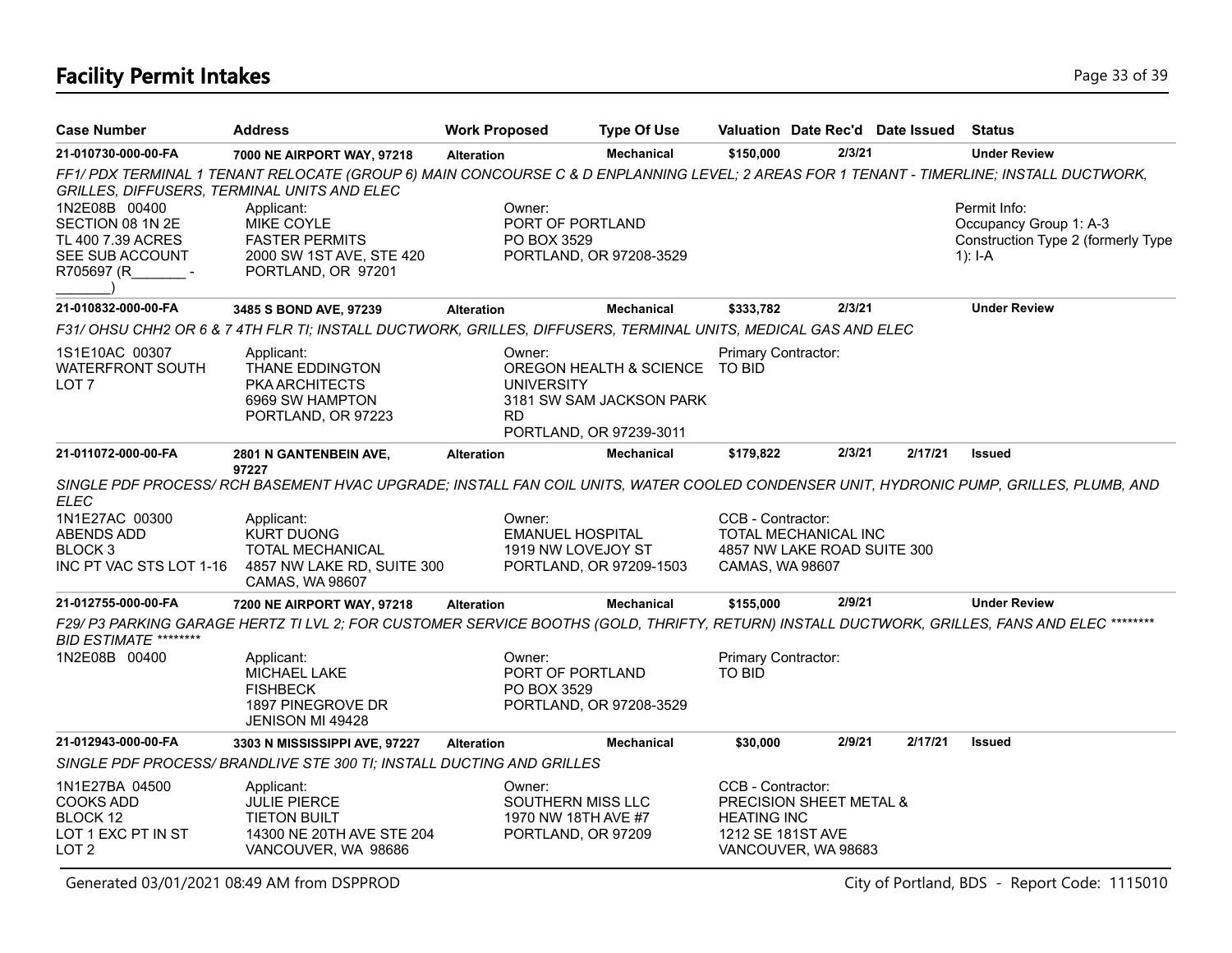# **Facility Permit Intakes** Page 34 of 39

| <b>Case Number</b>                                                                            | <b>Address</b>                                                                                                                                 | <b>Work Proposed</b>                                                    | <b>Type Of Use</b>                                                                                             |                                      | Valuation Date Rec'd Date Issued                           | <b>Status</b>                                                                            |
|-----------------------------------------------------------------------------------------------|------------------------------------------------------------------------------------------------------------------------------------------------|-------------------------------------------------------------------------|----------------------------------------------------------------------------------------------------------------|--------------------------------------|------------------------------------------------------------|------------------------------------------------------------------------------------------|
| 21-013259-000-00-FA                                                                           | 500 NE MULTNOMAH ST, 97232                                                                                                                     | <b>Alteration</b>                                                       | <b>Mechanical</b>                                                                                              | \$46,854                             | 2/10/21                                                    | <b>Under Review</b>                                                                      |
|                                                                                               | SINGLE PDF PROCESS/KAISER KPB MENS RESTRM TI 15TH FLR; INSTALL DUCTWORK, GRILLES, DIFFUSERS AND ELEC                                           |                                                                         |                                                                                                                |                                      |                                                            |                                                                                          |
| 1N1E35BB 02400<br><b>HOLLADAYS ADD</b><br>BLOCK 73&80 TL 2400                                 | Applicant:<br>NICOLE BEKKEN<br>INTERIOR ARCHITECTS, P.C.<br>1120 NW COUCH ST #450<br>PORTLAND, OR 97209                                        | Owner:<br>100                                                           | KAISER FOUNDATION HEALTH TO BID<br>PLAN OF THE NORTHWEST<br>500 NE MULTNOMAH ST STE<br>PORTLAND, OR 97232-2031 | Primary Contractor:                  |                                                            |                                                                                          |
| 21-013402-000-00-FA                                                                           | 7200 NE AIRPORT WAY, 97218                                                                                                                     | <b>Alteration</b>                                                       | <b>Mechanical</b>                                                                                              | \$10,000                             | 2/10/21                                                    | <b>Under Review</b>                                                                      |
|                                                                                               | SINGLE PDF PROCESS/ P3 PARKING GARAGE SIXT RENTAL CAR TI LVL 2; INSTALL DAMPER, CONDENSING UNIT, PIPING AND ELEC ******* BID ESTIMATE ******** |                                                                         |                                                                                                                |                                      |                                                            |                                                                                          |
| 1N2E08B 00400                                                                                 | Applicant:<br><b>CHRISTOPHER CORK</b><br><b>FISHBECK</b><br>1515 ARBORETUM DR SE<br><b>GRAND RAPIDS MI 49546</b>                               | Owner:<br>PORT OF PORTLAND<br>PO BOX 3529                               | PORTLAND, OR 97208-3529                                                                                        | Primary Contractor:<br><b>TO BID</b> |                                                            |                                                                                          |
| 21-013790-000-00-FA                                                                           | 10101 SE MAIN ST - Unit LL-1,<br>97216                                                                                                         | <b>Alteration</b>                                                       | <b>Mechanical</b>                                                                                              | \$13,695                             | 2/11/21                                                    | <b>Under Review</b>                                                                      |
|                                                                                               | F23/ADVENTIST POB 2 SUITE 3001 OB/GYN TI 3RD FLR; INSTALL DUCTWORK, GRILLES, DIFFUSERS, TERMINAL UNITS AND ELEC                                |                                                                         |                                                                                                                |                                      |                                                            |                                                                                          |
| 1S2E04A 90006<br>PORTLAND ADVENTIST<br><b>MEDICAL PLAZA</b><br><b>CONDOMINIUM</b><br>LOT LL-1 | Applicant:<br><b>ALIA BIRR</b><br>ANDERSON DABROWSKI<br><b>ARCHITECTS</b><br>7650 SW BEVELAND ST STE 120<br>PORTLAND, OR 97223                 | Owner:<br><b>MEDICAL CENTER</b><br>PO BOX 619135<br>ROSEVILLE, CA 95661 | PORTLAND ADVENTIST                                                                                             | CCB - Contractor:<br>CAMAS, WA 98607 | <b>TOTAL MECHANICAL INC</b><br>4857 NW LAKE ROAD SUITE 300 | Permit Info:<br>Occupancy Group 1: B<br>Construction Type 2 (formerly Type<br>$1$ : II-B |
| 21-013802-000-00-FA                                                                           | 10101 SE MAIN ST - Unit LL-1,                                                                                                                  | <b>Alteration</b>                                                       | <b>Mechanical</b>                                                                                              | \$9,070                              | 2/11/21                                                    | <b>Under Review</b>                                                                      |
|                                                                                               | 97216<br>F21/ ADVENTIST POB 2 STE 2011 ARTHRITIS & BONE DENSITY TI 2ND FLR; INSTALL DUCTWORK, GRILLES, DIFFUSERS AND ELEC                      |                                                                         |                                                                                                                |                                      |                                                            |                                                                                          |
| 1S2E04A 90006<br>PORTLAND ADVENTIST<br><b>MEDICAL PLAZA</b><br>CONDOMINIUM<br>LOT LL-1        | Applicant:<br><b>ALIA BIRR</b><br>ANDERSON DABROWSKI<br><b>ARCHITECTS</b><br>7650 SW BEVELAND ST STE 120<br>PORTLAND, OR 97223                 | Owner:<br><b>MEDICAL CENTER</b><br>PO BOX 619135<br>ROSEVILLE, CA 95661 | PORTLAND ADVENTIST                                                                                             | CCB - Contractor:<br>CAMAS, WA 98607 | <b>TOTAL MECHANICAL INC</b><br>4857 NW LAKE ROAD SUITE 300 | Permit Info:<br>Occupancy Group 1: B<br>Construction Type 2 (formerly Type<br>$1$ : II-B |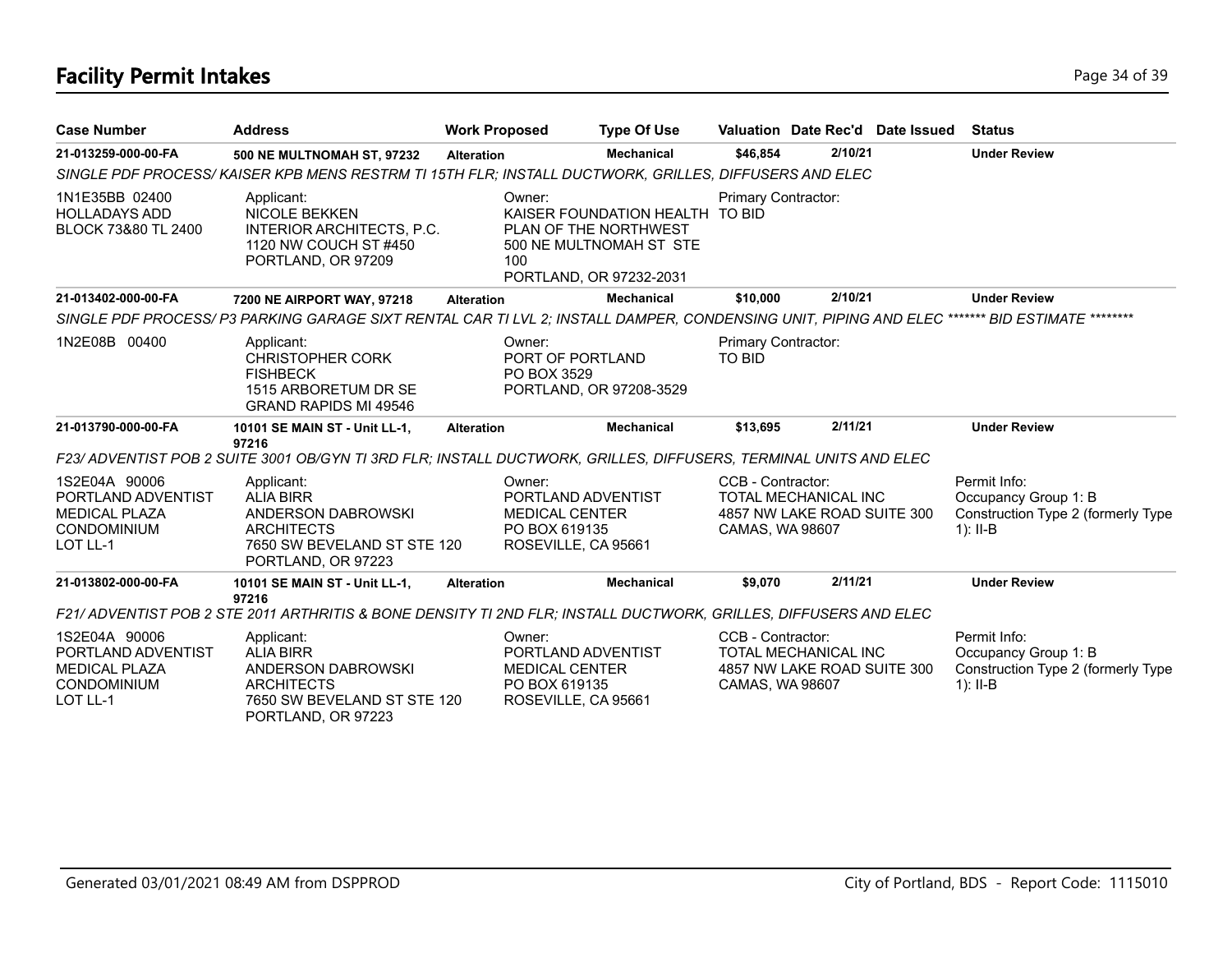# **Facility Permit Intakes** Page 35 of 39

| <b>Case Number</b>                                                                       | <b>Address</b>                                                                                                         | <b>Work Proposed</b>                                                                                                                                                                           | <b>Type Of Use</b>                                                                         |                                       | Valuation Date Rec'd Date Issued                                            |         | <b>Status</b>                                                                                                                            |
|------------------------------------------------------------------------------------------|------------------------------------------------------------------------------------------------------------------------|------------------------------------------------------------------------------------------------------------------------------------------------------------------------------------------------|--------------------------------------------------------------------------------------------|---------------------------------------|-----------------------------------------------------------------------------|---------|------------------------------------------------------------------------------------------------------------------------------------------|
| 21-013901-000-00-FA                                                                      | 6915 S MACADAM AVE, 97219                                                                                              | <b>Alteration</b>                                                                                                                                                                              | <b>Mechanical</b>                                                                          | \$11,221                              | 2/11/21                                                                     |         | 2/17/21<br><b>Under Inspection</b>                                                                                                       |
|                                                                                          | SINGLE PDF PROCESS/FELTON PROPERTIES STE 325 TI; REMOVE SUPPLY FILTERS AND DUCTS, INSTALL RETURN AIR GRILLES, AND ELEC |                                                                                                                                                                                                |                                                                                            |                                       |                                                                             |         |                                                                                                                                          |
| 1S1E22BA 04200<br>SOUTHERN PORTLAND<br>BLOCK 15<br>LOT 13-20                             | Applicant:<br><b>MELINA VACA</b><br>AMERICAN HEATING<br>5035 SE 24TH AVE<br>PORTLAND, OR 97202                         | Owner:<br>CCB - Contractor:<br>PORTLAND MILLIKAN<br>AMERICAN HEATING INC<br><b>EQUITIES LLC</b><br>5035 SE 24TH AVENUE<br>520 SW 6TH AVE #610<br>PORTLAND, OR 97202-4765<br>PORTLAND, OR 97204 |                                                                                            |                                       |                                                                             |         |                                                                                                                                          |
|                                                                                          |                                                                                                                        | Owner:                                                                                                                                                                                         | PORTLAND MACADAM PLACE<br><b>EQUITIES LLC</b><br>520 SW 6TH AVE #610<br>PORTLAND, OR 97204 |                                       |                                                                             |         |                                                                                                                                          |
| 21-013984-000-00-FA                                                                      | 3303 N MISSISSIPPI AVE, 97227                                                                                          | <b>Alteration</b>                                                                                                                                                                              | <b>Mechanical</b>                                                                          | \$200                                 | 2/11/21                                                                     | 2/17/21 | <b>Issued</b>                                                                                                                            |
|                                                                                          | SINGLE PDF PROCESS/LANDLORD WORK RESTROOM TI LVL 1; INSTALL RESTROOM EXHAUST FAN, AND ELEC                             |                                                                                                                                                                                                |                                                                                            |                                       |                                                                             |         |                                                                                                                                          |
| 1N1E27BA 04500<br><b>COOKS ADD</b><br>BLOCK 12<br>LOT 1 EXC PT IN ST<br>LOT <sub>2</sub> | Applicant:<br>DAVE MOJICA<br><b>SEALLP</b><br>2525 E BURNSIDE ST<br>PORTLAND, OR 97214                                 | Owner:                                                                                                                                                                                         | SOUTHERN MISS LLC<br>1970 NW 18TH AVE #7<br>PORTLAND, OR 97209                             | CCB - Contractor:<br>5115 NE MASON CT | <b>BUTLER BUILT CUSTOM</b><br><b>CONSTRUCTION INC</b><br>PORTLAND, OR 97218 |         |                                                                                                                                          |
| 21-014081-000-00-FA                                                                      | 1849 SW SALMON ST, 97205                                                                                               | <b>Alteration</b>                                                                                                                                                                              | <b>Mechanical</b>                                                                          | \$9,000                               | 2/11/21                                                                     |         | 2/17/21<br><b>Issued</b>                                                                                                                 |
|                                                                                          |                                                                                                                        |                                                                                                                                                                                                |                                                                                            |                                       |                                                                             |         | SINGLE PDF PROCESS/MAC CLUB INTERIOR ENTRY TI; INSTALL CEILING PANEL HEATERS, PRESSURIZATION FAN, GRILLES, DIFFUSERS, DUCTWORK, AND ELEC |
| 1N1E33DC 05800<br>SECTION 33 1N 1E<br>TL 5800 2.82 ACRES                                 | Applicant:<br><b>SCOTT CHURCHILL</b><br>HUNTER DAVISSON<br>1800 SE PERSHING ST<br>PORTLAND, OR 97202                   | Owner:                                                                                                                                                                                         | MULTNOMAH AMATEUR<br><b>ATHLETIC CLUB</b><br>1849 SW SALMON ST<br>PORTLAND, OR 97205-1726  | CCB - Contractor:                     | HUNTER DAVISSON INC<br>1800 SE PERSHING ST<br>PORTLAND, OR 97202-2338       |         | Permit Info:<br>Occupancy Group 1: A-<br>3 Assembly - General<br>Construction Type 2 (formerly Type<br>1): $I - A$                       |
| 21-015228-000-00-FA                                                                      | 506 SW MILL ST, 97201                                                                                                  | <b>Alteration</b>                                                                                                                                                                              | <b>Mechanical</b>                                                                          | \$534,000                             | 2/17/21                                                                     |         | <b>Under Review</b>                                                                                                                      |
| <b>ELEC</b>                                                                              |                                                                                                                        |                                                                                                                                                                                                |                                                                                            |                                       |                                                                             |         | SINGLE PDF PROCESS/ PSU URBAN CENTER CHILLER REPLACEMENT PENTHOUSE; REPLACE 100 TON CHILLER, PUMPS, BUFFER TANK, DUCTING, PIPING AND     |
| 1S1E03CB 03500                                                                           | Applicant:<br><b>QUINN SOIFER</b><br>PORTLAND STATE UNIVERSITY<br>617 SW MONTGOMERY<br>PORTLAND OR 97211               | Owner:                                                                                                                                                                                         | OREGON STATE OF(BRD<br><b>HIGHER ED</b><br><b>PO BOX 751</b><br>PORTLAND, OR 97207-0751    | CCB - Contractor:<br>PO BOX 1652      | APEX MECHANICAL LLC<br>BATTLE GROUND, WA 98604                              |         | Permit Info:<br>Construction Type 2 (formerly Type<br>$1$ : I-A                                                                          |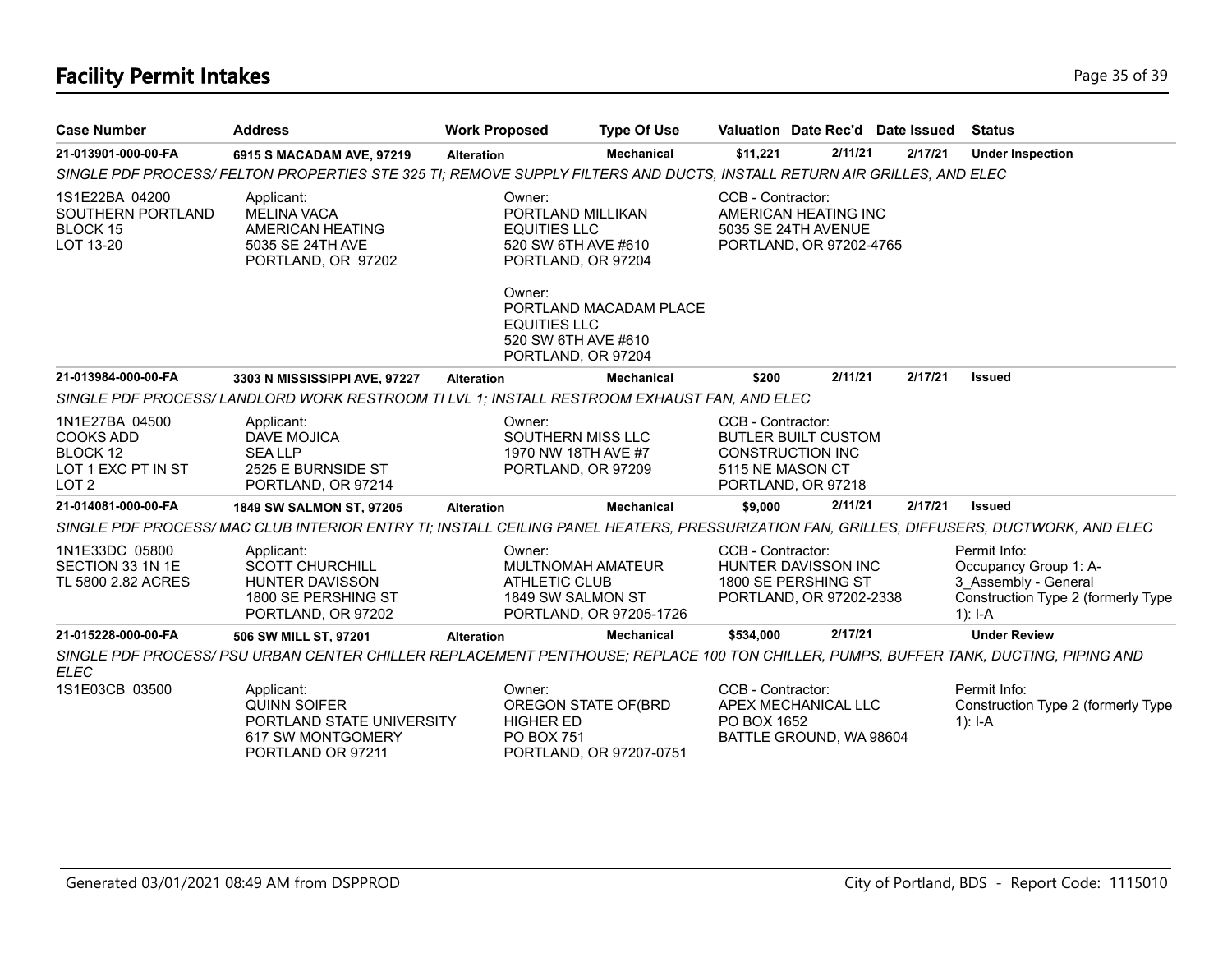# **Facility Permit Intakes** Page 36 of 39

| <b>Case Number</b>                           | <b>Address</b>                                                                                                                                                                                                                         | <b>Work Proposed</b> |                                                                                                         | <b>Type Of Use</b>                                |                                                              |                                                                                 | Valuation Date Rec'd Date Issued | <b>Status</b>                                                                            |
|----------------------------------------------|----------------------------------------------------------------------------------------------------------------------------------------------------------------------------------------------------------------------------------------|----------------------|---------------------------------------------------------------------------------------------------------|---------------------------------------------------|--------------------------------------------------------------|---------------------------------------------------------------------------------|----------------------------------|------------------------------------------------------------------------------------------|
| 21-018589-000-00-FA                          | 10570 SE WASHINGTON ST,<br>97216                                                                                                                                                                                                       | <b>Alteration</b>    |                                                                                                         | Plumbing                                          | \$0                                                          | 2/25/21                                                                         | 2/25/21                          | <b>Final</b>                                                                             |
|                                              | SINGLE PDF PROCESS/OREGON CHIROPRACTIC ASSOCIATION 10580 TI; NEW TENANT - DEMO WALLS, NEW WALLS TO CREATE CLOSETS, RECEPTION AREA,<br>OFFICE, CEILING, FLOORING, FINISHES, PLUMB, AND ELEC - INSTALL 1 BREKRM SINK/FAUCET & DISHWASHER |                      |                                                                                                         |                                                   |                                                              |                                                                                 |                                  |                                                                                          |
| 1S2E03BB 00700                               | Applicant:<br><b>BEAVERTON PLUMBING INC</b><br>13980 SW TV HWY<br>BEAVERTON, OR 97005-2309                                                                                                                                             |                      | Owner:<br><b>WESTON INVESTMENT CO</b><br><b>LLC</b><br>2154 NE BROADWAY #200<br>PORTLAND, OR 97232-1561 |                                                   | CCB - Contractor:<br>13980 SW TV HWY                         | BEAVERTON PLUMBING INC<br>BEAVERTON, OR 97005-2309                              |                                  | Permit Info:<br>Occupancy Group 1: B<br>Construction Type 2 (formerly Type<br>1): $II N$ |
| Total # of FA Alteration permit intakes: 163 |                                                                                                                                                                                                                                        |                      |                                                                                                         |                                                   |                                                              |                                                                                 |                                  | Total valuation of FA Alteration permit intakes: \$16,537,742                            |
| Total # of Facility Permit intakes: 163      |                                                                                                                                                                                                                                        |                      |                                                                                                         |                                                   |                                                              |                                                                                 |                                  | Total valuation of Facility Permit intakes: \$16,537,742                                 |
| 19-130673-DFS-10-MG                          | 970 SW WASHINGTON ST, 97205                                                                                                                                                                                                            |                      | <b>New Construction</b>                                                                                 | <b>Apartments/Con</b><br>dos (3 or more<br>units) | \$3,551,100                                                  | 2/17/21                                                                         |                                  | <b>Under Review</b>                                                                      |
|                                              | BLOCK 216 STR DFS-10 Architectural Precast Cladding Levels 1 thru 8                                                                                                                                                                    |                      |                                                                                                         |                                                   |                                                              |                                                                                 |                                  |                                                                                          |
| 1N1E34CC 05900                               | Applicant:<br>MEGAN COOK-EICHELBERGER<br><b>BALFOUR BEATTY CONSTRUCTION</b><br>1455 NW IRVING ST STE 400<br>PORTLAND OR 97206                                                                                                          |                      | Owner:<br>BLOCK 216 LLC<br>920 SW 6TH AVE, #223<br>PORTLAND, OR 97204                                   |                                                   | CCB - Contractor:<br><b>BALFOUR BEATTY</b><br>205 W DEWEY ST | <b>CONSTRUCTION LLC</b><br>GOLDSBORO, NC 27530                                  |                                  |                                                                                          |
| 19-214942-DFS-08-MG                          | 1140 SW WASHINGTON ST,<br>97205                                                                                                                                                                                                        |                      | <b>New Construction</b>                                                                                 | Apartments/Con<br>dos (3 or more<br>units)        | \$50,000                                                     | 2/4/21                                                                          |                                  | <b>Under Review</b>                                                                      |
| 11W DFS-08 - concrete post-tensioning L1.5   |                                                                                                                                                                                                                                        |                      |                                                                                                         |                                                   |                                                              |                                                                                 |                                  |                                                                                          |
| 1N1E33DD 02200                               | Applicant:<br><b>ABRAM STAPLES</b><br><b>TURNER CONSTRUCTION</b><br>521 SW 11TH AVE BASEMENT<br>PORTLAND OR 97205                                                                                                                      |                      | Owner:<br>LOT-306 LLC<br>920 SW 6TH AVE #223<br>PORTLAND, OR 97204                                      |                                                   | CCB - Contractor:<br><b>BRIAN SABOM</b><br><b>COMPANY</b>    | <b>TURNER CONSTRUCTION</b><br>1155 SW MORRISON ST STE 600<br>PORTLAND, OR 97205 |                                  |                                                                                          |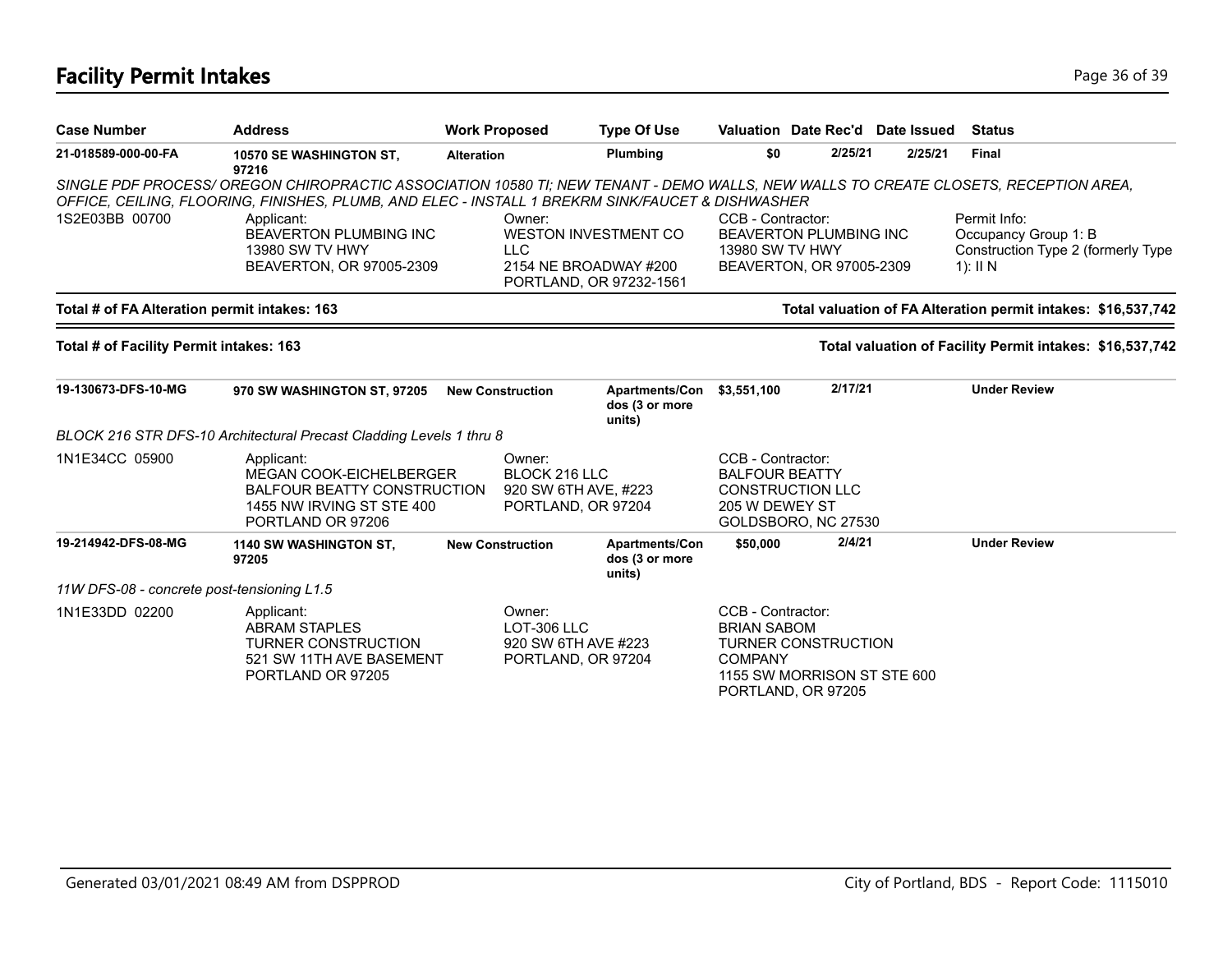### **Major Project Groups Permit Intakes Page 17 of 39 and 20 and 20 and 20 and 20 and 20 and 20 and 20 and 20 and 20 and 20 and 20 and 20 and 20 and 20 and 20 and 20 and 20 and 20 and 20 and 20 and 20 and 20 and 20 and 20 a**

| <b>Case Number</b>                                       | <b>Address</b>                                                                                                                                                                                                                                                                  | <b>Work Proposed</b>    |                                                                    | <b>Type Of Use</b>                                                                                        |                                                           |                                                                                 | Valuation Date Rec'd Date Issued | <b>Status</b>                                                        |  |
|----------------------------------------------------------|---------------------------------------------------------------------------------------------------------------------------------------------------------------------------------------------------------------------------------------------------------------------------------|-------------------------|--------------------------------------------------------------------|-----------------------------------------------------------------------------------------------------------|-----------------------------------------------------------|---------------------------------------------------------------------------------|----------------------------------|----------------------------------------------------------------------|--|
| 19-214942-DFS-09-MG                                      | 1140 SW WASHINGTON ST,<br>97205                                                                                                                                                                                                                                                 | <b>New Construction</b> |                                                                    | <b>Apartments/Con</b><br>dos (3 or more<br>units)                                                         | \$8,000,000                                               | 2/8/21                                                                          |                                  | <b>Under Review</b>                                                  |  |
|                                                          | 11W - DFS-09 curtainwall L8 thru L21 including anchorage. This is the 2nd submittal of 4 for the curtain wall.                                                                                                                                                                  |                         |                                                                    |                                                                                                           |                                                           |                                                                                 |                                  |                                                                      |  |
| 1N1E33DD 02200                                           | Applicant:<br>Melissa Johnson<br>Harmon, Inc.<br>319 SW Washington St #305                                                                                                                                                                                                      |                         | Owner:<br>LOT-306 LLC<br>920 SW 6TH AVE #223<br>PORTLAND, OR 97204 |                                                                                                           | CCB - Contractor:<br><b>BRIAN SABOM</b><br><b>COMPANY</b> | <b>TURNER CONSTRUCTION</b><br>1155 SW MORRISON ST STE 600<br>PORTLAND, OR 97205 |                                  |                                                                      |  |
|                                                          | Total # of MG New Construction permit intakes: 3                                                                                                                                                                                                                                |                         |                                                                    |                                                                                                           |                                                           |                                                                                 |                                  | Total valuation of MG New Construction permit intakes: \$11,601,100  |  |
|                                                          | Total # of Major Project Groups Permit intakes: 3                                                                                                                                                                                                                               |                         |                                                                    |                                                                                                           |                                                           |                                                                                 |                                  | Total valuation of Major Project Groups Permit intakes: \$11,601,100 |  |
| 19-248279-REV-03-SD                                      | <b>10813 SE CHERRY BLOSSOM</b><br>DR, 97216                                                                                                                                                                                                                                     | <b>Lot Improvements</b> | <b>Multiple Dwellings/Single</b>                                   | Existing<br><b>Residential Site</b>                                                                       | \$5,000                                                   | 2/19/21                                                                         |                                  | <b>Under Review</b>                                                  |  |
|                                                          | SINGLE PDF VALUE ADDED REVISION FOR ADJUSTMENT OF THE HEIGHT AND LENGTH OF THE STR RETAINING WALL ALONG THE EAST PROPERTY LINE OF THE<br>SITE ADJACENT TO THE DRIVEWAY AT BLDG 8. NEW GRADING DENOTED ON SHEET L 4.20. STR DETAILS AREA AS PREVIOUSLY PERMITTED ON SHEET S3.01. |                         |                                                                    |                                                                                                           |                                                           |                                                                                 |                                  |                                                                      |  |
| 1S2E03BD 09800                                           | Applicant:<br><b>KEGAN FLANDERKA</b><br><b>BASE DESIGN &amp; ARCHITECTURE</b><br><b>LLC</b><br>233 NE 28TH AVE<br>PORTLAND OR 97232                                                                                                                                             |                         | Owner:                                                             | <b>HABITAT FOR HUMANITY</b><br>PORTLAND METRO EAST<br>1478 NE KILLINGSWORTH ST<br>PORTLAND, OR 97211-4981 | CCB - Contractor:<br>PO BOX 11527                         | <b>HABITAT FOR HUMANITY</b><br>PORTLAND METRO EAST<br>PORTLAND, OR 97211        |                                  |                                                                      |  |
| 21-013298-000-00-SD                                      | NE, 97218                                                                                                                                                                                                                                                                       |                         | <b>Multiple Dwellings/Single</b>                                   | <b>Existing</b><br><b>Residential Site</b>                                                                | \$500,000                                                 | 2/25/21                                                                         |                                  | <b>Under Review</b>                                                  |  |
|                                                          | SINGLE PDF: GRADING, MITIGATION SEE 2019 130312 000 00 LU                                                                                                                                                                                                                       | <b>Lot Improvements</b> |                                                                    |                                                                                                           |                                                           |                                                                                 |                                  |                                                                      |  |
| 1N2E20AB 09200<br>SECTION 20 1N 2E<br>TL 9200 3.81 ACRES | Applicant:<br><b>CHRIS DESLAURIERS</b><br>WDY STUCTURAL-CIVIL ENGINEERS<br>(ENGINEERS INC)<br>6443 SW BEAVERTON-HILLSDALE<br>HWY STE 210<br>PORTLAND, OR 97221                                                                                                                  |                         | Owner:<br>CECE LLC<br>PORTLAND, OR 97232                           | 2222 NE OREGON ST #209                                                                                    |                                                           |                                                                                 |                                  |                                                                      |  |

**Total # of Site Development Permit intakes: 2 Total valuation of Site Development Permit intakes: \$505,000**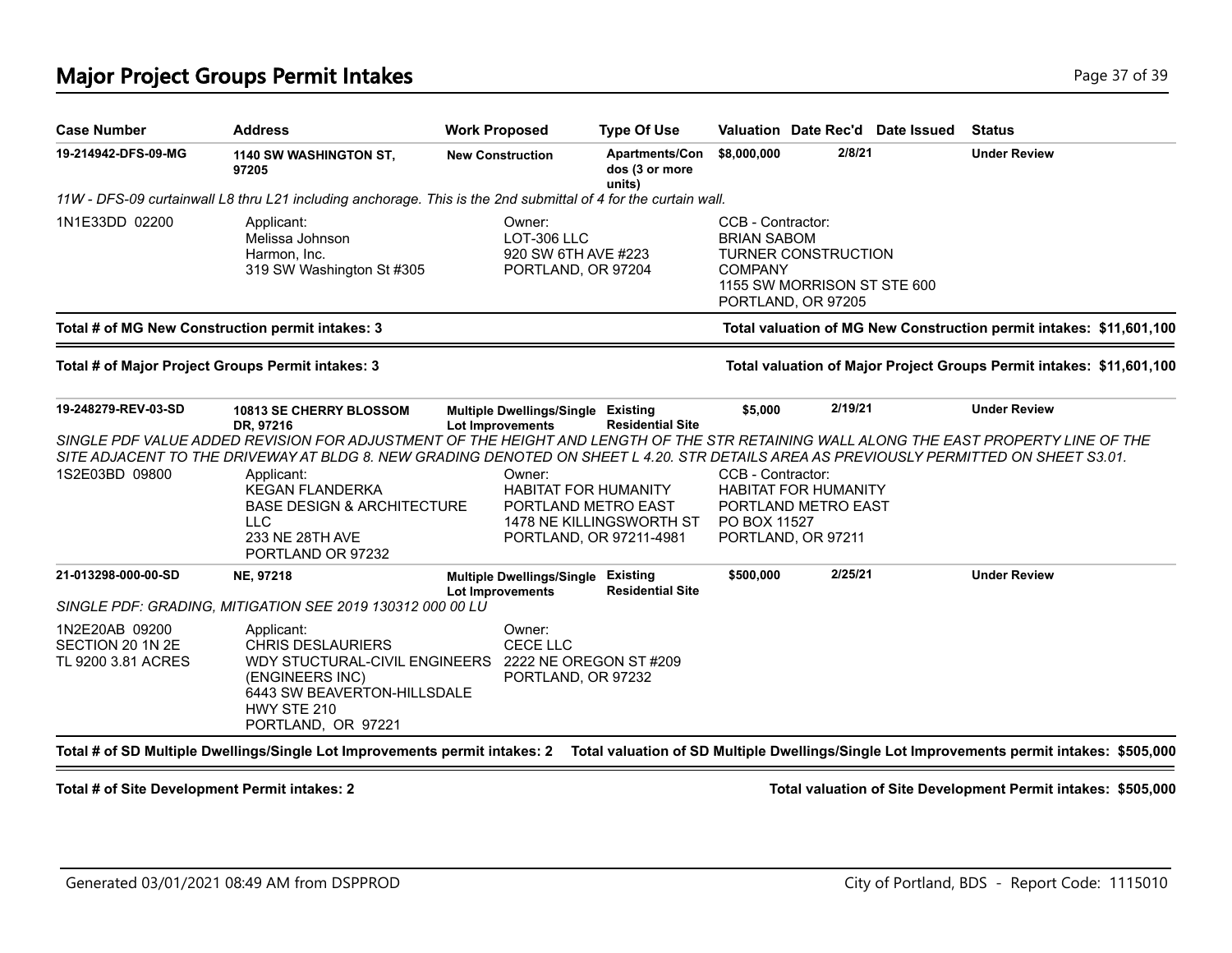# **Zoning Permit Intakes** Page 18 of 39

| <b>Case Number</b>                                                                                                      | <b>Address</b>                                                                                                                                                                                                                                                                                                                                                                                                                                                                                                                                                                                                                                                                                                                                                                                                                                                                                                                                                                                                                                                                                                                                                                                 | <b>Work Proposed</b>                                                                                                  | <b>Type Of Use</b>                                                                       |                                                  |         | Valuation Date Rec'd Date Issued | <b>Status</b>                                            |
|-------------------------------------------------------------------------------------------------------------------------|------------------------------------------------------------------------------------------------------------------------------------------------------------------------------------------------------------------------------------------------------------------------------------------------------------------------------------------------------------------------------------------------------------------------------------------------------------------------------------------------------------------------------------------------------------------------------------------------------------------------------------------------------------------------------------------------------------------------------------------------------------------------------------------------------------------------------------------------------------------------------------------------------------------------------------------------------------------------------------------------------------------------------------------------------------------------------------------------------------------------------------------------------------------------------------------------|-----------------------------------------------------------------------------------------------------------------------|------------------------------------------------------------------------------------------|--------------------------------------------------|---------|----------------------------------|----------------------------------------------------------|
| 21-013949-000-00-ZP                                                                                                     | 205 N BRIDGETON RD, 97217                                                                                                                                                                                                                                                                                                                                                                                                                                                                                                                                                                                                                                                                                                                                                                                                                                                                                                                                                                                                                                                                                                                                                                      | <b>Commercial</b>                                                                                                     | Code<br>Compliance<br><b>Requirements</b>                                                | \$1,500                                          | 2/11/21 |                                  | <b>Under Review</b>                                      |
|                                                                                                                         | SINGLE PDF - LEGALIZE TRASH ENCLOSURE LESS THAN 120 SQ FT, IN RESPONSE TO 20-191587 CC.                                                                                                                                                                                                                                                                                                                                                                                                                                                                                                                                                                                                                                                                                                                                                                                                                                                                                                                                                                                                                                                                                                        |                                                                                                                       |                                                                                          |                                                  |         |                                  |                                                          |
| 1N1E03AB 02700<br>SECTION 03 1N 1E<br>TL 2700 0.25 ACRES                                                                | Applicant:<br>PETER JAMESON<br>JAMESON COMPANY, LLC<br>18480 NIXON AVE<br>WEST LINN, OR 97068                                                                                                                                                                                                                                                                                                                                                                                                                                                                                                                                                                                                                                                                                                                                                                                                                                                                                                                                                                                                                                                                                                  | Owner:<br><b>JAMESON CO LLC</b><br>1848O NIXON AVE<br>WEST LINN, OR 97068                                             |                                                                                          |                                                  |         |                                  |                                                          |
| Total # of ZP Commercial permit intakes: 1                                                                              |                                                                                                                                                                                                                                                                                                                                                                                                                                                                                                                                                                                                                                                                                                                                                                                                                                                                                                                                                                                                                                                                                                                                                                                                |                                                                                                                       |                                                                                          |                                                  |         |                                  | Total valuation of ZP Commercial permit intakes: \$1,500 |
| 21-004509-000-00-ZP                                                                                                     | 8328 SE ASPEN SUMMIT DR.<br>97266                                                                                                                                                                                                                                                                                                                                                                                                                                                                                                                                                                                                                                                                                                                                                                                                                                                                                                                                                                                                                                                                                                                                                              | <b>Residential</b>                                                                                                    | Code<br>Compliance<br><b>Requirements</b>                                                | \$9,000                                          | 2/16/21 |                                  | <b>Under Review</b>                                      |
|                                                                                                                         | SINGLE PDF - ENVIRONMENTAL PLAN CHECK TO REMOVE GROUND DISTURBANCE AND PLANT NATIVE SPECIES, TO ADDRESS 19-242649-CC                                                                                                                                                                                                                                                                                                                                                                                                                                                                                                                                                                                                                                                                                                                                                                                                                                                                                                                                                                                                                                                                           |                                                                                                                       |                                                                                          |                                                  |         |                                  |                                                          |
| 1S2E21DD 00112<br>ASPEN SUMMIT VILLAGE<br>NO 2<br>LOT 8 INC UND 1.28% INT<br>TR A THRU G ASPEN<br><b>SUMMIT VILLAGE</b> | Applicant:<br><b>ELSON NGUYEN</b><br>HM GROUP LLC<br>3036 SE 131ST AVE<br>PORTLAND OR 97236                                                                                                                                                                                                                                                                                                                                                                                                                                                                                                                                                                                                                                                                                                                                                                                                                                                                                                                                                                                                                                                                                                    | Owner:<br><b>LIEN LUU</b><br>PORTLAND, OR 97266<br>Owner:<br>DAN THAN<br>PORTLAND, OR 97266                           | 8328 SE ASPEN SUMMIT DR<br>8328 SE ASPEN SUMMIT DR                                       |                                                  |         |                                  |                                                          |
| 21-018534-000-00-ZP<br>1S1E32AC 03000<br>SECTION 32 1S 1E<br>TL 3000 1.36 ACRES                                         | 11536 SW 33RD AVE, 97219<br>SINGLE PDF - ZP TO INSTALL TREE PROTECTION, INSTALL MITIGATION PLANTINGS, CONSTRUCT GRAVEL DRIVEWAY, AND REMOVE EXISTING PAVEMENT IN<br>ACCORDANCE WITH 19-257182-LU An Environmental Review is also triggered, since the proposal does not meet several of the Environmental Standards for Land Divisions,<br>which address maximum disturbance in the resource area (33.430.160.D) and the maximum front building setback (33.430.160.G/33.430.140.O). This partition proposal is<br>reviewed through a Type III procedure because it is a Land Division with a concurrent Environmental Review (33.660.110.A). For purposes of State Law, this land division is<br>considered a partition. To partition land is to divide an area or tract of land into two or three parcels within a calendar year (See ORS 92.010). ORS 92.010 defines ¿parcel¿ as a<br>single unit of land created by a partition of land. The applicant is proposal is to create 3 units of land (2 parcels and 1 tract). Therefore, this land division is considered a partition.<br>Applicant:<br><b>ZAC HORTON</b><br><b>FASTER PERMITS</b><br>2000 SW 1ST AVE #420<br>PORTLAND OR 97201 | <b>Residential</b><br>Owner:<br>DANIEL LIOY-RYAN<br>8105 SE 21ST AVE<br>Owner:<br>SHAWN LIOY-RYAN<br>8105 SE 21ST AVE | <b>LUR Condition</b><br>Compliance<br>PORTLAND, OR 97202-6806<br>PORTLAND, OR 97202-6806 | \$50,000<br>Primary Contractor:<br><b>TO BID</b> | 2/25/21 |                                  | <b>Under Review</b>                                      |